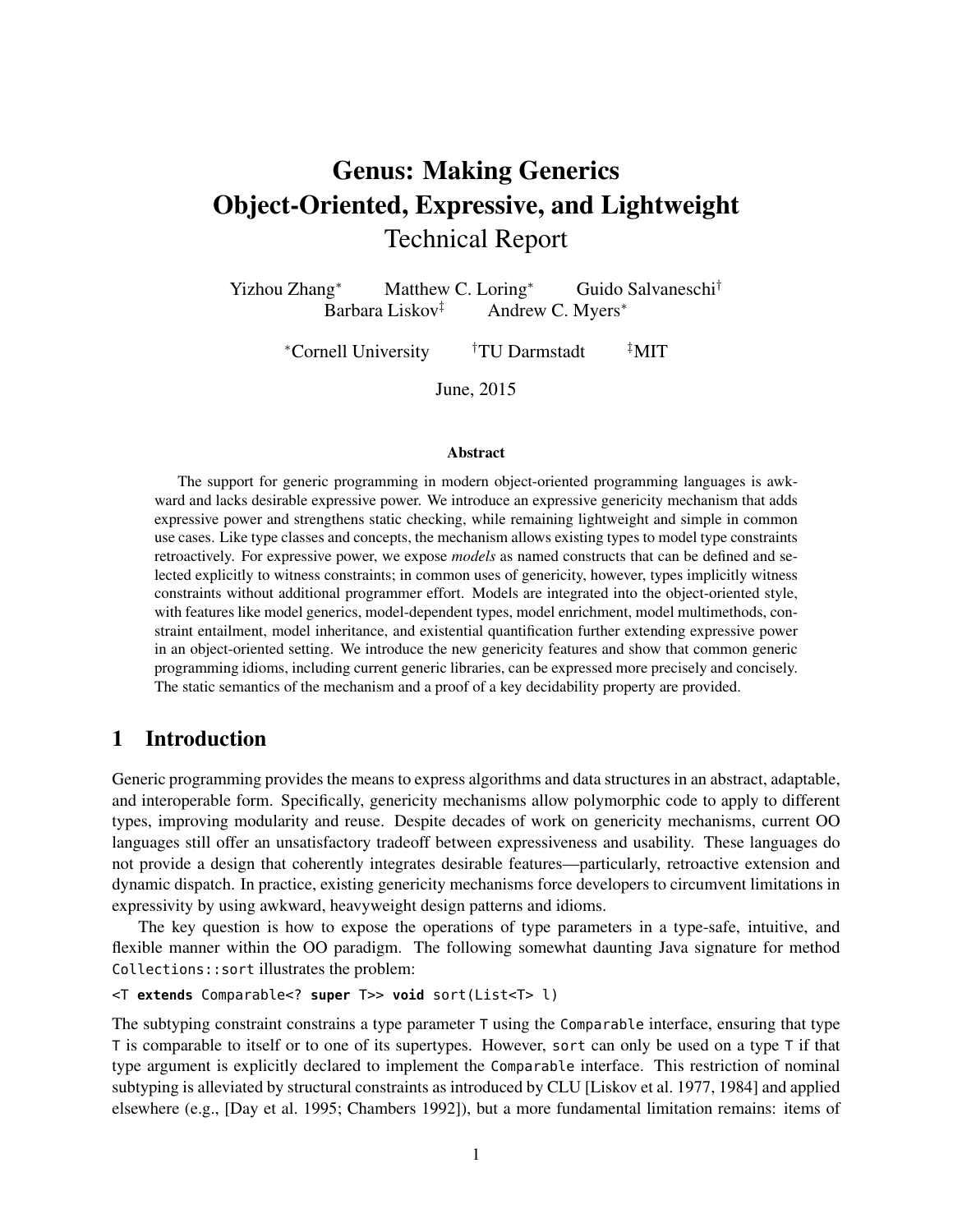```
class AbstractVertex
  <EdgeType extends
      AbstractEdge<EdgeType, ActualVertexType>,
   ActualVertexType extends
      AbstractVertex<EdgeType, ActualVertexType>> {...}
class AbstractEdge
  <ActualEdgeType extends
      AbstractEdge<ActualEdgeType, VertexType>,
   VertexType extends
      AbstractVertex<ActualEdgeType, VertexType>> {...}
```
Figure 1: Parameter clutter in generic code.

type T cannot be sorted unless T has a compareTo operation to define the sort order. That limitation is addressed by *type classes* in Haskell [\[Wadler and Blott](#page-35-1) [1989\]](#page-35-1). Inspired by Haskell, efforts have been made to incorporate type classes into OO languages with language-level support [\[Siek and Lumsdaine](#page-35-2) [2011;](#page-35-2) [Wehr and Thiemann](#page-36-0) [2011;](#page-36-0) [Rust;](#page-35-3) [Swift\]](#page-35-4) and the Concept design pattern [\[Oliveira et al.](#page-35-5) [2010\]](#page-35-5). However, as we argue, these designs do not fully exploit what type classes and OO languages have to offer when united.

This paper introduces a new genericity mechanism, embodied in a new extension of Java called Genus. The genericity mechanism enhances expressive power, code reuse, and static type safety, while remaining lightweight and intuitive for the programmer in common use cases. Genus supports *models* as named constructs that can be defined and selected explicitly to witness constraints, even for primitive type arguments; however, in common uses of genericity, types implicitly witness constraints without additional programmer effort. The key novelty of models in Genus is their deep integration into the OO style, with features like model generics, model-dependent types, model enrichment, model multimethods, constraint entailment, model inheritance, and existential quantification further extending expressive power in an OO setting.

The paper compares Genus to other language designs; describes its implementation; shows that Genus enables safer, more concise code through experiments that use it to reimplement existing generic libraries; and presents performance measurements that show that a naive translation from Genus to Java yields acceptable performance and that with simple optimizations, Genus can offer very good performance. The paper also gives a formal static semantics for a core version of Genus, and show that termination of subtyping and default model resolution hold under reasonable syntactic restrictions.

### 2 The Need for Better Genericity

Prior work has explored various approaches to constrained genericity: subtyping constraints, structural matching, type classes, and design patterns. Each of these approaches has significant weaknesses.

*The trouble with subtyping.* Subtyping constraints are used in Java [\[Bracha et al.](#page-33-0) [1998\]](#page-33-0), C# [\[Kennedy and](#page-34-3) [Syme](#page-34-3) [2001;](#page-34-3) [Emir et al.](#page-34-4) [2006\]](#page-34-4), and other OO languages. In the presence of nominal subtyping, subtyping constraints are too inflexible: they can only be satisfied by classes explicitly declared to implement the constraint. Structural subtyping and matching mechanisms (e.g., [\[Liskov et al.](#page-35-0) [1984;](#page-35-0) [Chambers](#page-34-2) [1992;](#page-34-2) [Day](#page-34-1) [et al.](#page-34-1) [1995;](#page-34-1) [Myers et al.](#page-35-6) [1997\]](#page-35-6)) do not require an explicit declaration that a constraint is satisfied, but still require that the relevant operations exist, with conformant signatures. Instead, we want retroactive modeling, in which a *model* (such as a type class instance [\[Wadler and Blott](#page-35-1) [1989\]](#page-35-1)) can define how an existing type satisfies a constraint that it was not planned to satisfy ahead of time.

Subtyping constraints, especially when F-bounded [\[Canning et al.](#page-34-5) [1989\]](#page-34-5), also tend to lead to complex code when multiple type parameters are needed. For example, Figure [1](#page-1-0) shows a simplification of the signatures of the classes AbstractVertex and AbstractEdge in the FindBugs project [\[findbugs-release\]](#page-34-6). The vertex and the edge types of a graph have a mutual dependency that is reflected in the signatures in an unpleasantly complex way (See Figure 3 for our approach).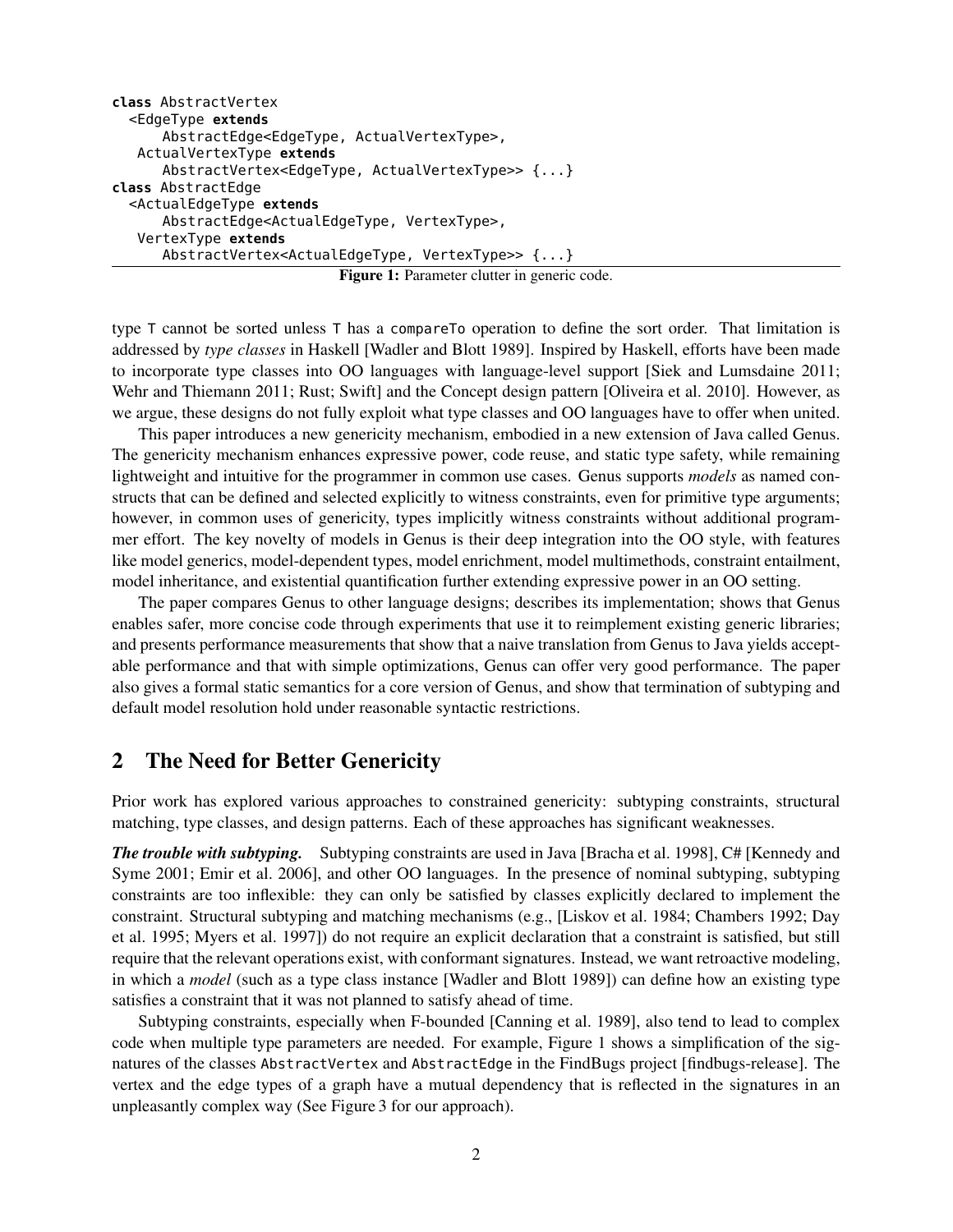```
class TreeSet<T> implements Set<T> {
  TreeSet(Comparator<? super T> comparator) {...} ...
}
interface Comparator<T> { int compare(T o1, T o2); }
```
Figure 2: Concept design pattern.

**Concept design pattern.** Presumably because of these limitations, the standard Java libraries mostly do *not* use constraints on the parameters of generic classes in the manner originally envisioned [\[Bracha et al.](#page-33-0) [1998\]](#page-33-0). Instead, they use a version of the Concept design pattern [\[Myers](#page-35-7) [1995\]](#page-35-7) in which operations needed by parameter types are provided as arguments to constructors. For instance, a constructor of TreeSet, a class in the Java collections framework, accepts an object of the Comparator class (Figure 2). The compare operation is provided by this object rather than by T itself.

This design pattern provides missing flexibility, but adds new problems. First, a comparator object must be created even when the underlying type has a comparison operation. Second, because the model for Comparator is an ordinary (first-class) object, it is hard to specialize or optimize particular instantiations of generic code. Third, there is no static checking that two TreeSets use the same ordering; if an algorithm relies on the element ordering in two TreeSets being the same, the programmer may be in for a shock.

In another variant of the design pattern, used in the C++ STL [\[Musser et al.](#page-35-8) [2001\]](#page-35-8), an extra parameter for the class of the comparator distinguishes instantiations that use different models. However, this approach is more awkward than the Comparator object approach. Even the common case, in which the parameter type has exactly the needed operations, is just as heavyweight as when an arbitrary, different operation is substituted.

*Type classes and concepts.* The limitations of subtyping constraints have led to recent research on adapting type classes to OO languages to achieve retroactive modeling [\[Siek and Lumsdaine](#page-35-2) [2011\]](#page-35-2). However, type classes have limitations: first, constraint satisfaction must be uniquely witnessed, and second, their models define how to adapt a single type, whereas in a language with subtyping, each adapted type in general represents all of its subtypes.

No existing approach addresses the first limitation, but an attempt is made by JavaGI [\[Wehr and Thie](#page-36-0)[mann](#page-36-0) [2011\]](#page-36-0) to fit subtyping polymorphism and dynamic dispatch into constrained genericity. As we will argue (§5.1), JavaGI's limited dynamic dispatch makes certain constraints hard to express, and interactions between subtyping and constraint handling make type checking subject to nontermination.

Beyond dynamic dispatch, it is important for OO programming that extensibility applies to models as well. The essence of OO programming is that new behavior can be added later in a modular way; we consider this post-factum *enrichment* of models to be a requirement.

*Goals.* What is wanted is a genericity mechanism with multiple features: retroactive modeling, a lightweight implicit approach for the common case, multiparameter type constraints, non-unique constraint satisfaction with dynamic, extensible models, and model-dependent types. The mechanism should support modular compilation. It should be possible to implement the mechanism efficiently; in particular, an efficient implementation should limit the use of wrapper objects and should be able to specialize generic code to particular type arguments—especially, to primitive types. Genus meets all of these goals. We have tried not only to address the immediate problems with generics seen in current OO languages, but also to take further steps, adding features that support the style of programming that we expect will evolve when generics are easier to use than they are now.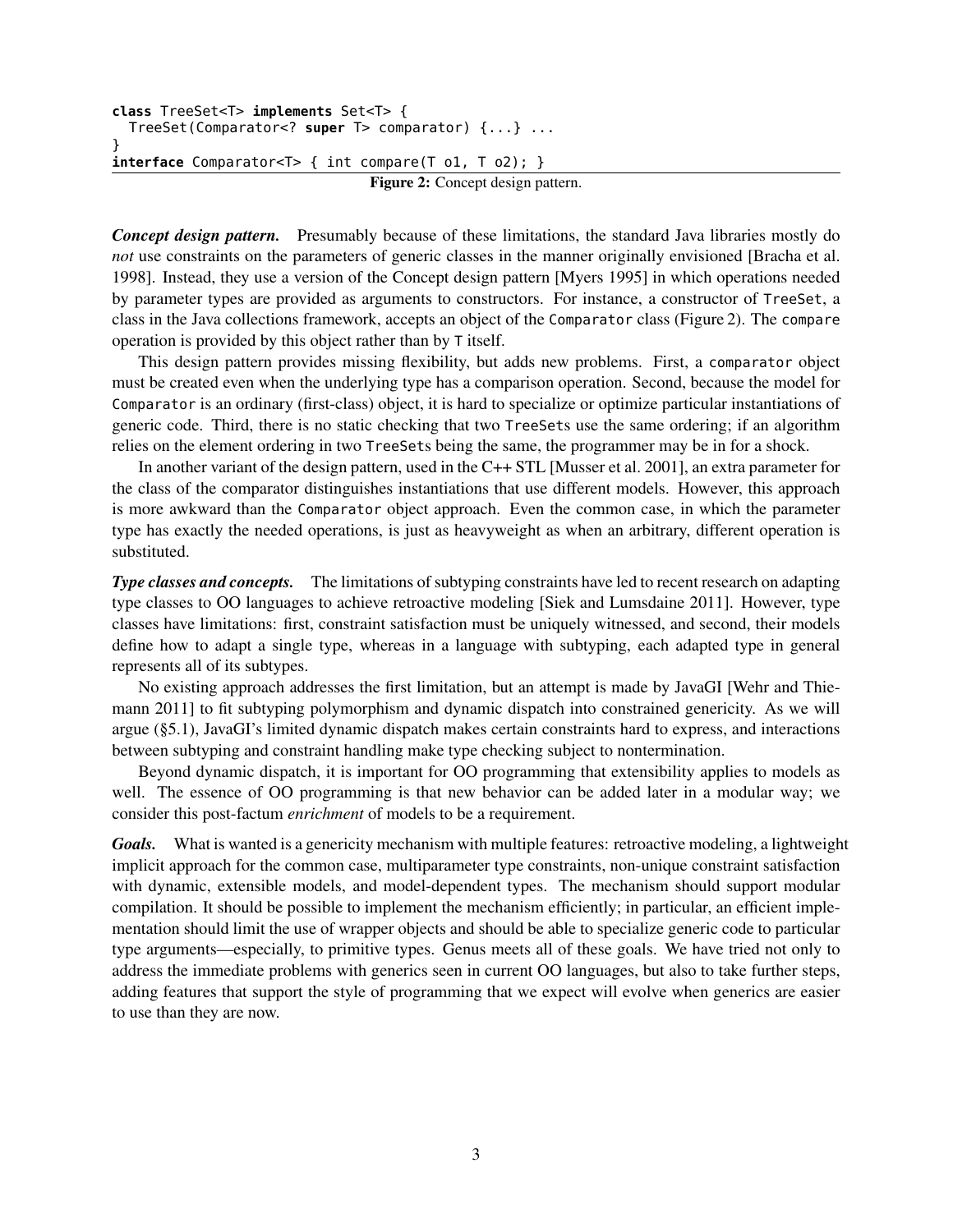```
// A multiparameter constraint
constraint GraphLike[V,E] {
  Iterable[E] V.outgoingEdges();
  Iterable[E] V.incomingEdges();
  V E.source();
  V E.sink();
}
                                                      {
```

```
constraint OrdRing[T]
  extends Comparable[T]
  // static methods
  static T T.zero();
  static T T.one();
  T T.plus(T that);
  T T.times(T that);
}
```
Figure 3: Constraints GraphLike and OrdRing.

### 3 Type Constraints in Genus

### 3.1 Type Constraints as Predicates

Instead of constraining types with subtyping, Genus uses explicit *type constraints* similar to type classes. For example, the constraint

```
constraint Eq[T] {
  boolean equals(T other);
}
```
requires that type T have an equals method.<sup>[1](#page-3-0)</sup> Although this constraint looks like a Java interface, it is really a predicate on types, like a (multiparameter) type class in Haskell [\[Peyton-Jones et al.](#page-35-9) [1997\]](#page-35-9). We do not call constraints "type classes" because there are differences and because the name "class" is already taken in the OO setting.

Generic code can require that actual type parameters satisfy constraints. For example, here is the Set interface in Genus (simplified):

```
interface Set[T where Eq[T]] { ... }
```
The *where clause* "where Eq[T]" establishes the ability to test equality on type T within the scope of Set. Consequently, an instantiation of Set needs a witness that Eq is satisfied by the type argument. In Genus, such witnesses come in the form of *models*. Models are either implicitly chosen by the compiler or explicitly supplied by the programmer.

*Multiparameter constraints.* A constraint may be a predicate over multiple types. Figure [3](#page-3-1) contains an example in which a constraint GraphLike[V, E] declares graph operations that should be satisfied by any pair of types [V,E] representing vertices and edges of a graph. In a multiparameter constraint, methods must explicitly declare receiver types (V or E in this case). Every operation in this constraint mentions both V and E; none of the operations really belongs to any single type. The ability to group related types and operations into a single constraint leads to code that is more modular and more readable than that in Figure 1.

*Prerequisite constraints.* A constraint can have other constraints as its *prerequisites*. For example, Eq[T] is a prerequisite constraint of Comparable[T]:

```
constraint Comparable[T] extends Eq[T] {
  int compareTo(T other);
```
}

To satisfy a constraint, its prerequisite constraints must also be satisfied. Therefore, the satisfaction of a constraint *entails* the satisfaction of its prerequisites. For example, the Genus version of the TreeSet class from Figure 2 looks as follows:

<span id="page-3-0"></span> $1$ <sup>W</sup>e denote Genus type parameters using square brackets, to distinguish Genus examples from those written in other languages (especially, Java).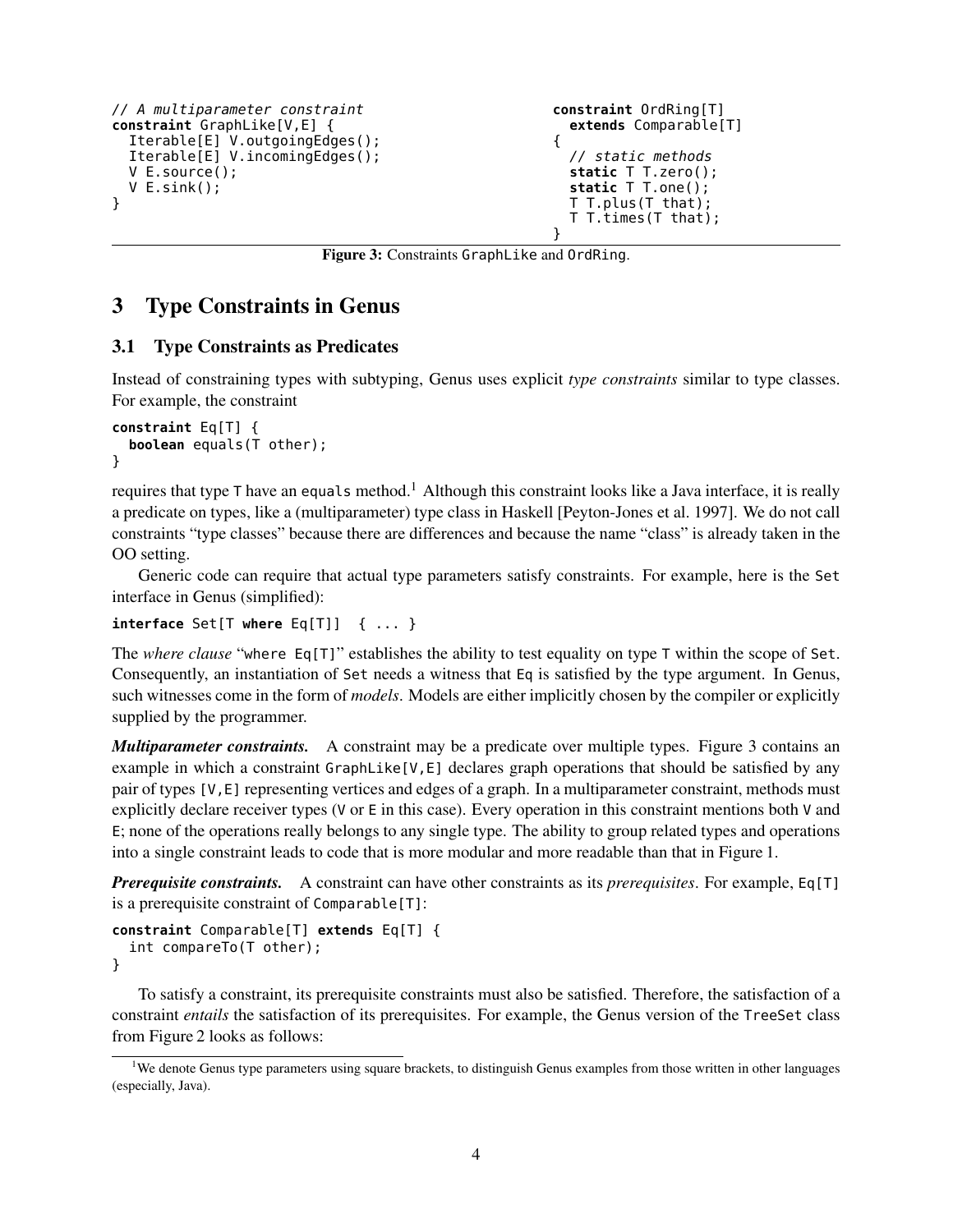```
Map[V,W] SSSP[V,E,W](V s)where GraphLike[V,E], Weighted[E,W],
          OrdRing[W], Hashable[V] {
 TreeMap[W,V] frontier = new TreeMap[W,V]();
 Map[V,W] distances = new HashMap[V,W]();
 distances.put(s, W.one()); frontier.put(W.one(), s);
 while (frontier.size() > 0) {
    V v = frontier.pollFirstEntry().getValue();
    for (E vu : v.outgoingEdges()) {
      V u = vu.sink();
      W weight = distances.get(v).times(vu.weight());
      if (!distances.containsKey(u) ||
          weight.compareTo(distance.get(u)) < 0) {
        frontier.put(weight, u);
        distances.put(u, weight);
      }}} return distances; }
```
Figure 4: A highly generic method for Dijkstra's single-source shortest-path algorithm. Definitions of Weighted and Hashable are omitted. Ordering and composition of distances are generalized to an ordered ring. (A more robust implementation might consider using a priority queue instead of TreeMap.)

```
class TreeSet[T where Comparable[T]] implements Set[T] {
   TreeSet() { ... } ...
}
```
The type Set[T] in the definition of TreeSet is well-formed because its constraint Eq[T] is entailed by the constraint Comparable[T].

*Static constraint members.* Constraints can require that a type provide static methods, indicated by using the keyword static in the method declaration. In Figure 3, constraint OrdRing specifies a static method (zero) that returns the identity of the operation plus.

All types T are also automatically equipped with a static method T.default() that produces the default value for type T. This method is called, for instance, to initialize the elements of an array of type T[], as in the following example:

```
class ArrayList[T] implements List[T] {
  T[] arr;
  ArrayList() {
    arr = new T[INITIAL_SIZE]; // Calls T.default()
  }
  ...
}
```
The ability to create an array of type T[] is often missed in Java.

### 3.2 Prescribing Constraints Using Where Clauses

Where-clause constraints enable generic algorithms, such as the version of Dijkstra's shortest-path algorithm in Figure 4, generalized to ordered rings.<sup>[2](#page-4-0)</sup> The where clause of SSSP requires only that the type arguments satisfy their respective constraints—no subtype relationship is needed.

Where-clause constraints endow typing contexts with assumptions that the constraints are satisfied. So the code of SSSP can make method calls like vu.sink() and W.one(). Note that the where clause may be placed after the formal parameters as in CLU; this notation is just syntactic sugar for placing it between the brackets.

<span id="page-4-0"></span><sup>&</sup>lt;sup>2</sup>The usual behavior is achieved if plus is min, times is  $+$ , and one is 0.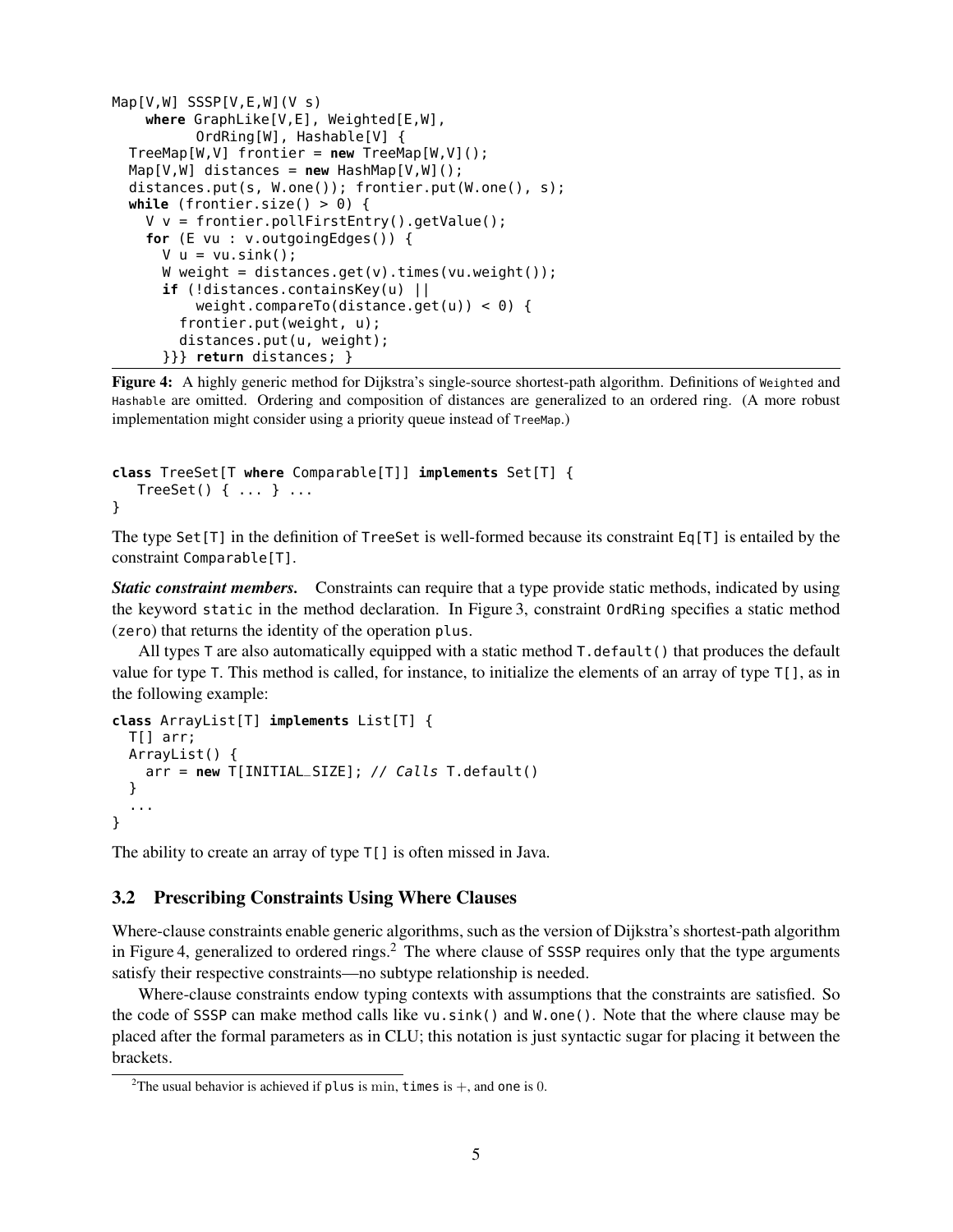Unlike Java extends clauses, a where clause is not attached to a particular parameter. It can include multiple constraints, separated by commas. Each constraint requires a corresponding model to be provided when the generic is instantiated. To allow models to be identified unambiguously in generic code, each such constraint in the where clause may be explicitly named as a *model variable*.

Another difference from Java extends clauses is that a where clause may be used without introducing a type parameter. For example, consider the remove method of List. Expressive power is gained if its caller can specify the notion of equality to be used, rather than requiring List itself to have an intrinsic notion of equality. Genus supports this genericity by allowing a constraint Eq[E] to be attached to remove:

```
interface List[E] {
  boolean remove(E e) where Eq[E]; ...
}
```
We call this feature *model genericity*.

### <span id="page-5-1"></span>3.3 Witnessing Constraints Using Models

As mentioned, generic instantiations require witnesses that their constraints are satisfied. In Genus, witnesses are provided by models. Models can be inferred—a process we call *default model resolution*—or specified explicitly, offering both convenience in common cases and expressivity when needed. We start with the *use* of models and leave the *definition* of models until §4.

*Using default models.* It is often clear from the context which models should be used to instantiate a generic. For instance, the Set[T] interface in the TreeSet example (§3.1) requires no further annotation to specify a model for Eq[T], because the model can be uniquely resolved to the one promised by Comparable[T].

Another common case is that the underlying type already has the required operations. This case is especially likely when classes are designed to support popular operations; having to supply models explicitly in this case would be a nuisance. Therefore, Genus allows types to *structurally conform* to constraints. When the methods of a type have the same names as the operations required by a constraint, and also have conformant signatures, the type automatically generates a *natural model* that witnesses the constraint. For example, $^3$  $^3$  the type Set[String] means a Set that distinguishes strings using String's built-in equals method. Thus, the common case in which types provide exactly the operations required by constraints is simple and intuitive. In turn, programmers have an incentive to standardize the names and signatures of popular operations.

Genus supports using primitive types as type arguments, and provides natural models for them that contain common methods. For example, a natural model for Comparable[int] exists, so types like TreeSet[int] that need that model can be used directly.

Default models can be used to instantiate any generic—not just generic classes. For example, consider this sort method:

```
void sort[T](List[T] l) where Comparable[T] { ... }
```
The call sort(x), where x is a List[int], infers int both as the type argument and as the default model. Default model resolution, and more generally, type and model inference, are discussed further in §4.4 and §4.7.

*Using named models.* It is also possible to explicitly supply models to witness constraints. To do so, programmers use the with keyword followed by models for each of the where-clause constraints in the generic. These models can come from programmer-defined models (§4) or from model variables declared in where clauses (§3.2). For example, suppose model CIEq tests String equality in a case-insensitive

<span id="page-5-0"></span><sup>&</sup>lt;sup>3</sup>We assume throughout that the type String has methods "boolean equals(String)" and "int compareTo(String)."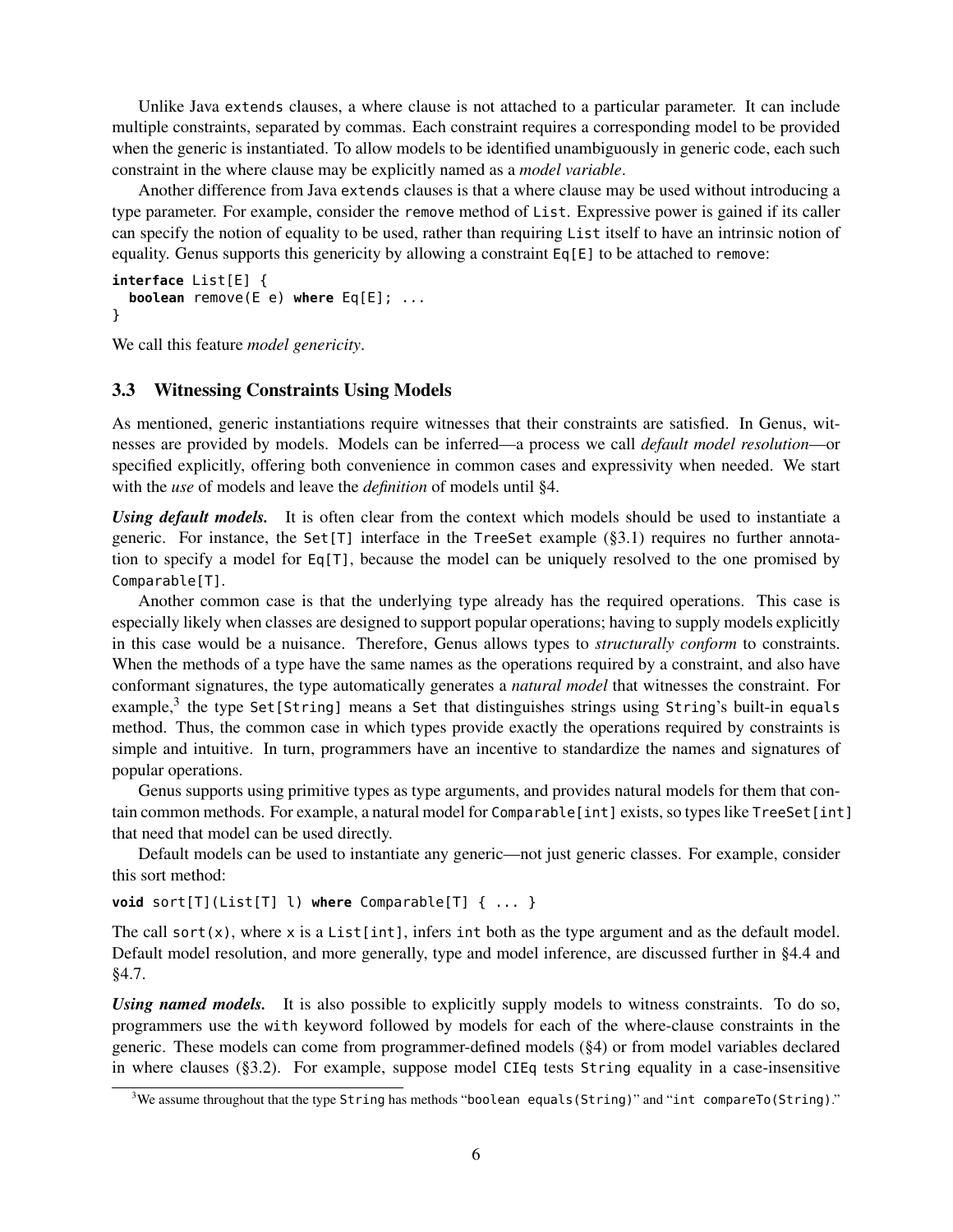manner. The type Set[String with CIEq] then describes a Set in which all strings are distinct without case-sensitivity. In fact, the type Set[String] is syntactic sugar for Set[String with String], in which the with clause is used to explicitly specify the natural model that String automatically generates for Eq[String].

A differentiating feature of our mechanism is that different models for Eq[String] can coexist in the same scope, allowing a generic class like Set, or a generic method, to be instantiated in more than one way in a scope:

```
Set[String] S0 = ...;Set[String with CIEq] s1 = ...;
s1 = s0; // illegal assignment: different types.
```
The ordering that an instantiation of Set uses for its elements is *part of the type*, rather than a purely dynamic argument passed to a constructor as in the Concept pattern. Therefore, the final assignment statement is a static type error. The type checker catches the error because the different models used in the two Set instantiations allow Sets using different notions of equality to be distinguished. The use of models in types is discussed further in §4.5.

It is also possible to express types using *wildcard models*; the type Set[String with ?] is a supertype of both Set[String] and Set[String with CIEq]. Wildcard models are actually syntactic sugar for existential quantification (§6).

# 4 Models

Models can be defined explicitly to allow a type to satisfy a constraint when the natural model is nonexistent or undesirable. For example, the case-insensitive string equality model CIEq can be defined concisely:

```
model CIEq for Eq[String] {
  bool equals(String str) {
    return equalsIgnoreCase(str);
  }
}
```
Furthermore, a model for case-insensitive String ordering might be defined by reusing CIEq via *model inheritance*, to witness the prerequisite constraint Eq[String]:

```
model CICmp for Comparable[String] extends CIEq {
  int compareTo(String str) {
    return compareToIgnoreCase(str);
  }
}
```
It is also possible for CICmp to satisfy Eq by defining its own equals method. Model inheritance is revisited in §5.3.

Models are immutable: they provide method implementations but do not have any instance variables. Models need not have global scope; modularity is achieved through the Java namespace mechanism. Similarly, models can be nested inside classes and are subject to the usual visibility rules.

### 4.1 Models as Expanders

Operations provided by models can be invoked directly, providing the functionality of *expanders* [\[Warth](#page-36-1) [et al.](#page-36-1) [2006\]](#page-36-1). For example, the call "x".(CIEq.equals)("X") uses CIEq as the expander to test equality of two strings while ignoring case. Natural models can similarly be selected explicitly using the type name: "x".(String.equals)("X").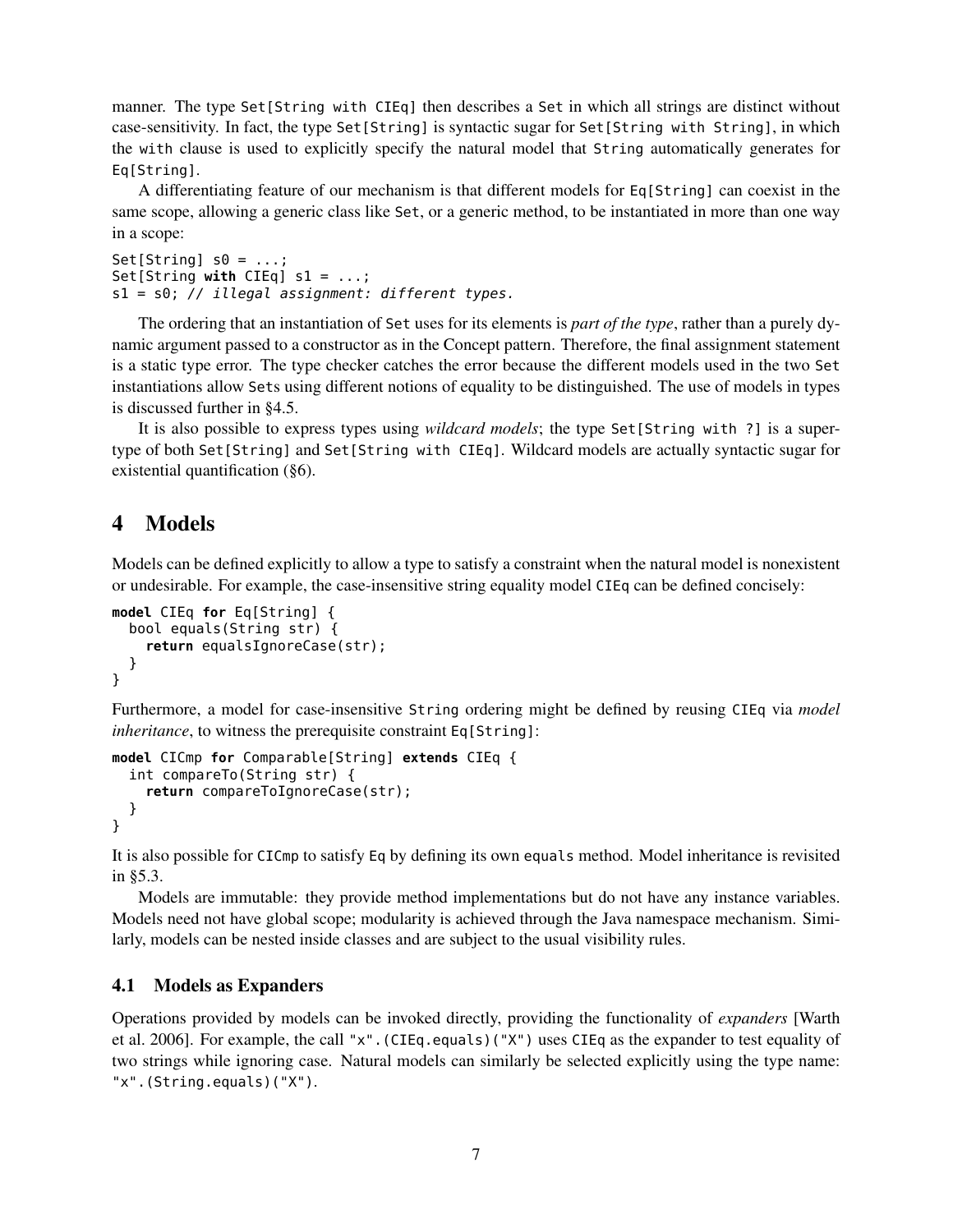```
constraint Cloneable[T] { T clone(); }
model ArrayListDeepCopy[E] for Cloneable[ArrayList[E]]
      where Cloneable[E] {
 ArrayList[E] clone() {
    ArrayList[E] l = new ArrayList[E](for (E e : this) { l.add(e.clone()); }
    return l;
}}
```
Figure 5: A parameterized model.

```
model DualGraph[V,E] for GraphLike[V,E]
      where GraphLike[V,E] g {
 V E.source() { return this.(g.sink)(); }
 V E.sink() { return this.(g.source)(); }
 Iterable[E] V.incomingEdges() {
    return this.(g.outgoingEdges)(); }
 Iterable[E] V.outgoingEdges() {
    return this.(g.incomingEdges)(); }
}
void SCC[V,E](V[] vs) where GraphLike[V,E] g { ...
 new DFIterator[V,E with g]() ...
 new DFIterator[V,E with DualGraph[V,E with g]]() ...
}
class DFIterator[V,E] where GraphLike[V,E] {...}
```
Figure 6: Kosaraju's algorithm. Highlighted code is inferred if omitted.

Using models as expanders is an integral part of our genericity mechanism: the operations promised by where-clause constraints are invoked using expanders. In Figure 4, if we named the where-clause constraint GraphLike[V,E] with model variable g, the call vu.sink() would be sugar for vu. (g.sink)() with g being the expander. In this case, the expander can be elided because it can be inferred via default model resolution (§4.4).

### 4.2 Parameterized Models

Model definitions can be generic: they can be parameterized with type parameters and where-clause constraints. For example, model ArrayListDeepCopy (Figure 5) gives a naive implementation of deep-copying ArrayLists. It is generic with respect to the element type E, but requires E to be cloneable.

As another example, we can exploit model parameterization to implement the transpose of any graph. In Figure 6, the DualGraph model is itself a model for GraphLike[V,E], and is parameterized by another model for GraphLike[V, E] (named q). It represents the transpose of graph q by reversing its edge orientations.

#### 4.3 Non-Uniquely Witnessing Constraints

Previous languages with flexible type constraints, such as Haskell, JavaGI, and  $\mathcal{G}$ , require that witnesses be unique at generic instantiations, whether witnesses are scoped globally or lexically. By contrast, Genus allows multiple models witnessing a given constraint instantiation to coexist in the same context. This flexibility increases expressive power.

For example, consider Kosaraju's algorithm for finding strongly connected components in a directed graph [\[Aho et al.](#page-33-1) [1983\]](#page-33-1). It performs two depth-first searches, one following edges forward, and the other on the transposed graph, following edges backward. We would like to reuse the same generic depth-first-search algorithm on the same graph data structure for both traversals.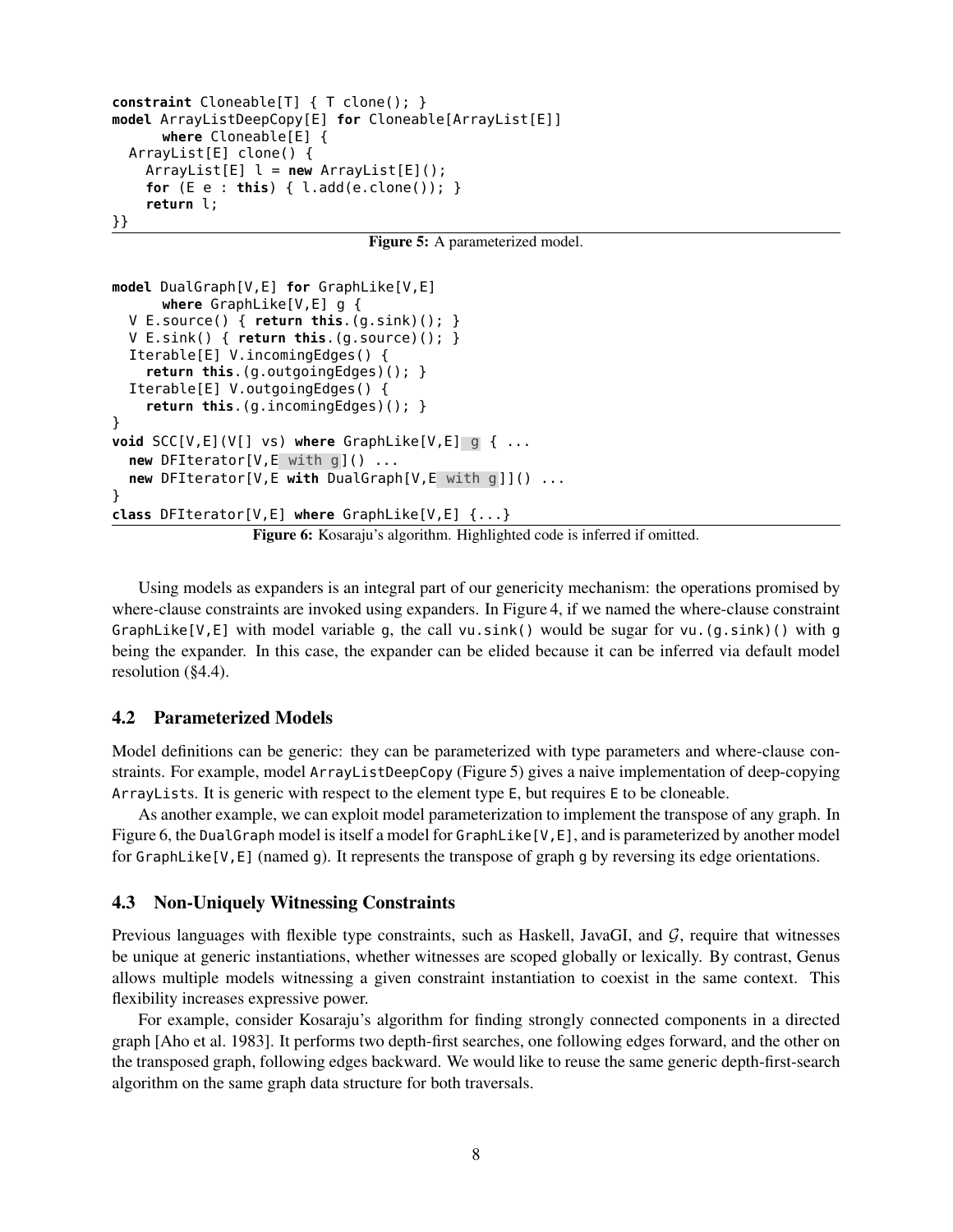In Figure 6, the where clause of SCC introduces into the context a model for GraphLike[V,E], denoted by model variable g. Using the DualGraph model, the algorithm code can then perform both forward and backward traversals. It instantiates DFIterator, an iterator class for depth-first traversal, twice, with the original graph model g and with the transposed one. Being able to use two different models to witness the same constraint instantiation in SCC enables more code reuse. The highlighted with clauses can be safely elided, which brings us to default model resolution.

### <span id="page-8-0"></span>4.4 Resolving Default Models

In Genus, the omission of a with clause triggers default model resolution. Default model resolution is based on the following four ways in which models are *enabled* as potential default choices. First, types automatically generate natural models when they structurally conform to constraints. Natural models, when they exist, are always enabled as default candidates. Second, a where-clause constraint enables a model within the scope of the generic to which the where clause is attached. For example, in method SCC in Figure [6](#page-7-0) the where clause enables a model as a default candidate for GraphLike[V,E] within SCC. Third, a use declaration, e.g.,

**use** ArrayListDeepCopy;

enables the specified model as a potential default way to clone ArrayLists in the compilation unit in which the declaration resides. Fourth, a model itself is enabled as a potential default model within its definition.

Default model resolution works as follows:

- 1. If just one model for the constraint is enabled, it becomes the default model.
- 2. If more than one model is enabled, programmer intent is ambiguous. In this case, Genus requires that programmers make their intent explicit using a with clause. Omitting the with clause is a static error in this case.
- 3. If *no* model is explicitly enabled, but there is in scope a single model for the constraint, that model becomes the default model for the constraint.

Resolution for an elided expander in a method call works similarly. The only difference is that instead of searching for a model that witnesses a constraint, the compiler searches for a model that contains a method applicable to the given call. In typical use, this would be the natural model.

These rules for default models make generics and expanders easy to use in the common cases; in the less common cases where there is some ambiguity about which model to use, they force the programmer to be explicit and thereby help prevent hard-to-debug selection of the wrong model.

Letting each compilation unit choose its own default models is more flexible and concise than using Scala implicits, where a type-class instance can only be designated as implicit at the place where it is defined, and implicit definitions are then imported into the scope, with a complex process used to find the most specific implicit among those imported [\[Odersky](#page-35-10) [2014\]](#page-35-10). We aim for simpler rules.

Genus also achieves the conciseness of Haskell type classes because uniquely satisfying models are allowed to witness constraints without being enabled, just as a unique type class instance in Haskell satisfies its type class without further declarations. But natural models make the mechanism lighter-weight than in Haskell, and the ability to have multiple models adds expressive power (as in the SCC example in Figure 6).

### 4.5 Models in Types

Section [3.3](#page-5-1) introduced the ability to instantiate generic types with models, which become part of the type (i.e., model-dependent types). Type safety benefits from being able to distinguish instantiations that use different models.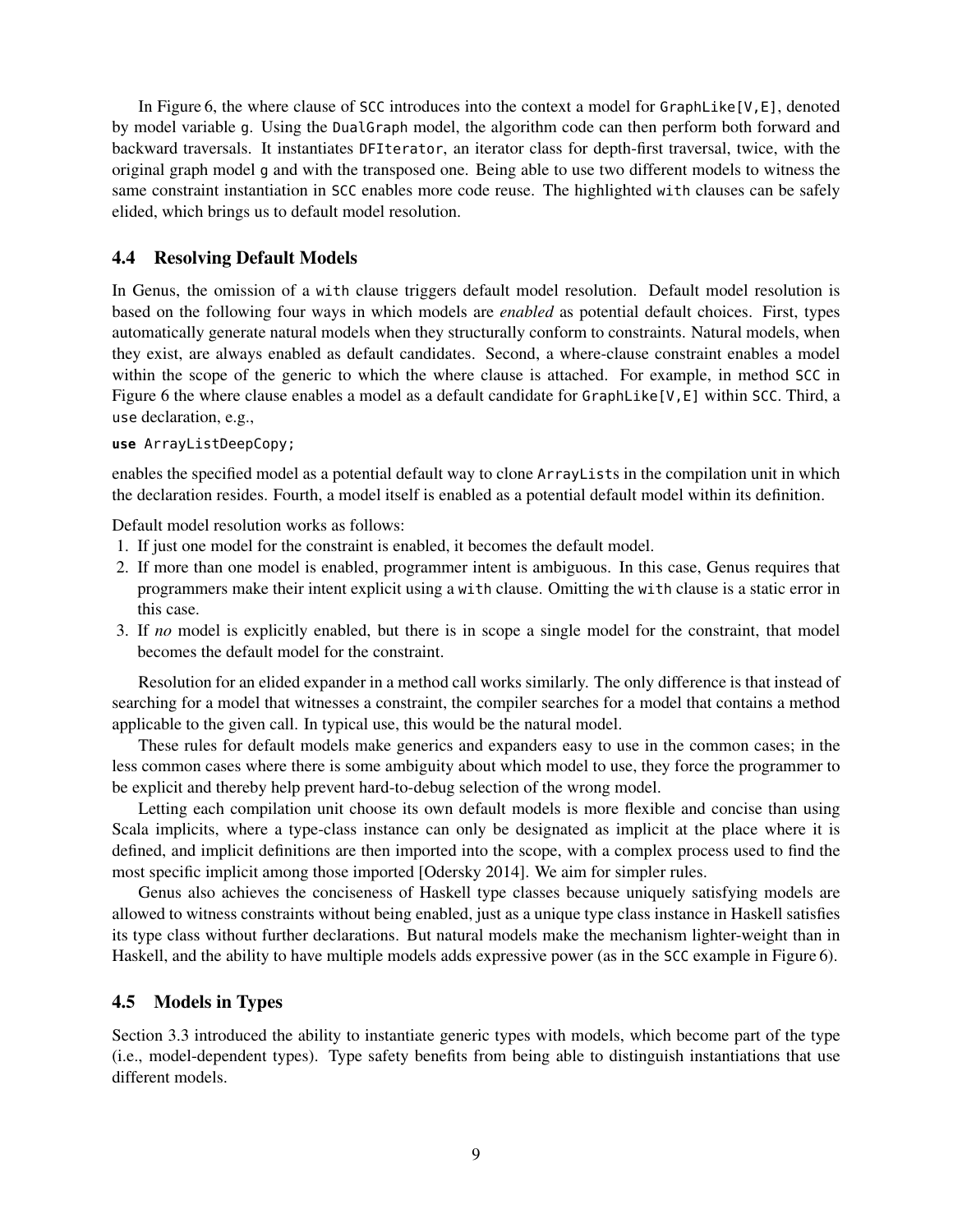```
class TreeSet[T] implements Set[T with c]
    where Comparable[T] c {
 TreeSet() {...}
 void addAll(Collection[? extends T] src) {
    if (src instanceof TreeSet[? extends T with c]) {
      addFromSorted((TreeSet[? extends T with c])src);
    } else {...}
 }
 void addFromSorted(TreeSet[? extends T with c] src) {
    ... // specialized code in virtue of the same
        // ordering in src and this
 }
  ...
}
```
Figure 7: TreeSet in Genus. Highlighted code is inferred if omitted.

The addFromSorted method in TreeSet (Figure 7) adds all elements in the source TreeSet to this one. Its signature requires that the source TreeSet and this one use the same ordering. So a TreeSet with a different ordering cannot be accidentally passed to this method, avoiding a run-time exception.

Including the choice of model as part of the type is unusual, perhaps because it could increase annotation burden. Models are not part of types in the Concept design pattern (e.g., as realized in Scala [\[Oliveira et al.](#page-35-5) [2010\]](#page-35-5)), because type class instances are not part of instantiated types. G [\[Siek and Lumsdaine](#page-35-2) [2011\]](#page-35-2) allows multiple models for the same constraint to be defined in one program (albeit only one in any lexical scope), yet neither at compile time nor at run time does it distinguish generic instantiations with distinct models. This raises potential safety issues when different modules interoperate.

In Genus, the concern about annotation burden is addressed by default models. For example, the type TreeSet[? extends T] in Figure 7 is implicitly instantiated with the model introduced by the where clause (via constraint entailment, §5.2). By contrast, Scala implicits work for method parameters, but *not* for type parameters of generic classes.

### 4.6 Models at Run Time

Unlike Java, whose type system is designed to support implementing generics via erasure, Genus makes models and type arguments available at run time. Genus allows testing the type of an object from a parameterized class at run time, like the instanceof test and the type cast in Figure 7.

Reifiability creates opportunities for optimization. For example, consider TreeSet's implementation of the addAll method required by the Collection interface. In general, an implementation cannot rely on seeing the elements in the order expected by the destination collection, so for each element in the source collection, it must traverse the destination TreeSet to find the correct position. However, if both collections use the same ordering, the merge can be done in a more asymptotically efficient way by calling the specialized method addFromSorted.

#### <span id="page-9-0"></span>4.7 Default Model Resolution: Algorithmic Issues

*Recursive resolution of default models.* Default model resolution is especially powerful because it supports recursive reasoning. For example, the use declaration in §4.4 is syntactic sugar for the following parameterized declaration:

```
use [E where Cloneable[E] c] ArrayListDeepCopy[E with c]
 for Cloneable[ArrayList[E]];
```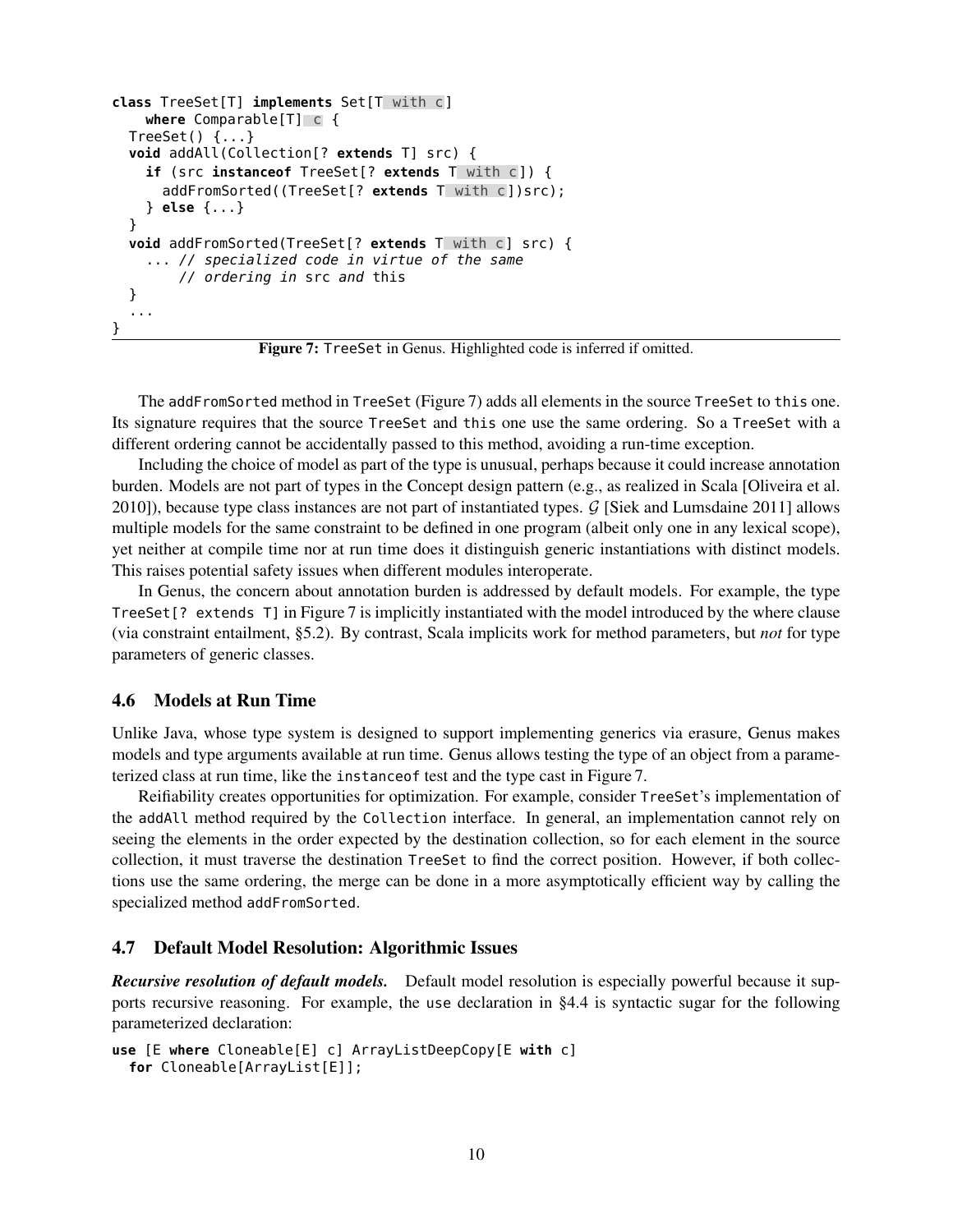The default model candidacy of ArrayListDeepCopy is valid for cloning objects of any instantiated ArrayList type, provided that the element type satisfies Cloneable too. Indeed, when the compiler investigates the use of ArrayListDeepCopy to clone ArrayList[Foo], it creates a subgoal to resolve the default model for Cloneable[Foo]. If this subgoal fails to be resolved, ArrayListDeepCopy is not considered as a candidate.

Recursive resolution may not terminate without additional restrictions. As an example, the declaration "use DualGraph;" is illegal because its recursive quest for a model of the same constraint causes resolution to cycle. The issue is addressed in §9 and the technical report [\[Zhang et al.](#page-36-2) [2015\]](#page-36-2) by imposing syntactic restrictions.

When a use declaration is rejected by the compiler for violating the restrictions, the programmer always has the workaround of explicitly selecting the model. By contrast, the inability to do so in Haskell or JavaGI makes it impossible to have a model like DualGraph in these languages.

*Unification vs. default model resolution.* Since Genus uses models in types, it is possible for models to be inferred via unification when they are elided. This inference potentially raises confusion with default model resolution.

Genus distinguishes between two kinds of where-clause constraints. Constraints for which the model is required by a parameterized type, such as Eq[T] in the declaration void  $f[T$  where Eq[T]](Set[T] x), are called *intrinsic constraints*, because the Set must itself hold the corresponding model. By contrast, a constraint like Printable[T] in the declaration void g[T where Printable[T]](List[T] x) is *extrinsic* because List[T] has no such constraint on T.

Inference in Genus works by first solving for type parameters and intrinsic constraints via unification, and only then resolving default models for extrinsic constraints. To keep the semantics simple, Genus does not use default model availability to guide unification, and it requires extrinsic where-clause constraints to be written to the right of intrinsic ones. Nevertheless, it is always possible for programmers to explicitly specify intent.

### 4.8 Constraints/Models vs. Interfaces/Objects

The relationship between models and constraints is similar to that between objects and interfaces. Indeed, the Concept pattern can be viewed as using objects to implement models, and JavaGI extends interfaces to encode constraints. In contrast, Genus draws a distinction between the two, treating models as second-class values that cannot be stored in ordinary variables. This design choice has the following basis:

- Constraints are used in practice very differently from "ordinary" types, as evidenced by the nearly complete separation between *shapes* and *materials* seen in an analysis of a very large software base [\[Green](#page-34-7)[man et al.](#page-34-7) [2014\]](#page-34-7). In their parlance, interfaces or classes that encode multiparameter constraints (e.g., GraphLike) or constraints requiring binary operations (e.g., Comparable) are shapes, while ordinary types (e.g., Set) are materials. Muddling the two may give rise to nontermination (§9).
- Because models are not full-fledged objects, generic code can easily be specialized to particular using contexts.
- Because model expressions can be used in types, Genus has dependent types; however, making models second-class and immutable simplifies the type system and avoids undecidability.

# 5 Making Models Object-Oriented

### 5.1 Dynamic Dispatching and Enrichment

In OO programs, subclasses are introduced to specialize the behavior offered by their superclasses. In Genus, models define part of the behavior of objects, so models too should support specialization. Therefore, a model in Genus may include not only method definitions for the base type, but also methods defining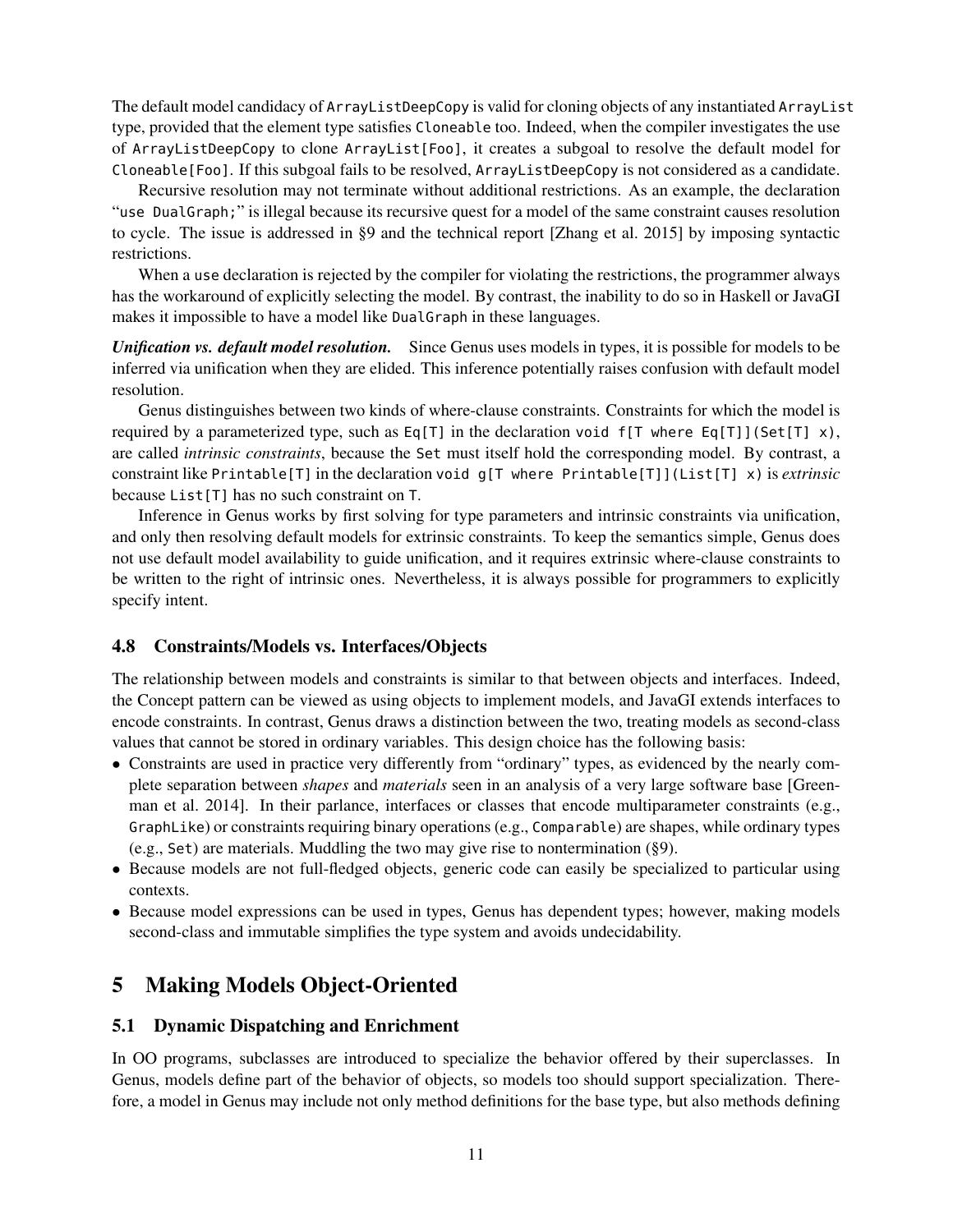```
constraint Intersectable[T] { T T.intersect(T that); }
model ShapeIntersect for Intersectable[Shape] {
 Shape Shape.intersect(Shape s) {...}
 // Rectangle and Circle are subclasses of Shape:
 Rectangle Rectangle.intersect(Rectangle r) {...}
  Shape Circle.intersect(Rectangle r) {...} ...
}
enrich ShapeIntersect {
  Shape Triangle.intersect(Circle c) {...} ...
}
```
Figure 8: An extensible model with multiple dispatch.

more specific behavior for subtypes. These methods can be dispatched *dynamically* by code both inside and outside model declarations. Dynamic dispatch takes place not only on the receiver, but also on method arguments of the manipulated types. The expressive power of dynamic dispatch is key to OO programming [\[Aldrich](#page-33-2) [2013\]](#page-33-2), and multiple dispatch is particularly important for binary operations, which are typically encoded as constraints. Our approach differs in this way from  $G$  and Scala, which do not support dynamic dispatch on model operations.

For example, model ShapeIntersect in Figure 8 gives multiple definitions of intersect, varying in their expected argument types. In a context where the model is selected, a call to intersect on two objects statically typed as Shape will resolve at run time to the most specific method definition in the model. In JavaGI, multiple dispatch on intersect is impossible, because its dispatch is based on "self" types [\[Bruce](#page-33-3) [et al.](#page-33-3) [1998\]](#page-33-3), while the argument types (including receiver) as well as the return type of an intersect implementation do not necessarily have to be the same.

Existing OO type hierarchies are often extended with new subclasses in ways not predicted by their designers. Genus provides *model enrichment* to allow models to be extended in a modular way, in sync with how class hierarchies are extended; here we apply the idea of open classes [\[Clifton et al.](#page-34-8) [2000\]](#page-34-8) to models. For example, if Triangle is later introduced to the Shape hierarchy, the model can then be separately enriched, as shown in the enrich declaration in Figure 8.

Model multimethods and model enrichment create the same challenge for modular type checking that is seen with other extensible OO mechanisms. For instance, if two modules separately enrich ShapeIntersect, these enrichments may conflict. Like Relaxed MultiJava [\[Millstein et al.](#page-35-11) [2003\]](#page-35-11), Genus can prevent such errors with a load-time check that there is a unique best method definition for every method invocation, obtaining mostly modular type checking and fully modular compilation. The check can be performed soundly, assuming load-time access to the entire program. If a program loads new code dynamically, the check must be performed at the time of dynamic loading.

### <span id="page-11-0"></span>5.2 Constraint Entailment

As seen earlier (§3.1), a constraint entails its prerequisite constraints. In general, a model may be used as a witness not just for the constraint it is declared for, but also for any constraints entailed by the declared constraint. For example, a model for Comparable[Shape] can be used to witness Eq[Shape].

A second way that one constraint can entail another is through *variance* on constraint parameters. For example, since in constraint Eq the type parameter only occurs in contravariant positions, a model for Eq[Shape] may also be soundly used as a model for Eq[Circle]. It is also possible, though less common, to use a model to witness constraints for supertypes, via covariance. Variance is inferred automatically by the compiler, with bivariance downgraded to contravariance.

A model enabled for some constraint in one of the four ways discussed in §4.4 is also enabled for its prerequisite constraints and constraints that can be entailed via contravariance. Accommodating subtyping extends the expressivity of default model resolution, but poses new challenges for termination. In §9, we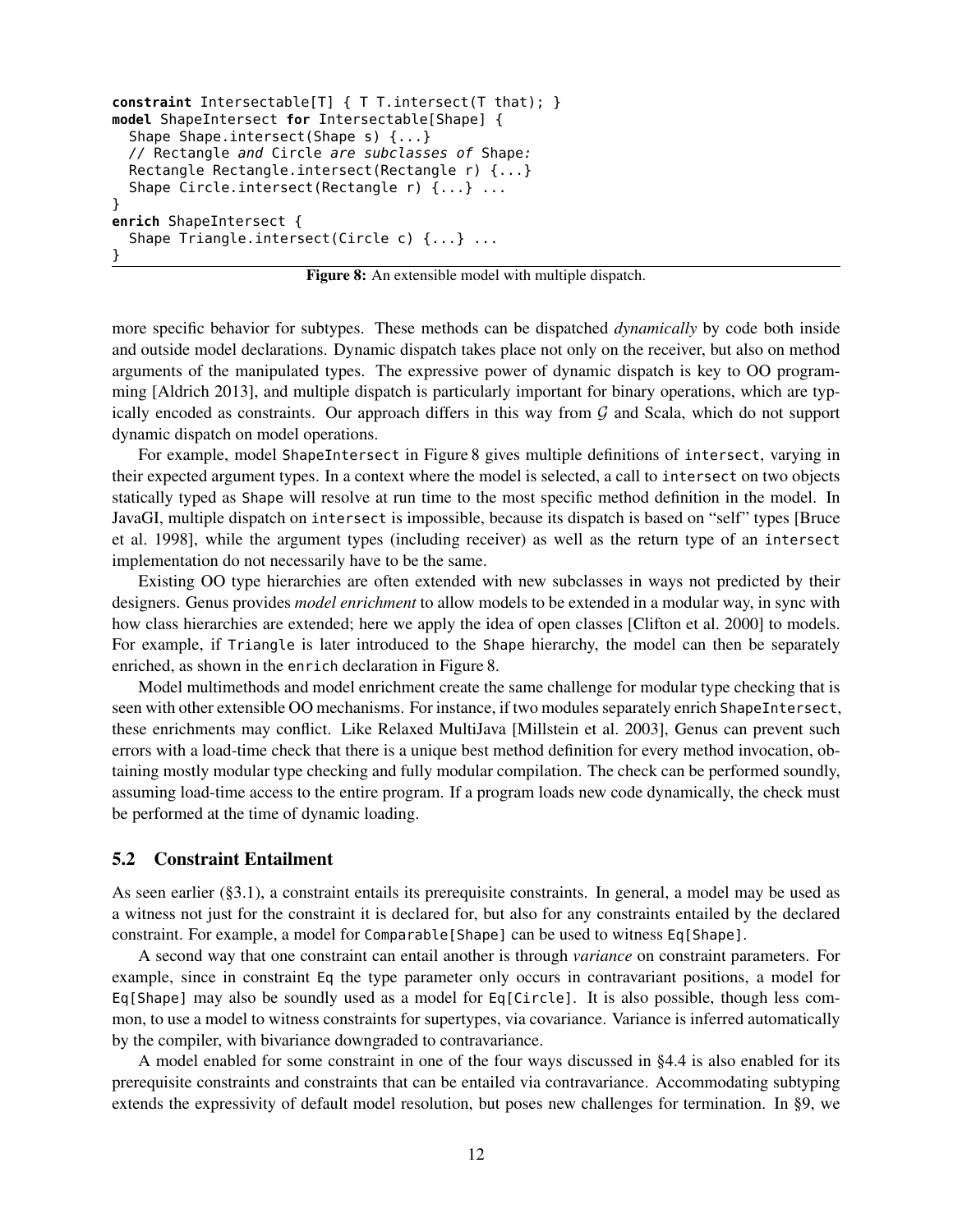show that encoding "shape" types (in the sense of [Greenman et al.](#page-34-7) [\[2014\]](#page-34-7)) as constraints helps ensure termination.

### 5.3 Model Inheritance

Code reuse among models can be achieved through model inheritance, signified by an extends clause (e.g., model CICmp in §4). Unlike an extends clause in a class or constraint definition, which creates an *is-a* relationship between a subclass and its superclass or a constraint and its prerequisite constraint, an extends clause in a model definition is *merely* for code reuse. The inheriting model inherits all method definitions *with compatible signatures* available in the inherited model. The inheriting model can also override these inherited definitions.

Model inheritance provides a means to derive models that are otherwise rejected by constraint entailment. For example, the model ShapeIntersect (Figure 8) soundly witnesses the same constraint for Rectangle, because the selected method definitions have compatible signatures, even though Intersectable is invariant with respect to its type parameter. The specialization to Rectangle can be performed succinctly using model inheritance, with the benefit of a more precise result type when two rectangles are intersected:

```
model RectangleIntersect for Intersectable[Rectangle]
    extends ShapeIntersect { }
```
### 6 Use-Site Genericity

Java's wildcard mechanism [\[Torgersen et al.](#page-35-12) [2004\]](#page-35-12) is in essence a limited form of existential quantification. Existentials enable genericity at *use sites*. For example, a Java method with return type List<? extends Printable> can be used by generic calling code that is able to print list elements even when the type of the elements is unknown to the calling code. The use-site genericity mechanism of Genus generalizes this idea while escaping some limitations of Java wildcards. Below we sketch the mechanism.

### 6.1 Existential Types

Using subtype-bounded existential quantification, the Java type List<? extends Printable> might be written more type-theoretically as ∃U≤Printable.List[U]. Genus extends this idea to constraints. An existential type in Genus is signified by prefixing a quantified type with type parameters and/or whereclause constraints. For example, if Printable is a constraint, the Genus type corresponding to the Java type above is [**some** U **where** Printable[U]]List[U]. The initial brackets introduce a use-site type parameter U and a model for the given constraint, which are in scope in the quantified type; the syntax emphasizes the connection between existential and universal quantification.

The presence of prefixed parameters in existential types gives the programmer control over the existential binding point, in contrast to Java wildcard types where binding is always at the generic type in which the wildcard is used as a type argument. For example, no Java type can express ∃U.List[List[U]], meaning a *homogeneous* collection of lists in which each list is parameterized by the *same* unknown type. This type is easily expressed in Genus as [some U]List[List[U]].

Genus also offers convenient syntactic sugar for common uses of existential types. A single-parameter constraint can be used as sugar for an existential type: e.g., Printable, used as a type, is sugar for [some U where Printable[U]]U, allowing a value of any printable type. The wildcard syntax List[?] represents an existential type, with the binding point the same as in the Java equivalent. The type with a wildcard model Set[String with ?] is sugar for [some Eq[String] m]Set[String with m].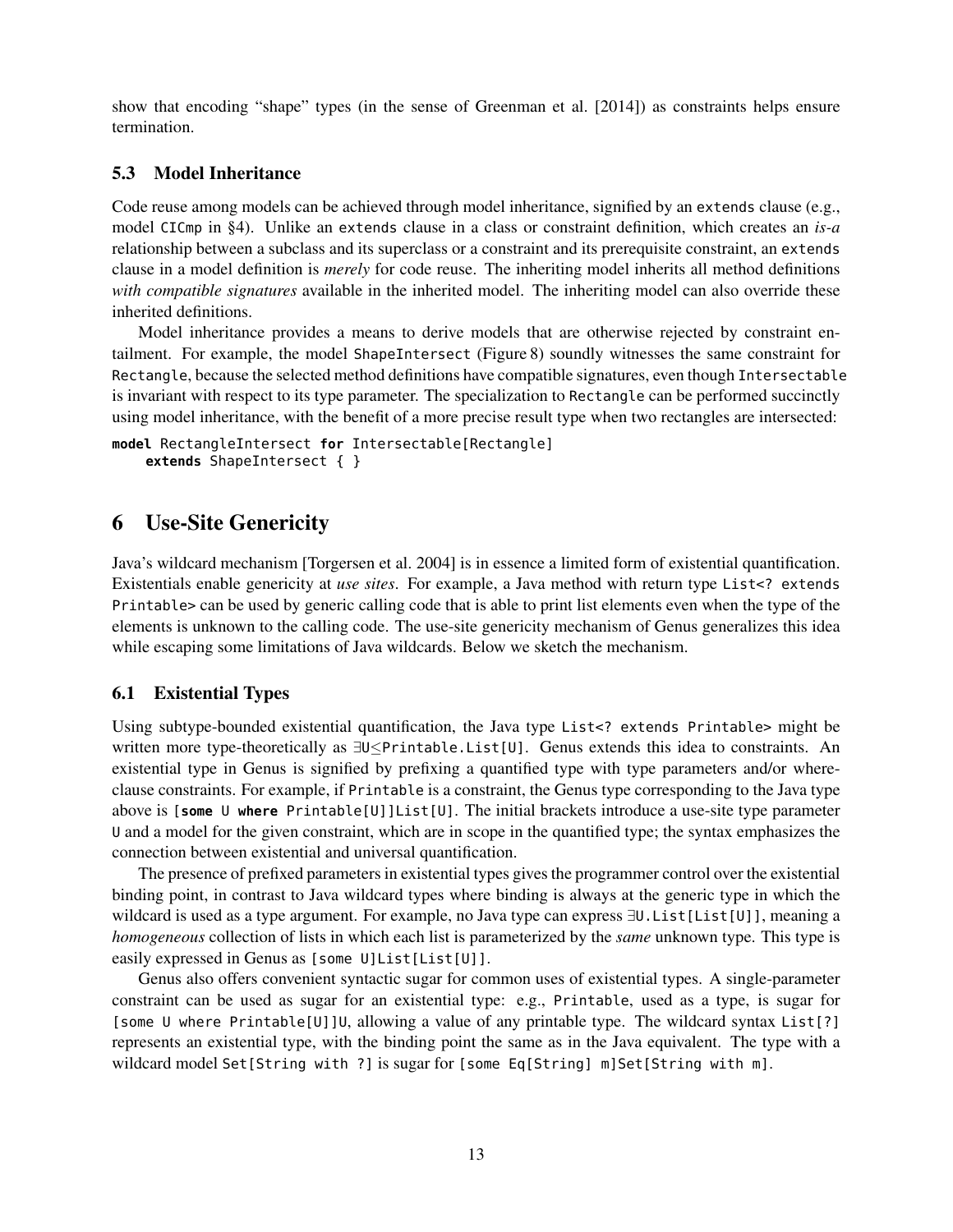```
[some T where Comparable[T]]List[T] f () {
  return new ArrayList[String]();
}
1 sort(f());
2 [U] (List[U] l) where Comparable[U] = f(); // bind U
3 l.first().compareTo(l.last()); // U is comparable
4 U[] a = new U[64]; // use run-time info about U
5 l = new List[U](); // new list, same U
```
Figure 9: Working with existential quantification.

<span id="page-13-3"></span>*Subtyping and coercion.* Genus draws a distinction between *subtyping* and *coercion* involving existential types. Coercion may induce extra computation (i.e., existential packing) and can be context-dependent (i.e., default model resolution), while subtyping cannot. For example, the return expression in Figure 9 type-checks not because ArrayList[String] is a subtype of the existential return type, but because of coercion, which works by packing together a value of type ArrayList[String] with a model for Comparable[String] (in this case, the natural model) into a single value. The semantics of subtyping involving where-clause-quantified existential types is designed in a way that makes it easy for programmers to reason about subtyping and joining types.

*Capture conversion.* In Java, wildcards in the type of an expression are instantiated as fresh identifiers when the expression is type-checked, a process called *capture conversion* [\[Gosling et al.](#page-34-9) [2005\]](#page-34-9). Genus extends this idea to constraints: in addition to fresh type variables, capture conversion generates fresh models for where-clause constraints, and enables them in the current scope.

For example, at line [1](#page-13-0) in Figure 9, when the call to sort (defined in §3.3) is type-checked, the type of the call  $f()$  is capture-converted to List $[#T]$ , where  $#T$  is the fresh type variable that capture conversion generates for T, and a model for Comparable[#T] becomes enabled in the current context. Subsequently, the type argument to sort is inferred as #T, and the default model for Comparable[#T] resolves to the freshly generated model.

### 6.2 Explicit Local Binding

Capture conversion is convenient but not expressive enough. Consider a Java object typed as List<? extends Comparable>. The programmer might intend the elements of this homogeneous list to be comparable to one another, but comparisons to anything other than null do not type-check.

The awkwardness is addressed in Genus by *explicit local binding* of existentially quantified type variables and where-clause constraints, giving them names that can be used directly in the local context. An example of this mechanism is found at line [2](#page-13-1) in Figure 9. The type variable U can be used as a full-fledged type in the remainder of the scope.

As its syntax suggests, explicit local binding can be viewed as introducing an inlined generic method encompassing subsequent code. Indeed, it operates under the same rules as universally quantified code. For example, the where clause at line [2](#page-13-1) enables a new model so that values of type U can be compared at line [3.](#page-13-2) Also, locally bound type variables are likewise reifiable (line [4\)](#page-13-3). Moreover, the binding at line [2](#page-13-1) is type-checked using the usual inference algorithm to solve for U and for the model for Comparable[U]: per §4.7, the former is inferred via unification and the latter via default model resolution—it is an extrinsic constraint. Soundness is maintained by ensuring that l is initialized upon declaration and that assignments to the variable preserve the meaning of U.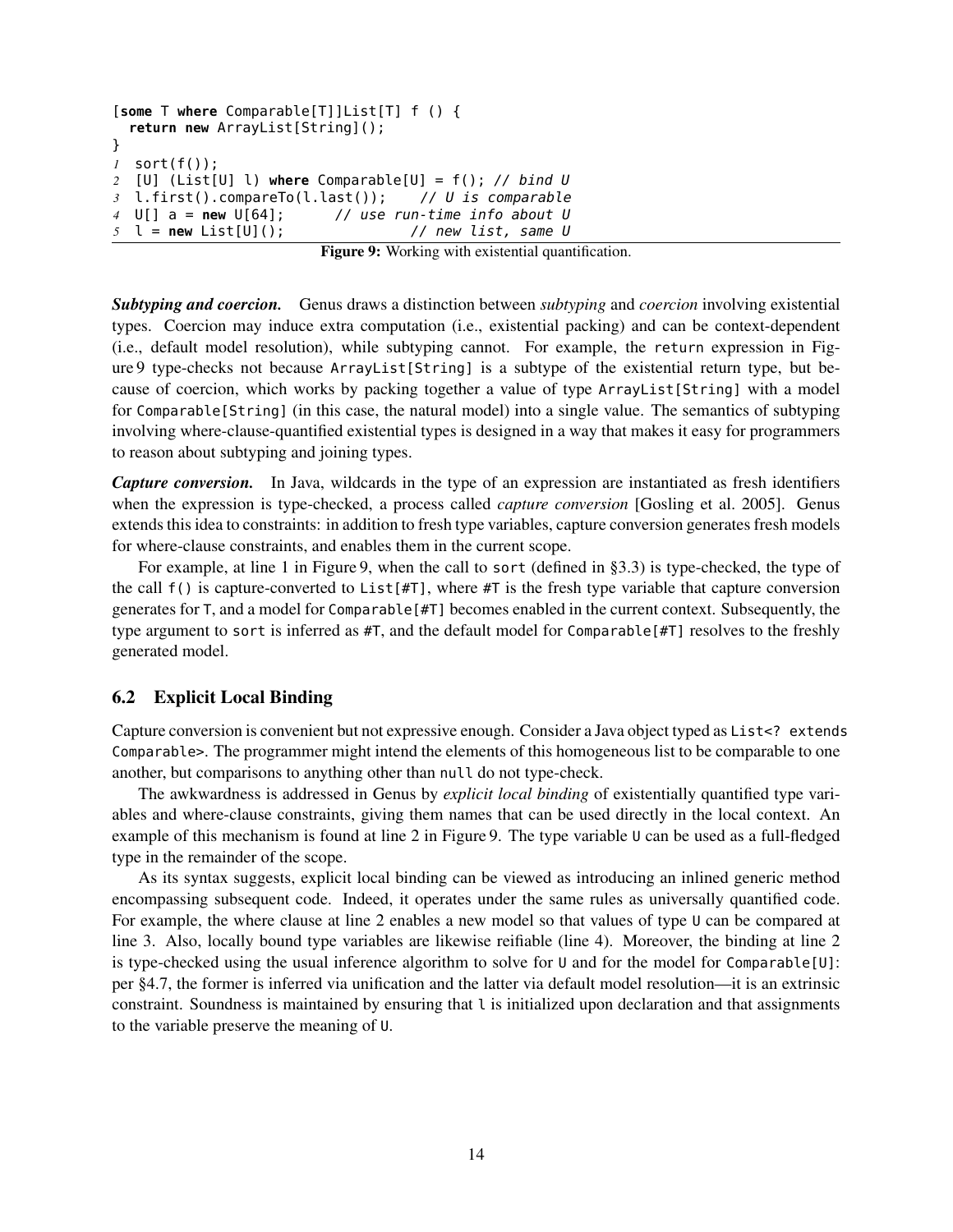```
/* Source code in Genus */
class ArrayList[T] implements List[T] {
 T[] arr;
 ArrayList() { arr = new T[INITIAL_SIZE]; } ... }
/* Target code in Java */
class ArrayList<T,A$T> implements List<T,A$T> {
 A$T arr;
  ObjectModel<T,A$T> T$model; // run-time info about T
 ArrayList(ObjectModel<T,A$T> T$model) {
    this.T$model = T$model;
    arr = T$model.newArray(INITIAL_SIZE);
 } ... }
```
Figure 10: Translating the Genus class ArrayList into Java.

### 7 Implementation

We have built a partial implementation of the Genus language in Java. The implementation consists of about 23,000 lines of code, extending version 2.6.1 of the Polyglot compiler framework [\[Nystrom et al.](#page-35-13) [2003\]](#page-35-13). We have an essentially complete implementation of all type checking and inference features. Code generation works by translating to Java 5 code, relying on a Java compiler as a back end. Code generation is less complete than type checking but also less interesting; however, the compiler can compile the benchmarks of §8, which use generics in nontrivial ways. The current compiler implementation type-checks but does not generate code for multimethod dispatch or for existentials; it does not yet specialize instantiations to particular type arguments.

### 7.1 Implementing Constraints and Models

Constraints and models in Genus code are translated to parameterized interfaces and classes in Java. For example, the constraint Comparable [T] is translated to a parameterized Java interface Comparable<T, A\$T> providing a method compareTo with the appropriate signature: int compareTo( $T$ ,T). The extra type parameter A\$T is explained in §7.3. Models are translated to Java classes that implement these constraint interfaces.

### 7.2 Implementing Generics

Parameterized Genus classes are translated to correspondingly parameterized Java classes. However, type arguments and models must be represented at run time. So extra arguments carrying this information are required by class constructors, and constructor bodies are extended to store these arguments as fields. For example, class ArrayList has a translated constructor with the signature shown in Figure 10. Parameterized methods and models are translated in a similar way by adding extra arguments representing type and model information.

### 7.3 Supporting Primitive Type Arguments

A challenge for efficient generics, especially with a JVM-based implementation, is how to avoid uniformly wrapping all primitives inside objects when primitive types are used as type arguments. Some wrapping is unavoidable, but from the standpoint of efficiency, the key is that when code parameterized on a type T is instantiated on a primitive type  $(e.g., \text{int})$ , the array type  $T[$ ] should be represented exactly as an array of the primitive type (e.g., int[]), rather than a type like Integer[] in which every array element incurs the overhead of individualized memory management.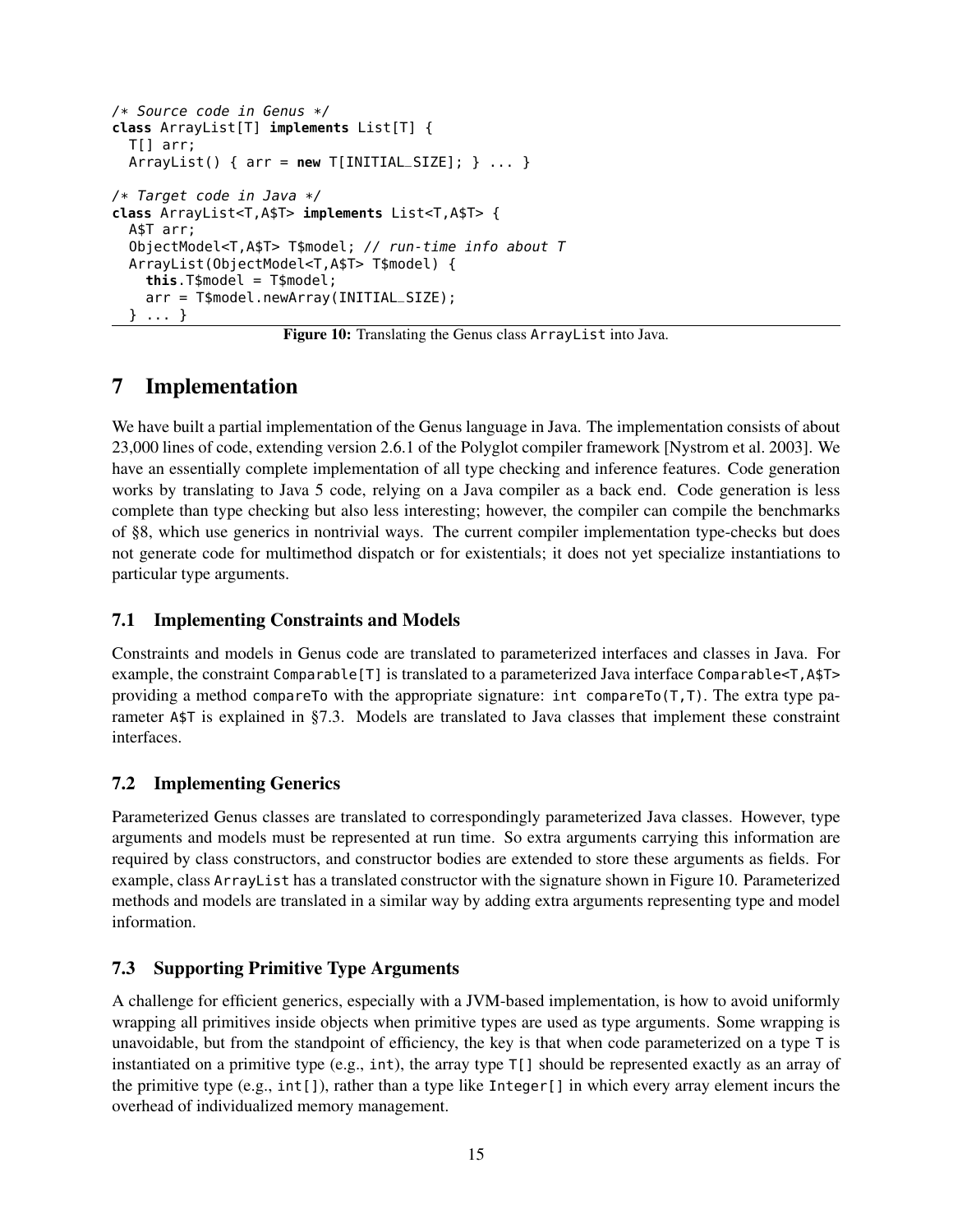Our current implementation uses a *homogeneous* translation to support this efficiency; the model object (e.g., T\$model in Figure 10) for a type parameter  $\mathsf T$  provides all operations about  $\mathsf T[]$ . The model object has the interface type ObjectModel<T,A\$T>, which specifies, via A\$T, the operations for creating and accessing arrays of (unboxed) T. For example, the type of the model object used to create an ArrayList[double] implements  $ObjectModel$  -Double, double [] >. All interfaces representing single-parameter constraints implicitly extend ObjectModel<T,A\$T>, so an ObjectModel argument is usually needed only on generics that do not otherwise constrain their type parameters.

A more efficient approach to supporting primitive type arguments is to generate specialized code for primitive instantiations, as is done in C#. The design of Genus makes it straightforward to implement particular instantiations with specialized code.

### 8 Evaluation

### 8.1 Porting Java Collections Framework to Genus

To evaluate how well the language design works in practice, we ported all 10 general-purpose implementations in the Java collections framework (JCF) as well as relevant interfaces and abstract implementations, to Genus. The result is a safer, more precise encoding and more code reuse with little extra programmer effort.

The single most interesting constrained generic in JCF is probably TreeSet (and TreeMap, which backs it). In its Java implementation, elements are ordered using either the element type's implementation of Comparable or a comparator object passed as a constructor argument, depending on which constructor is used to create the set. This ad hoc choice results in error-prone client code. In Genus, by contrast, the ordering is part of the TreeSet type, eliminating 35 occurrences of ClassCastException in TreeSet's and TreeMap's specs.

Genus collection classes are also more faithful to the semantics of the abstractions. Unlike a Set[E], a List[E] should not necessarily be able to test the equality of its elements. In Genus, collection methods like contains and remove are instead parameterized by the definition of equality (§3.2). These methods cannot be called unless a model for Eq[E] is provided.

More powerful genericity also enables increased code reuse. For example, the NavigableMap interface allows extracting a descending view of the original map. In JCF, TreeMap implements this view by defining separate classes for each of the ascending and descending views. In contrast, Genus expresses both views concisely in a single class parameterized by a model that defines how to navigate the tree, eliminating 160 lines of code. This change is made possible by retroactive, non-unique modeling of compareTo().

Thanks to default models—in particular, implicit natural models, for popular operations including toString, equals, hashCode and compareTo—client and library code ordinarily type-check without using with clauses. When with clauses are used, extra expressive power is obtained. In fact, the descending views are the *only* place where with clauses are needed in the Genus collection classes.

### 8.2 Porting the Findbugs Graph Library to Genus

We ported to Genus the highly generic Findbugs [\[findbugs-release\]](#page-34-6) graph library (∼1000 non-comment LoC), which provides graph algorithms used for the intermediate representation of static analyses. In Findbugs, the entities associated with the graph (e.g., Graph, Vertex, Edge) are represented as Java interfaces; F-bounded polymorphism is used to constrain parameters. As we saw earlier (§2), the resulting code is typically more cumbersome than the Genus version.

We quantified this effect by counting the number of parameter types, concrete types and keywords (extends, where) in each type declaration, ignoring modifiers and the name of the type. Across the library, Genus reduces annotation burden by 32% yet increases expressive power. The key is that constraints can be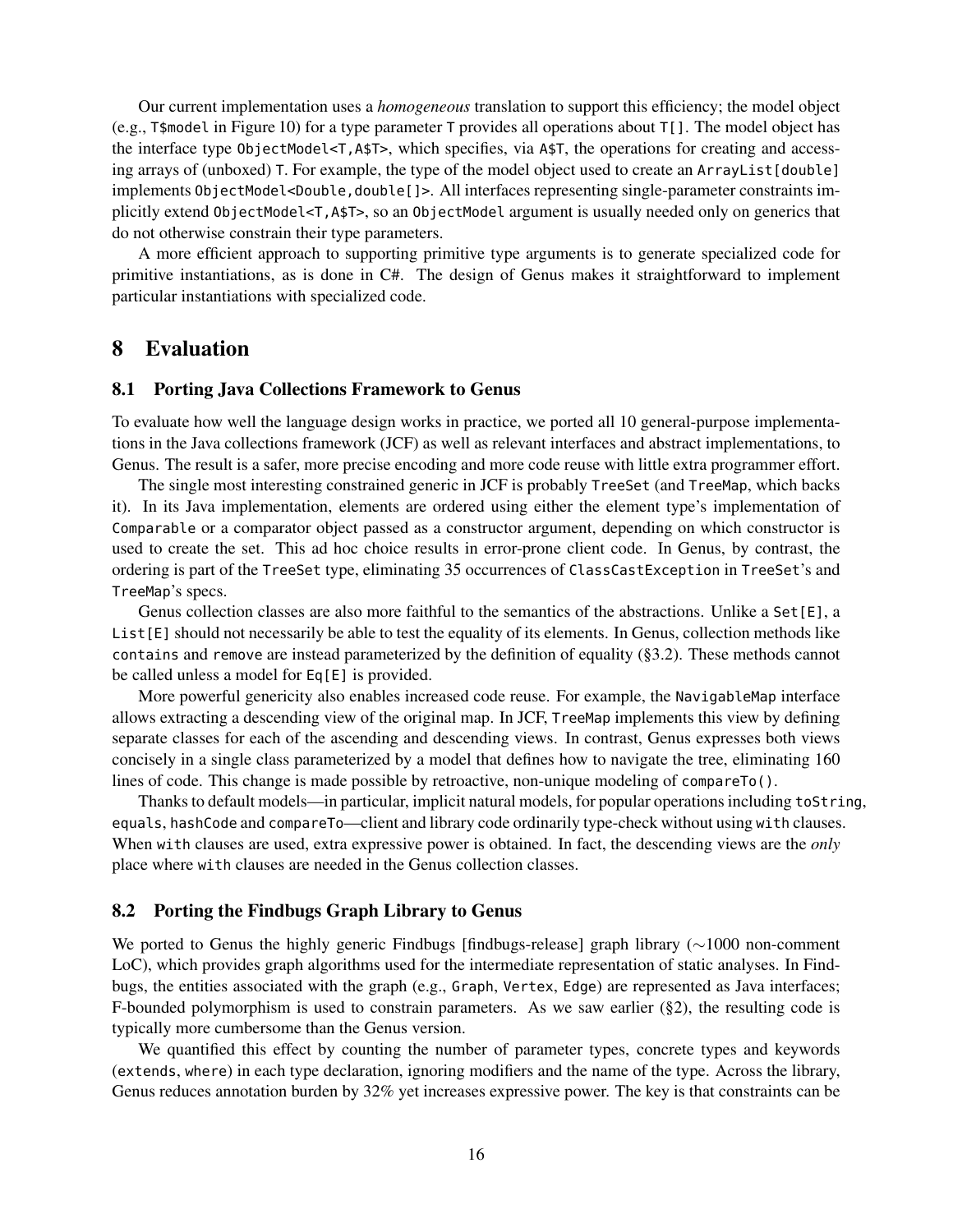<span id="page-16-0"></span>

|                                                          | data structure    | $\mathbf{Java}(s)$ | Genus(s)    |  |  |  |
|----------------------------------------------------------|-------------------|--------------------|-------------|--|--|--|
|                                                          |                   |                    | [spec.]     |  |  |  |
|                                                          | double[]          | 1.3                |             |  |  |  |
|                                                          | Double[]          | 3.8                |             |  |  |  |
| Non-generic sort                                         | ArrayList[double] |                    | 5.4 [4.0]   |  |  |  |
|                                                          | ArrayList[Double] | 9.6                | 14.5 [8.3]  |  |  |  |
| <b>Generic sort:</b><br>Comparable[T]                    | double[]          |                    | 19.3 [1.3]  |  |  |  |
|                                                          | Double[]          | 7.7                | 10.0 [3.8]  |  |  |  |
|                                                          | ArrayList[double] |                    | $6.7$ [4.0] |  |  |  |
|                                                          | ArrayList[Double] | 9.8                | 17.9 [8.3]  |  |  |  |
| <b>Generic sort:</b><br>ArrayLike[A,T],<br>Comparable[T] | double[]          |                    | 17.0 [1.3]  |  |  |  |
|                                                          | Double[]          | 12.8               | 12.4 [3.8]  |  |  |  |
|                                                          | ArrayList[double] |                    | 24.6 [4.0]  |  |  |  |
|                                                          | ArrayList[Double] | 12.8               | 24.8 [8.3]  |  |  |  |

Table 1: Comparing performance of Java and Genus

expressed directly without encoding them into subtyping and parametric polymorphism; further, prerequisite constraints avoid redundancy.

### 8.3 Performance

The current Genus implementation targets Java 5. To explore the overhead of this translation compared to similar Java code, we implemented a small Genus benchmark whose performance depends heavily on the efficiency of the underlying genericity mechanism, and hence probably exaggerates the performance impact of generics. The benchmark performs insertion sort over a large array or other ordered collection; the actual algorithm is the same in all cases, but different versions have different degrees of genericity with respect to the element type and even to the collection being sorted. Element type T is required to satisfy a constraint Comparable [T] and type A is required to satisfy a constraint  $ArrayLike[A, T]$ , which requires A to act like an array of T's. Both primitive values (double) and ordinary object types (Double) are sorted.

The results from sorting collections of 100k elements are summarized in Table [1.](#page-16-0) Results were collected using Java 7 on a MacBook Pro with a 2.6GHz Intel Core i7 processor. All measurements are the average of 10 runs, with an estimated relative error always within 2%. For comparison, the same (non-generic) algorithm takes 1.1s in C (with gcc -03). The Java column leaves some entries blank because Java does not allow primitive type arguments.

To understand the performance improvement that is possible by specializing individual instantiations of generic code, we used hand translation; as mentioned above, the design of Genus makes such specialization easy to do. The expected performance improvement is shown in the bracketed table entries. Specialization to primitive types is particularly useful for avoiding the high cost of boxing and unboxing primitive values, but the measurements suggest use of primitive type arguments can improve performance even without specialization (e.g., Genus ArrayList [double] is usually faster than Java ArrayList<Double>).

### 9 Formalization and Decidability

This section formalizes the key aspects of the Genus type system. Since Genus includes models as part of types, the type checker would have trouble in interpreting types in signatures correctly when checking program well-formedness, if the program were fed to the type checker without default models being resolved in the first place. Therefore, we devote [§9.2](#page-18-0)[–9.4](#page-22-0) to formalizing default model resolution, which works by translating one calculus into another—the source calculus allows default models while the target does not. §9.2 defines the semantic rules required by the translation, §9.3 specifies the translation procedure, and §9.4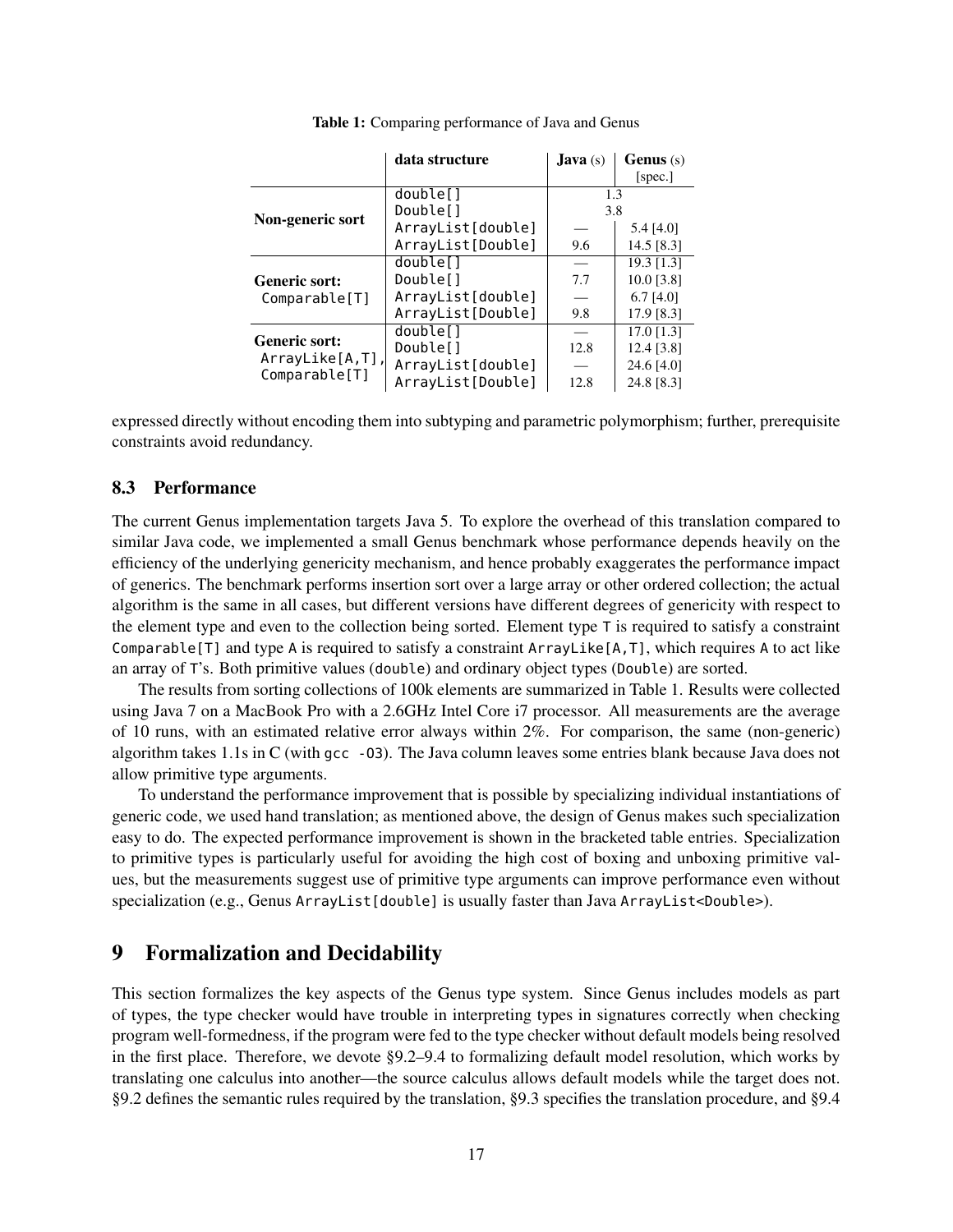<span id="page-17-0"></span>

| programs                             |                    | <i>prog</i> $ ::= \langle \overline{use}, \text{ldecl}, \text{cdecl}, \text{odecl}, \dot{e} \rangle$                                                 |
|--------------------------------------|--------------------|------------------------------------------------------------------------------------------------------------------------------------------------------|
| arguments to generic parameters      |                    | $[\alpha]$ ::= $[\overline{\tau}$ with $\overline{\mu}]$                                                                                             |
| generic parameters                   |                    | $[\beta]$ ::= $[\overline{X}$ where $\mathcal{C}[\overline{\tau}]$ o]                                                                                |
| use declarations                     |                    | <i>use</i> $\;\;::=\;\; [\beta]$ use $\mathcal{M}[\alpha]$ for $\mathcal{C}[\overline{\tau}]$                                                        |
| class declarations                   |                    | <i>ldecl</i> ::= class $L_1 [\beta]$ extends $L_2[\alpha]$ {fdecl mdecl}                                                                             |
| constraint declarations              | $cdect \quad ::=$  | constraint $\mathcal{C}_1[\overline{X_1}]$ extends $\mathcal{C}_2[\overline{X_2}]$ $\{\overline{msig}\}$                                             |
| model declarations                   | $odecl \quad ::=$  | model M $[\beta]$ for $\mathcal{C}[\overline{\tau}]$ {mdecl}                                                                                         |
| field declarations                   | fdecl ::= $\tau f$ |                                                                                                                                                      |
| method declarations                  |                    | $mdec1 \ ::= \ misig\{\dot{e}\}\$                                                                                                                    |
| method signatures                    |                    | $msig := \dot{\tau}_1 \tau_2 \dot{m} [\beta] (\overline{\tau_3})$                                                                                    |
| method types                         |                    | $\tau$ ::= $[\beta] (\tau_2, \overline{\tau_3}) \rightarrow \dot{\tau}_1$                                                                            |
| non-existential types                |                    | $\tau$ ::= $L[\alpha]$   X                                                                                                                           |
| types                                |                    | $\dot{\tau}$ ::= $\tau$   $\beta \tau$                                                                                                               |
| models in $\lambda_{Genus}^*$        |                    | $\mu$ ::= $\mathcal{M}[\alpha]   o   *$                                                                                                              |
| models in $\lambda_{Genus}$          | $\mu$              | $\therefore = \mathcal{M}[\alpha] \mid o$                                                                                                            |
| expressions of non-existential types |                    | $e$ := $x \mid \text{this} \mid e.f \mid \text{new } L[\alpha](\overline{f} = \overline{e})$                                                         |
| expressions                          |                    | $\dot{e}$ : = $e \mid e.(\tau.m) [\alpha](\overline{\dot{e}}) \mid e.(\mu.m) [\alpha](\overline{\dot{e}})$                                           |
| type environments                    | $\Gamma$           | $\mathrel{\mathop:}= \emptyset \mid \Gamma, X$                                                                                                       |
| model environments                   |                    | $\Delta$ ::= $\emptyset$ $\Delta$ , $o$ :: $\mathcal{C}[\overline{\tau}]$ $\Delta$ , $\beta$ $\mathcal{M}[\alpha]$ :: $\mathcal{C}[\overline{\tau}]$ |
| value environments                   | E                  | $\therefore = \emptyset \mid E, x : \tau \mid E$ , this : $\tau$                                                                                     |
| L<br>class names                     |                    | method names<br>m                                                                                                                                    |
| $\mathcal{C}$<br>constraint names    |                    | variable names<br>$\boldsymbol{x}$                                                                                                                   |
| model names<br>${\cal M}$            |                    | type variables<br>$\boldsymbol{X}$                                                                                                                   |
| $\boldsymbol{f}$<br>field names      |                    | model variables<br>$\overline{O}$                                                                                                                    |

**Figure 11:** Syntax of  $\lambda_{Genus}^*$  and  $\lambda_{Genus}$ 

proves its termination. §9.5 then gives the semantic rules for checking well-formedness in the translated calculus, and §9.6 defines the operational semantics. We are not aware of any unsoundness in the type system, but leave proving soundness to future work. We first present the syntax and the notation we use.

#### 9.1 Syntax and notation

Figure [11](#page-17-0) presents the syntax of the two calculi,  $\lambda_{Genus}^*$  and  $\lambda_{Genus}$ . Default models are signified by  $*$  in  $\lambda_{Genus}^*$ , while  $\lambda_{Genus}$  programs are ∗-free.

*Notation.* An overline denotes a (possibly empty) sequence. For example,  $\overline{X}$  denotes a sequence of type variables, and  $\overline{X}^i$  denotes the *i*-th element in that sequence. Ø denotes an empty sequence, and  $\#(\overline{X})$  gives the size of  $\overline{X}$ . We use the syntax where  $\overline{C_1[\overline{\tau_1}] o_1}; \overline{C_2[\overline{\tau_2}] o_2}$  to distinguish between intrinsic constraints  $\overline{C_1[\overline{\tau_1}]\ o_1}$  and extrinsic constraints  $\overline{C_2[\overline{\tau_2}]\ o_2}$  in a where clause when necessary. It is implicitly required that the model variables of a where clause may not occur in the types of that where clause. To avoid clutter, we write  $\lbrack \beta \rbrack$  to denote (optional) universally or existentially quantified parameters, and write  $\lbrack \alpha \rbrack$  to denote the arguments to these optional parameters. We use msig and  $m : \tau$  interchangeably to represent method signatures. A model environment ∆ consists of model variables and (possibly universally quantified) models. It also records the constraint each model witnesses. We assume that class declarations, constraint declarations, model declarations, fields of a class and its superclasses, methods of a class, methods of a constraint and those of its prerequisite constraints, and variables of a method signature respectively have distinct names. Type variable names and model variable names are unique in any context. It is also assumed that class hierarchies and constraint hierarchies are well-founded—they do not contain cycles. The "="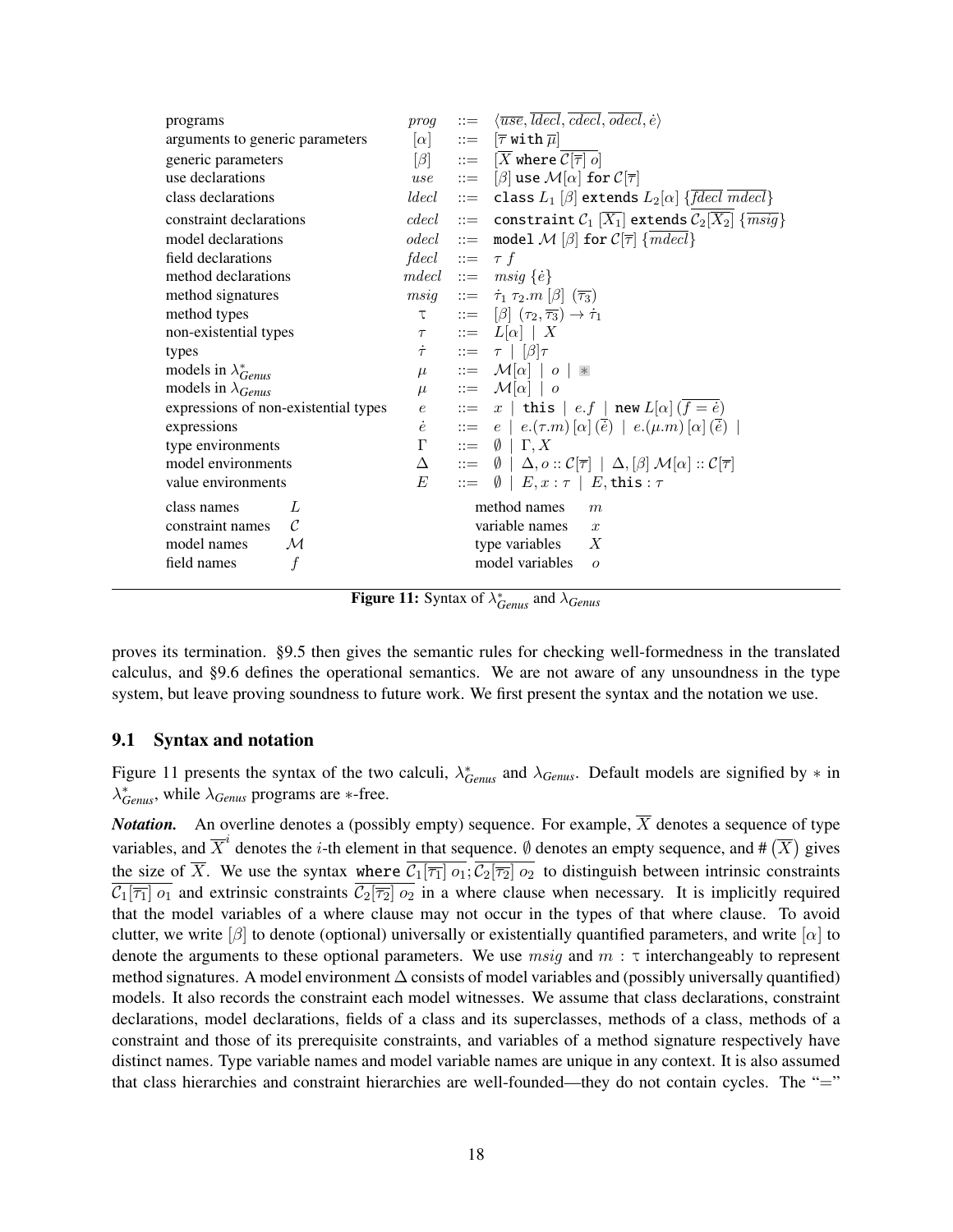sign, when applied to two non-existential types, means syntactic equality. Functions  $FTV(\cdot)$  and  $FMV(\cdot)$ respectively return free type variables and free model variables of a syntactic object.

*Simplifications.* The calculi are in the style of Featherweight Java (FJ) [\[Igarashi et al.](#page-34-10) [2001\]](#page-34-10), and hence those simplifications akin to FJ. To concentrate on formalizing Genus-style type constraints, we omit subtyping constraints. We also omit a few Genus-specific features that add to the convenience of the mechanism but have little impact on expressivity: a where-clause constraint is always associated with a model variable; method calls are always explicitly qualified with expanders, and method declarations are always explicitly qualified with receiver types; and reusing models via model inheritance or model projection are not supported. Features requiring load-time checking are not captured. We consider that type arguments and models for intrinsic constraints are given for method calls, as prior formalizations in the FJ family do. Nevertheless, models for extrinsic constraints may be omitted (i.e., denoted as  $\ast$ ), forcing the compiler to resolve default models.

The formalization handles existentials differently from Genus. Receivers of field accesses and method calls are restricted to expressions of non-existential types; existential types can only be used as method return types. This treatment forces existentially quantified type parameters and where-clause constraints in λ*Genus* to always be explicitly captured by universally quantified ones. Meanwhile, because of existential types, in method calls, elided type arguments and models for intrinsic constraints—if they can be inferred via unification—cannot always be written in the calculi. We focus on the semantics of models in this work, while leaving fully modeling existentials in Genus to future work. One possibility is to explore how previous approaches to formalizing Java wildcards (e.g., [Cameron et al.](#page-34-11) [\[2008\]](#page-34-11)) fit in.

*Substitution.* Substitution takes the form  $\{\cdot/\cdot\}$ , and is defined in the usual way. It is required that the item that is substituted into, and the item that is used to substitute, be ∗-free. Substitutions succeed only when the size of the argument list and that of the formal parameter list match. For example,  $\{\overline{\tau}/\overline{X}\}$  substitutes  $\overline{\tau}^i$  for  $\overline{X}^i$  in the first argument, with  $\pi(\overline{\tau}) = \pi(\overline{X})$  assumed. We introduce an abbreviated notation for substituting types and models at once:  $\{\alpha/\beta\}$  is shorthand for  $\{\overline{\mu}/\overline{\sigma}\}\{\overline{\tau}/\overline{X}\}$  where  $[\alpha]$  is  $[\overline{\tau}$  with  $\overline{\mu}]$  and  $[\beta]$  is  $[\overline{X}$  where  $\mathcal{C}[\overline{\tau'}]$   $o].$ 

### <span id="page-18-0"></span>9.2 Static semantics (Part I)

This section defines the semantic rules required by the translation from  $\lambda_{Genus}^*$  to  $\lambda_{Genus}$  (i.e., resolving default models in λ ∗ *Genus* programs).

Variance. Figure [12](#page-19-0) defines the vary  $\ell(i, C)$  relation that says the *i*-th type parameter of constraint declaration C is contravariant or covariant when  $\rho$  is – or + respectively. It is possible for vary<sup>-</sup>(i, C) and vary<sup>+</sup>(i, C) to hold simultaneously, in which case C is *bivariant* with respect to the type parameter. The relation is defined using three other relations,  $\text{vary}^{\rho}(X, \mathcal{C}[\overline{\tau}])$ ,  $\text{vary}^{\rho}(X, \tau)$ , and  $\text{vary}^{\rho}(X, \dot{\tau})$ . They respectively describe the variance of a type variable in a constraint, a method signature, and a type. Notice that these rules apply whether the constraint declaration contains default models or not, because ∗ can only occur in invariant positions.

*Subtyping and constraint entailment.* Figure 13 defines the subtyping relation  $\leq$  used by the translation. They are used in checking constraint entailment relationships (Figure 14). Rules are only defined for nonexistential types because checking constraint entailment does not require checking subtyping relationships that involve existential types. They are enriched by subtyping rules defined in Figure 23—those rules deal with existential types—in order to be used for type-checking λ*Genus* expressions.

Figure 14 defines the *constraint-entailment relation*  $\preceq$ . Rule (E-PREREQ) shows that a constraint entails its prerequisite constraints, while rules  $(E_+)$  and  $(E_+)$  show that given the variance of a type parameter,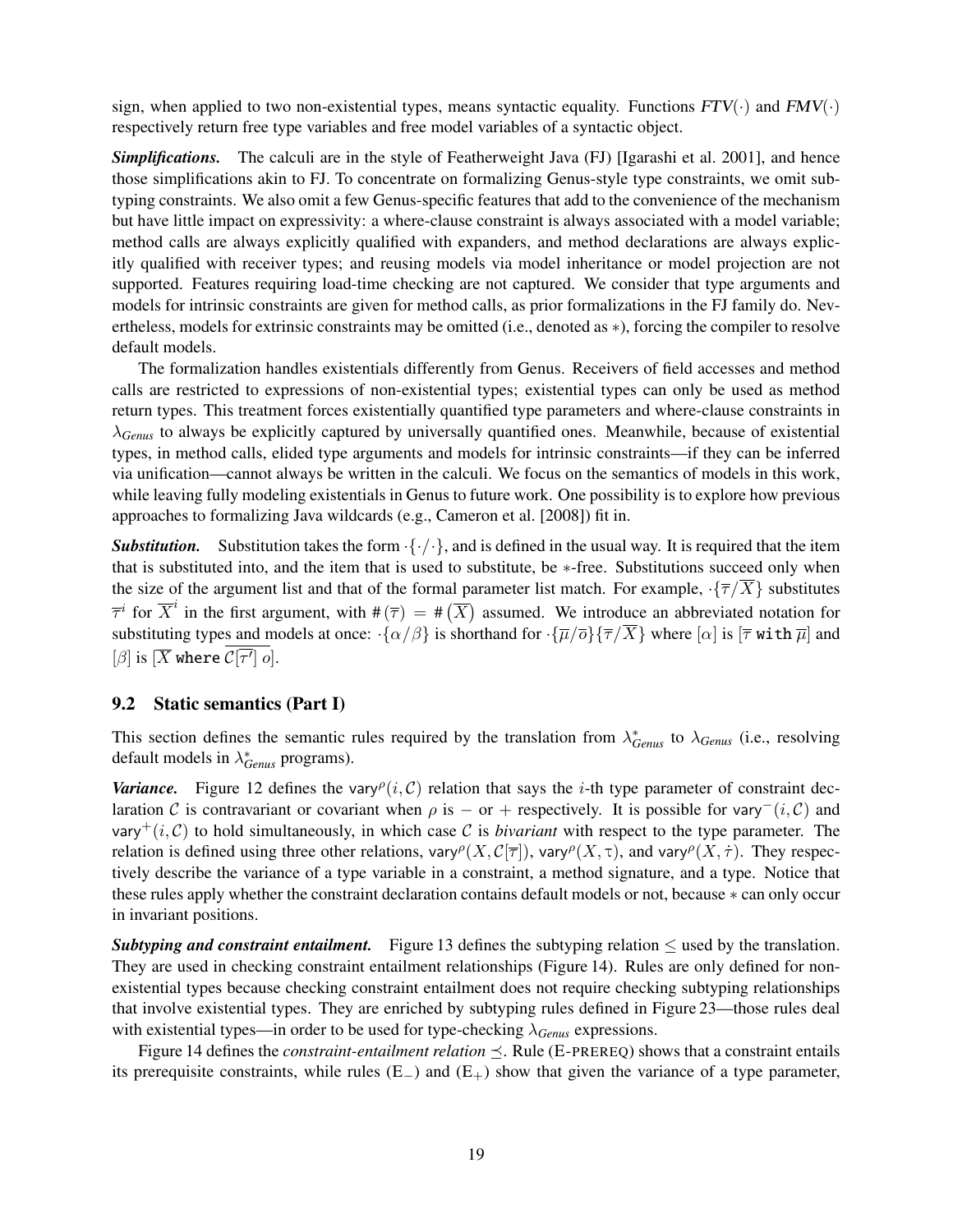<span id="page-19-0"></span>

Figure 12: Variance relations.  $\rho$  ranges over  $\{+,-\}$ , and  $-\rho$  reverses the sign denoted by  $\rho$ .

$$
\Gamma; \Delta \vdash \tau \leq \tau \qquad \text{(S-REFL)} \qquad \qquad \frac{\Gamma; \Delta \vdash \tau_1 \leq \tau_2 \qquad \Gamma; \Delta \vdash \tau_2 \leq \tau_3}{\Gamma; \Delta \vdash \tau_1 \leq \tau_3} \qquad \text{(S-Trans)}
$$
\n
$$
\Gamma; \Delta \vdash \tau \leq \text{Object (S-OBJECT)} \qquad \qquad \frac{\text{class } L_1 [\beta] \text{ extends } L_2[\alpha_2] \{ \dots \}}{\Gamma; \Delta \vdash L_1[\alpha_1] \leq L_2[\alpha_2] \{ \alpha_1/\beta \}} \qquad \text{(S-SUBCLASS)}
$$

Figure 13: Subtyping

$$
\frac{\text{constraint } C_1 \left[\overline{X_1}\right] \text{ extends } \overline{C_2[\overline{X_2}] } \left\{\dots\right\}}{\left[\frac{\overline{C_1} \left[\overline{X_1}\right] \text{ extends } \overline{C_2[\overline{X_2}] } \left\{\dots\right\}}{\left[\frac{\overline{C_1} \left[\overline{X_1}\right] \left\{\dots\right\}}{\left[\frac{\overline{C_2} \left[\overline{X_2}\right] } \left\{\overline{X_1}\right\}}\right]} \right] \left(\text{E-PREREQ}\right)}\right. \quad \frac{\left[\frac{\overline{C_1} \left[\overline{C_1}\right] \leq C_2[\overline{C_2}] \right] \left[\frac{\overline{C_2} \left[\overline{C_2}\right]}{\left[\overline{C_1}\right] \left\{\dots\right\}} \right]}{\left[\frac{\overline{C_1} \left[\overline{C_1}\right] \leq C_3[\overline{C_2}] \right]} \left(\text{E-TRANS}\right)}\right]}{\text{vary}^{-}(i, C)} \quad \frac{\emptyset; \emptyset \vdash \overline{\tau_2}^i \leq \overline{\tau_1}^i}{\tau_1^j = \overline{\tau_2}^j} \quad \text{vary}^+(i, C) \quad \emptyset; \emptyset \vdash \overline{\tau_1}^i \leq \overline{\tau_2}^i}{\left[\frac{\overline{C_1} \left[\overline{C_1}\right] \leq C[\overline{\tau_1}] \left\{\dots\right\}}{\left[\frac{\overline{C_1} \left[\dots\right]} \left\{\dots\right]}{\left[\frac{\overline{C_1} \left[\dots\right]} \left\{\dots\right]} \right]} \right] \left(\text{E}\right) \right]}{\left[\frac{\overline{C_1} \left[\dots\right] \left[\frac{\overline{C_1} \left[\dots\right]}{\left[\dots\right]} \left\{\dots\right]\right]} \right] \left(\text{Var}(i, C) \right]}{\left[\frac{\overline{C_1} \left[\dots\right] \left\{\dots\right]}{\left[\dots\right]} \left(\text{Var}(i, C)\right]} \quad \frac{\left[\frac{\overline{C_1} \left[\overline{C_1}\right] \leq C[\overline{C_2} \right]}{\left[\dots\right]} \left(\text{Var}(
$$

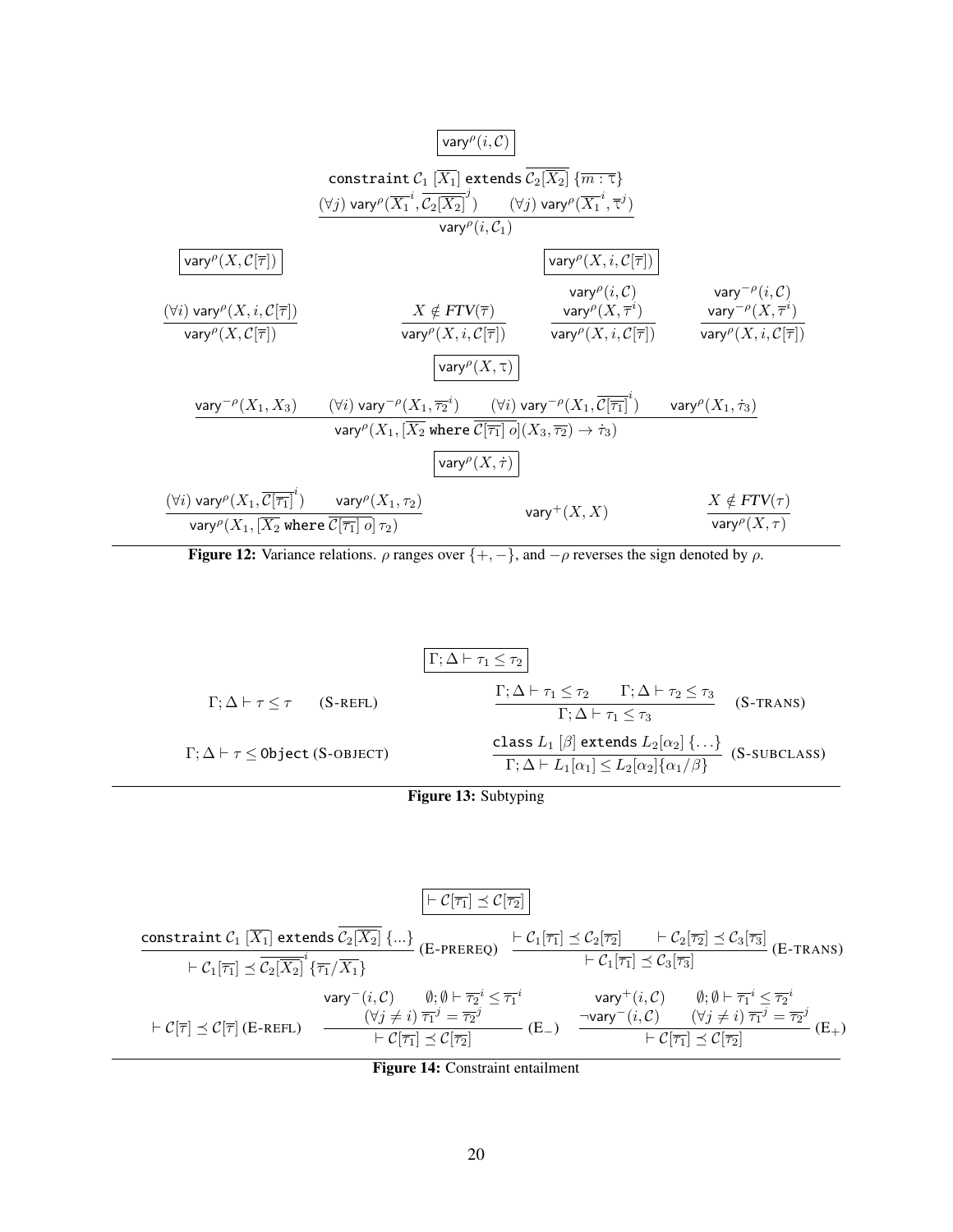constraint entailment reduces to subtyping. Invariance is covered by rule (E-REFL), and bivariance is downgraded to contravariance.

A requirement established in §9.4 guarantees that either side of  $\preceq$ —and hence  $\leq$ —does not contain default models. In [§9.3](#page-20-0) and [§9.4,](#page-22-0) constraint entailment relationships derived *without* using constraint covariance (i.e., rule  $(E_{+})$ ) are denoted by  $\leq$ .

# <span id="page-20-0"></span>**9.3** Translating  $\lambda_{Genus}^*$  to  $\lambda_{Genus}$

The translation from  $\lambda_{Genus}^*$  to  $\lambda_{Genus}$  is defined with the help of *translation contexts*. A translation context takes the form

> $\llbracket P \rrbracket_{r}^{\Delta}$  $\frac{\Delta}{r}[\cdot]$

in which P denotes a syntactic category in  $\lambda_{Genus}^*$ ,  $\Delta$  is the model environment consisting of enabled models,  $r$  records additional information required to translate a term of  $P(r)$  may or may not be present depending on P), and  $\lceil \cdot \rceil$  is the hole for which a subterm of P is to be substituted.

Figure 15 defines all translation contexts. Most of the translation contexts are mundane: they simply propagate enabled models into model environments that are used to translate subterms. For example, in translating a class declaration, the models enabled by the where clause of that class declaration are added to the model environment when translating its superclass, field declarations, and method declarations, as shown by the definition of  $[[decl]]^{\Delta}$ . The definition in Figure 15 uses the auxiliary function  $\beta(\cdot)$  to access the parameters of a generic and the auxiliary function models () to obtain the models enabled by a where the parameters of a generic, and the auxiliary function models  $(\cdot)$  to obtain the models enabled by a where clause or the use declarations of a program.

Some of the terms in Figure 15 are highlighted, indicating that they may contain default models. So they are the places where translation is going to happen next. Also, the notation for sequences is abused so that  $\llbracket P \rrbracket^{\Delta}_{r}$  means  $\overline{P}$ ,  $\llbracket P \rrbracket^{\Delta}_{\overline{r}^i}$  $\frac{\Delta}{\mathbf{F}}$ ,  $\overline{\mathbf{P}}$ . Notice that the types  $\overline{\tau}$  in a constraint  $\mathcal{C}[\overline{\tau}]$  are never highlighted. The reason is given in §9.4.

Figure 16 defines the relation P  $\stackrel{\Delta}{\sim}$  $\sum_{r}^{\infty} P'$ , which reads "the  $\lambda_{Genus}^*$  term P translates to the  $\lambda_{Genus}$  term P' under model environment  $\Delta$  with additional information r." Every translation context (except  $[\cdot]_{\mathcal{C}[\overline{\tau}]}^{\Delta}$ ) represents a *context rule*. Nevertheless, the goal of the translation is to replace ∗ with resolved models. So  $\begin{bmatrix} \ast \\ \mathcal{C} \end{bmatrix}$  $\alpha_{\mathcal{C}[\overline{\tau}]}$  is defined as a hole (i.e.,  $[\cdot]_{\mathcal{C}[\overline{\tau}]}^{\Delta}$ ), and the *rewriting rule* it corresponds to is where the actual translation takes place. Translating ∗ needs additional information, namely the constraint for which the default model is to be resolved, and hence the bottom-right corners of  $[[\alpha]]_{\beta}^{\Delta}$ <br>The rewriting rule depends on the relation  $\Delta \vdash \mathcal{C}^{[\pi]} \cap \mathcal{C}^{[\pi]}$  $\begin{bmatrix} \Delta \\ \beta \end{bmatrix}$  and  $\begin{bmatrix} * \\ \beta \end{bmatrix}$   $\begin{bmatrix} \Delta \\ C \end{bmatrix}$  $\frac{\Delta}{\mathcal{C}[\overline{\tau}]}.$ 

The rewriting rule depends on the relation  $\Delta \vdash C[\overline{\tau}] \leftrightarrow \mu$ , defined in Figure 17 by rule (D), to obtain the resolved model. Rule (D) states that if there is exactly one model that is enabled for constraint  $C[\overline{\tau}]$  in the model environment ∆, the default model for that constraint is resolved to that unique witness. Function enabled<sup> $\Delta$ </sup>(C[ $\overline{\tau}$ ]), defined extensionally, then tells if a model is enabled in the environment for the given constraint. In order to focus on constraint variance and recursive resolution, which are more interesting because of their implications for decidability,  $\lambda_{Genus}^*$  does not enable natural models or uniquely satisfying models. Apart from these simplifications, the formalization matches the description in [§4.4,](#page-8-0) [§4.7](#page-9-0) and [§5.2:](#page-11-0) the model variable in (D-MVAR) comes from a where-clause constraint, the model in (D-MODEL) comes from a use declaration or a model declaration, and (D-E) allows using constraint contravariance to derive enabled models.

In rule (D-MODEL),  $\overline{\tau_4}$  and  $\overline{\mu_1}$  are considered to be inferred via unification. Their well-formedness is not enforced at this stage, but is instead checked during type checking. Notice that the premise of (D-MODEL) contains recursive applications of (D). It is for resolving default models for extrinsic constraints of use declarations. The use of  $\preceq$  instead of  $\preceq$  in rule (D-E) is justified in §9.4.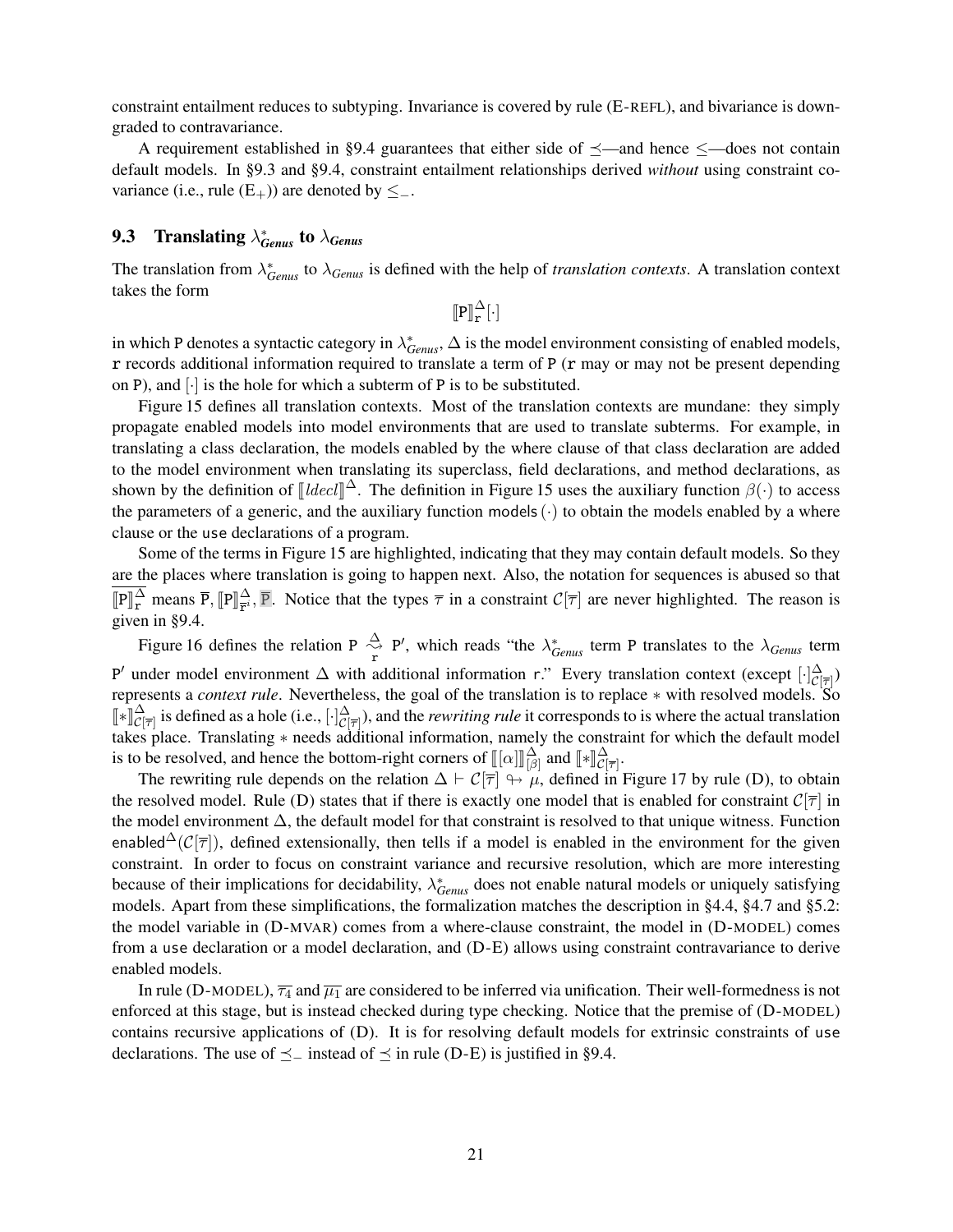∅ ∅ <sup>J</sup>prog<sup>K</sup> ::= <sup>h</sup>Juse<sup>K</sup> , ldecl , cdecl , odecl , e˙i | models(use) <sup>h</sup>use, <sup>J</sup>ldecl <sup>K</sup> , cdecl , odecl , e˙i | models(use) <sup>h</sup>use, ldecl, <sup>J</sup>cdecl <sup>K</sup> , odecl , e˙i | models(use) <sup>h</sup>use, ldecl, cdecl, <sup>J</sup>odecl <sup>K</sup> , e˙i | models(use) <sup>h</sup>use, ldecl, cdecl, odecl, <sup>J</sup>e˙<sup>K</sup> i ∆ ∆ ∆ <sup>J</sup>[α]<sup>K</sup> ::= [J<sup>τ</sup> <sup>K</sup> with <sup>µ</sup>] <sup>|</sup> [<sup>τ</sup> with <sup>J</sup>µ<sup>K</sup> ] C[τ 0 ]{τ/X} [X where C[τ 0 ] o] models([β]) <sup>J</sup>use<sup>K</sup> ::= [β] use <sup>M</sup>J[α]<sup>K</sup> for C[τ ] β(M) ∆ ∆,models([β]) <sup>J</sup>ldecl <sup>K</sup> ::= class <sup>L</sup><sup>1</sup> [β] extends <sup>L</sup><sup>2</sup>J[α]<sup>K</sup> {fdecl mdecl } | β(L2) <sup>∆</sup>,models([β]) mdecl } | class <sup>L</sup><sup>1</sup> [β] extends <sup>L</sup>2[α] {Jfdecl <sup>K</sup> <sup>∆</sup>,models([β])} class <sup>L</sup><sup>1</sup> [β] extends <sup>L</sup>2[α] {fdecl <sup>J</sup>mdecl <sup>K</sup> ∆ ∆ <sup>J</sup>cdecl <sup>K</sup> ::= constraint <sup>C</sup><sup>1</sup> [X1] extends <sup>C</sup>2[X2] {Jmsig<sup>K</sup> } ∆,o::C1[τ1],M[X with o]::C2[τ2] ∆ ::= model <sup>M</sup> [<sup>X</sup> where <sup>C</sup>1[τ1] <sup>o</sup>] for <sup>C</sup>2[τ2] {Jmdecl <sup>K</sup> <sup>J</sup>odecl <sup>K</sup> } ∆ ∆ <sup>J</sup>fdecl <sup>K</sup> ::= <sup>J</sup><sup>τ</sup> <sup>K</sup> f ∆ ∆ <sup>∆</sup>,models(β(m))} <sup>J</sup>mdecl <sup>K</sup> ::= <sup>J</sup>msig<sup>K</sup> {e˙ } | <sup>m</sup> : <sup>τ</sup> {Je˙<sup>K</sup> ∆ ∆,models([β]) ∆ ∆,models([β]) <sup>J</sup>msig<sup>K</sup> ::= <sup>J</sup>τ˙ <sup>K</sup> <sup>τ</sup><sup>2</sup> .m [β] (τ<sup>3</sup> <sup>x</sup>) <sup>|</sup> <sup>τ</sup>˙<sup>1</sup> <sup>J</sup><sup>τ</sup> <sup>K</sup> .m [β] (τ<sup>3</sup> <sup>x</sup>) <sup>|</sup> <sup>τ</sup>˙<sup>1</sup> <sup>τ</sup>2.m [β] (J<sup>τ</sup> <sup>K</sup> x) ∆ ∆ Jτ K ::= <sup>L</sup>J[α]<sup>K</sup> β(L) ∆ <sup>∆</sup>,models([β]) <sup>|</sup> <sup>J</sup><sup>τ</sup> <sup>K</sup> ∆ Jτ˙ K ::= [β]J<sup>τ</sup> <sup>K</sup> ∆ ∆ ∆ JµK ::= <sup>M</sup>J[α]<sup>K</sup> <sup>|</sup> <sup>J</sup>∗<sup>K</sup> C[τ] β(M) C[τ] ∆ ∆ J∗K ::= [·] C[τ] C[τ] ∆ ∆ ∆ ∆ .f <sup>|</sup> new <sup>L</sup>J[α]<sup>K</sup> (<sup>f</sup> <sup>=</sup> <sup>e</sup>˙) <sup>|</sup> new <sup>L</sup>[α] (<sup>f</sup> <sup>=</sup> <sup>J</sup>e˙<sup>K</sup> JeK ::= <sup>J</sup>e<sup>K</sup> ) β(L) ∆ ∆ ∆ ∆ Je˙K ::= e.(J<sup>τ</sup> <sup>K</sup> .m) [α] (e˙) <sup>|</sup> e.(τ.m) [α] (Je˙<sup>K</sup> ) <sup>|</sup> e.(τ.m) <sup>J</sup>[α]<sup>K</sup> (e˙) | β(m) ∆ ∆ ∆ ∆ e.(Jµ<sup>K</sup> .m) [α] (e˙) <sup>|</sup> e.(µ.m) [α] (Je˙<sup>K</sup> ) <sup>|</sup> e.(µ.m) <sup>J</sup>[α]<sup>K</sup> (e˙) <sup>|</sup> <sup>J</sup>e<sup>K</sup> β(m) models = o :: C[τ ] models [X where C[τ ] o] [β] use M[α] for C[τ ] = [β] M[α] :: C[τ ] Figure 15: Translation contexts ∆P2 ;2 P 0 2 r2

$$
\begin{array}{c}\n\left[\mathbb{P}_{1}\right]_{r_{1}}^{\Delta_{1}} ::= \cdots \left[\mathbb{P}_{2}\right]_{r_{2}}^{\Delta_{2}} \cdots \quad (P_{1} \neq *) \\
\hline\n\left[\mathbb{P}_{1}\right] \left[\mathbb{P}_{2}\right]_{\begin{subarray}{c}\lambda_{1} \\ r_{1} \\ r_{1} \end{subarray}}^{\Delta_{1}} \left[\mathbb{P}_{1}\right] \left[\mathbb{P}_{2}'\right] \\
\hline\n\left[\mathbb{P}_{1}\right] \left[\mathbb{P}_{2}'\right]_{\begin{subarray}{c}\lambda_{1} \\ r_{1} \\ r_{1} \end{subarray}}^{\Delta_{1}} \left[\mathbb{P}_{1}\right] \left[\mathbb{P}_{2}'\right] \\
\hline\n\left[\mathbb{P}_{1}\right] \left[\mathbb{P}_{2}'\right]_{\begin{subarray}{c}\lambda_{1} \\ r_{1} \\ r_{1} \end{subarray}}^{\Delta_{1}} \left[\mathbb{P}_{1}\right] \left[\mathbb{P}_{2}'\right] \\
\hline\n\left[\mathbb{P}_{1}\right] \left[\mathbb{P}_{2}'\right]_{\begin{subarray}{c}\lambda_{1} \\ r_{1} \\ r_{1} \end{subarray}}^{\Delta_{1}} \left[\mathbb{P}_{1}\right] \left[\mathbb{P}_{2}'\right] \\
\hline\n\left[\mathbb{P}_{1}\right] \left[\mathbb{P}_{2}'\right]_{\begin{subarray}{c}\lambda_{1} \\ r_{1} \\ r_{1} \end{subarray}}^{\Delta_{1}} \left[\mathbb{P}_{1}\right] \left[\mathbb{P}_{2}'\right] \\
\hline\n\left[\mathbb{P}_{1}\right] \left[\mathbb{P}_{2}'\right]_{\begin{subarray}{c}\lambda_{1} \\ r_{1} \\ r_{1} \end{subarray}}^{\Delta_{1}} \left[\mathbb{P}_{1}\right] \left[\mathbb{P}_{2}'\right] \\
\hline\n\left[\mathbb{P}_{1}\right] \left[\mathbb{P}_{2}'\right]_{\begin{subarray}{c}\lambda_{1} \\ r_{1} \\ r_{1} \end{subarray}}^{\Delta_{1}} \left[\mathbb{P}_{1}\right] \left[\mathbb{P}_{2}'\right]_{\begin{subarray}{c}\lambda_{1} \\ r_{1} \\ r_{1} \end{subarray}}^{\Delta_{1}} \left[\mathbb{P}_{1}\right] \left[\mathbb{P}_{2}'\right
$$

Figure 16: Translating λ ∗ *Genus* into λ*Genus*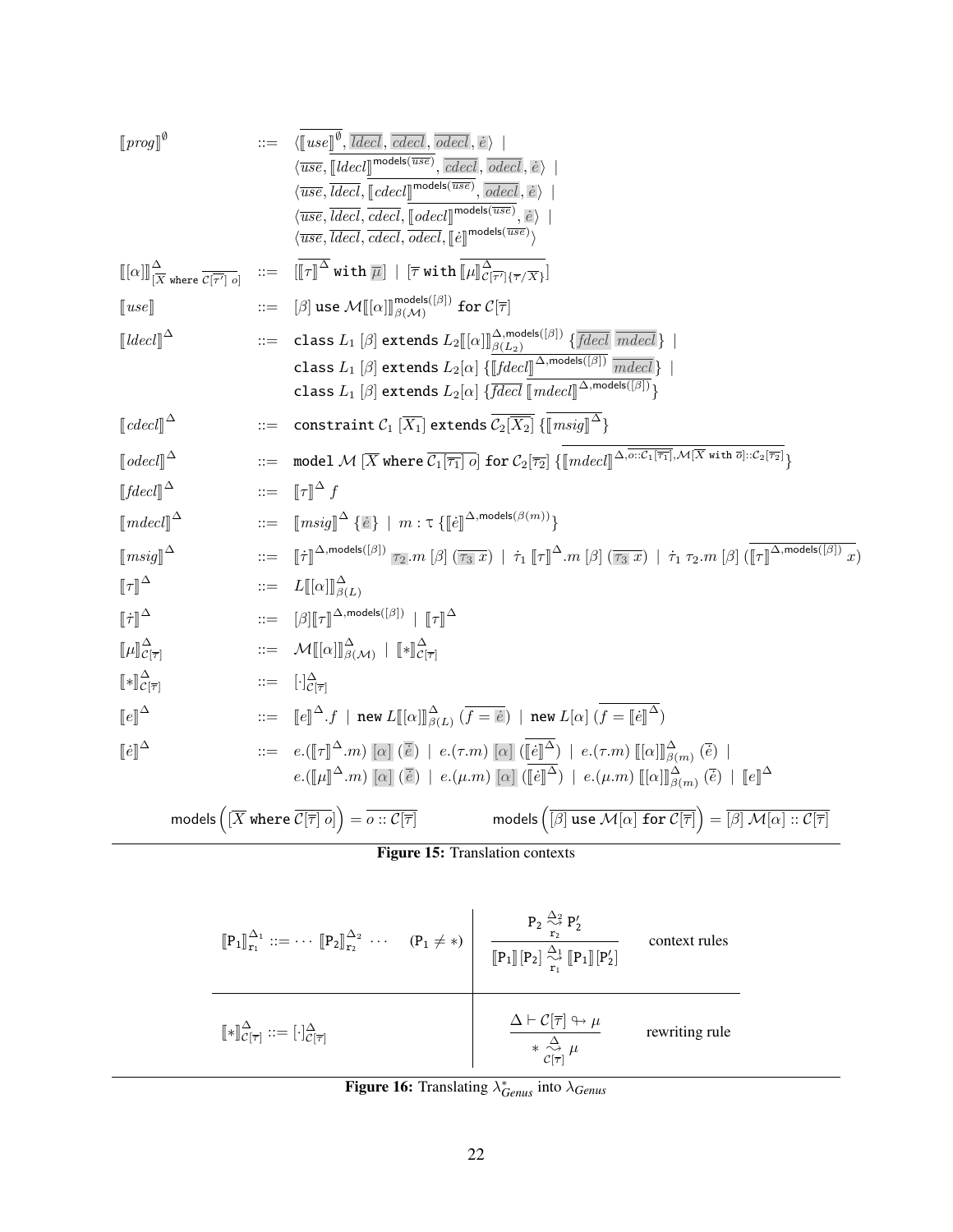$$
\frac{\Delta \vdash \mathcal{C}[\overline{\tau}] \leftrightarrow \mu}{\Delta \vdash \mathcal{C}[\overline{\tau}] \leftrightarrow \mu}
$$
\nenabled<sup>Δ</sup>(\mathcal{C}[\overline{\tau}]) = \{\mu\}

\n
$$
\frac{\Delta \vdash \mathcal{C}[\overline{\tau}] \leftrightarrow \mu}{\Delta \vdash \mathcal{C}[\overline{\tau}] \leftrightarrow \mu}
$$
\n(D)

\n
$$
\frac{\mu \in \text{enabeled}^{\Delta}(\mathcal{C}[\overline{\tau}])}{\mu \in \text{enabeled}^{\Delta}(\mathcal{C}_{1}[\overline{\tau}_{1}])} \downarrow \mathcal{C}_{1}[\overline{\tau}_{1}] \preceq \mathcal{C}_{2}[\overline{\tau}_{2}]}
$$
\n
$$
\frac{\mu \in \text{enabeled}^{\Delta}(\mathcal{C}_{1}[\overline{\tau}_{1}]) \downarrow \mathcal{C}_{1}[\overline{\tau}_{1}] \preceq \mathcal{C}_{2}[\overline{\tau}_{2}]}{\mu \in \text{enabeled}^{\Delta}(\mathcal{C}_{2}[\overline{\tau}_{2}])}
$$
\n
$$
[\overline{X} \text{ where } \overline{\mathcal{C}_{1}[\overline{\tau}_{1}] \circ_{1}}; \overline{\mathcal{C}_{2}[\overline{\tau}_{2}] \circ_{2}] \mathcal{M}[\alpha] :: \mathcal{C}_{3}[\overline{\tau}_{3}] \in \Delta \qquad (\forall i) \Delta \vdash \overline{\mathcal{C}_{2}[\overline{\tau}_{2}]}^{i} \{\overline{\tau}_{4}/\overline{X}\} \leftrightarrow \overline{\mu_{2}}^{i}
$$
\n
$$
\mathcal{M}[\alpha] \{\overline{\mu_{1}} \overline{\mu_{2}} / \overline{\sigma_{1}} \overline{\sigma_{2}}\} \{\overline{\tau_{4}} / \overline{X}\} \in \text{enabled}^{\Delta}(\mathcal{C}_{3}[\overline{\tau_{3}}] \{\overline{\mu_{1}} / \overline{\sigma_{1}}\} \{\overline{\tau_{4}} / \overline{X}\})
$$
\n(D-MODEL)

Figure 17: Resolving the default model for a give constraint

[X where  $C[X]$  o] use  $\mathcal{M}[X$  with o] for  $\mathcal{C}[L_1[X]]$ constraint  $C[X]$  {...} // Suppose C is contravariant with respect to X class  $L_1[X]$   $\{...\}$ class  $L_2$  extends  $L_1[L_2]$  {...} model  $\mathcal{M}[X]$  where  $\mathcal{C}[X]$  of for  $\mathcal{C}[L_1[X]]$   $\{...\}$ 

Figure 18: Recursive subclassing between  $L_2$  and  $L_1[L_2]$  causes resolution for constraint  $\mathcal{C}[L_2]$  to cycle.

#### <span id="page-22-0"></span>9.4 Termination of default model resolution

...

We first illustrate the termination conditions for default model resolution. First, recursive resolution in the presence of recursive subclassing may result in nontermination. Consider the  $\lambda_{Genus}^*$  program in Figure 18, in which  $L_2$  subclasses  $L_1$  in a recursive way. Suppose C is contravariant with respect to its type parameter. To search for a model for constraint  $\mathcal{C}[L_2]$ , rule (D-E) is applied since  $\mathcal{C}[L_1[L_2]] \preceq_{\mathcal{C}} \mathcal{C}[L_2]$ . Consequently, a model for  $\mathcal{C}[L_1[L_2]]$  is wanted. We are then directed to examine the default model candidacy of the use declaration for  $\mathcal{C}[L_1[L_2]]$ : the type parameter X is inferred as  $L_2$ , and a model for the extrinsic constraint  $\mathcal{C}[X]\{L_2/X\}$  becomes the new goal, causing the search to cycle.

Classes like  $L_2$  are called "shapes" in [Greenman et al.](#page-34-7) [\[2014\]](#page-34-7). In practice, "shapes" encode methods like compareTo and clone. Since these methods are effectively encoded by constraints in Genus, Genus disallows recursive subclassing and F-bounds, effectively enforcing Material–Shape Separation to prevent nontermination. The first termination condition follows:

# <span id="page-22-2"></span>**Requirement 1.** *No recursive subclassing in*  $\lambda_{Genus}^*$ .

The premise of (D-E) contains a  $\leq$  judgment (recall that  $\leq$  means the constraint entailment relationship is derived without using constraint covariance). Similarly to how the coupling of constraint contravariance and recursive subclassing can cause default model resolution not to terminate, the coupling of constraint covariance and recursive superclassing can too. We choose to simply refrain from using constraint covariance in searching the model environment, because constraint covariance is much less common than constraint contravariance, and because recursive superclassing cannot be avoided (consider the subtyping relationship between List[Object] and Object).

Second, we adapt the "Paterson conditions" [\[Sulzmann et al.](#page-35-14) [2007\]](#page-35-14) studied in the Haskell setting:

<span id="page-22-1"></span>**Requirement 2.** *Denote a "use" declaration by* use  $[\overline{X}$  where  $\overline{C_1}[\overline{\tau_1}]$   $o_1$ ;  $\overline{C_2}[\overline{\tau_2}]$   $o_2$ ]  $\mathcal{M}[\alpha]$  for  $\mathcal{C}_3[\overline{\tau_3}]$ .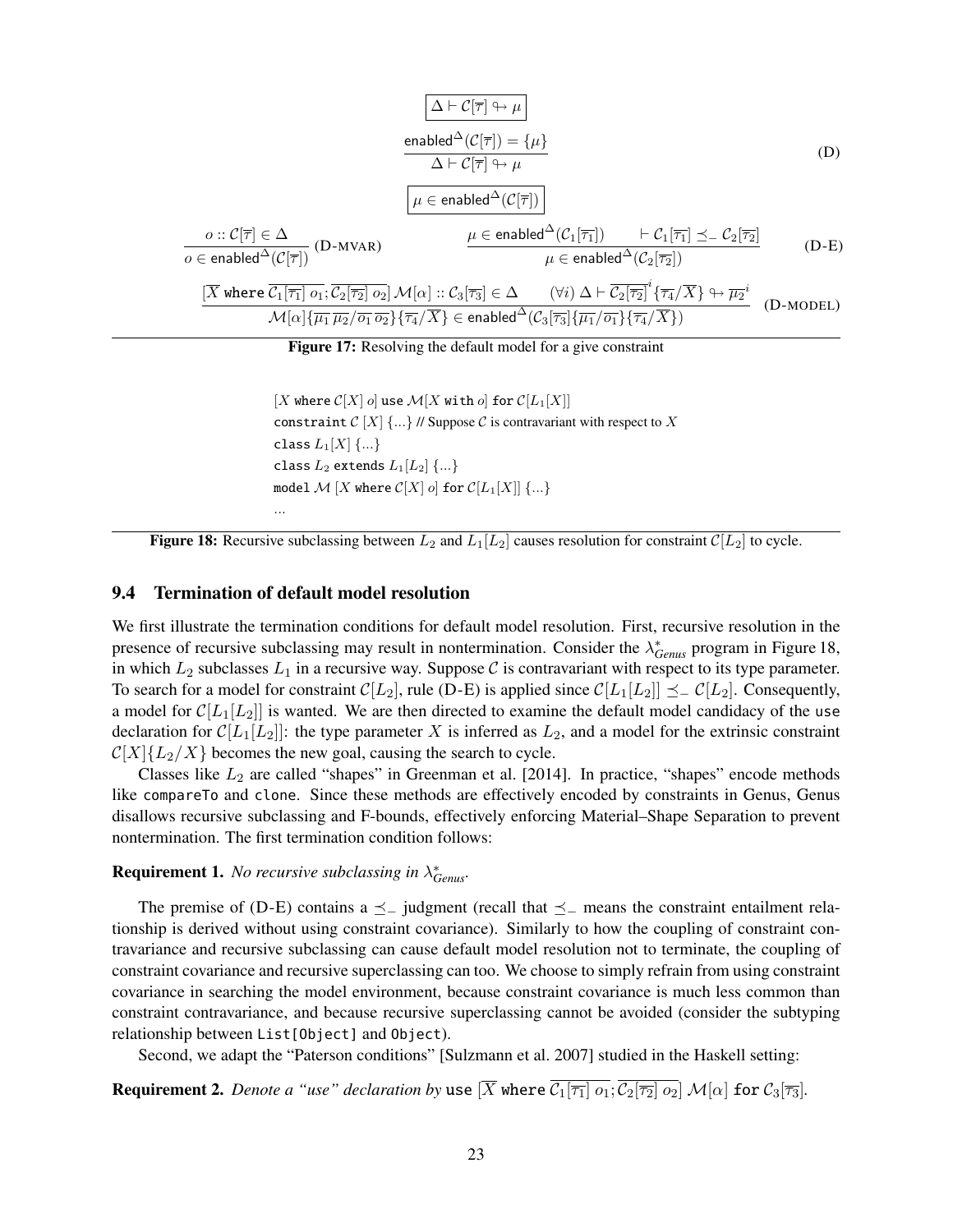$$
\|\overline{\tau}\| = \min_{i} \|\overline{\tau}^{i}\|
$$
  
\n
$$
\|X\| = 1
$$
  
\n
$$
\|L[\alpha]\| = 1 + \langle L[\alpha]\rangle
$$
  
\n
$$
\|[\overline{\tau} \text{ with } \overline{\mu}]\| = \|\overline{\tau}\|
$$
  
\n
$$
\langle L[\alpha]\rangle = \max \left\{\|[\alpha]\|, \max_{\substack{L'[\alpha'] \text{ such that} \\ |L[\alpha'] \le L'[\alpha'] \text{ and } L \ne L'}} \langle L'[\alpha']\rangle \right\}.
$$

Figure 19: The ranking function  $\|\cdot\|$  used in Requirement [2](#page-22-1)

constraint  $C[X]$  {...} class  $L_1$   $[X$  where  $\mathcal{C}[L_2[X \text{ with } *]]$   $o]$   $\{...\}$ class  $L_2$  [X where  $\mathcal{C}[L_1[X \text{ with } *]]$  o]  $\{...\}$ ...

Figure 20: The presence of default models in constrained types leads to a scheduling deadlock.

- *No type variable of a* use *declaration has more occurrences in any extrinsic constraint*  $\overline{C_2[\overline{\tau_2}]}^i$  than  $\mathcal{C}_3[\overline{\tau_3}]$ *.*
- For all i,  $\left\|\overline{\overline{\tau_2}}^i\right\| < \left\|\overline{\tau_3}\right\|$ , where  $\|\cdot\|$  is the ranking function defined in Figure 19.

...

The requirement is motivated by reducing the rank of the constraint to resolve by at least one each time rule (D-MODEL) is applied. The definition of  $||L[\alpha]||$  takes subclassing into consideration, ensuring  $||L[\alpha]|| \ge$  $||L'[\alpha']||$  if  $L[\alpha]$  is a subclass of  $L'[\alpha']$ . It is implied that models have zero rank, so unlike the occurrence of a class name in its superclasses' type arguments being banned by Requirement [1,](#page-22-2) the occurrence of a class name in its superclasses' with clauses is not a concern. Requirement [2](#page-22-1) prevents use declarations like "**use** DualGraph;" from §4.7.

The third condition has to do with the scheduling of resolution. Consider the  $\lambda_{Genus}^*$  program in Figure 20. Resolving the first occurrence of  $*$  requires knowing the type  $L_1[X$  with  $*|$  in  $L_2$ 's where clause, which contains the second occurrence of ∗. Resolving the second occurrence of ∗ then requires knowing the type  $L_2[X$  with  $*]$  in  $L_1$ 's where clause, which contains the first occurrence of  $*$ , leading to circular dependency. The issue is addressed by requiring constrained types (i.e., the types  $\bar{\tau}$  in a constraint  $\mathcal{C}[\bar{\tau}]$ ) be free of default models:

# **Requirement 3.** In  $\lambda_{Genus}^*$ , symbol  $*$  does not appear in constrained types.

In addition to ruling out a source of nontermination, the requirement saves programmers from the arguably hazardous indirectness in reasoning about where-clause constraints, by forcing constrained types to be expressed clearly.

Now we are ready to prove that default model resolution in  $\lambda_{Genus}^*$  terminates. The termination of the underlying unification algorithm is reasonably assumed. We sketch in Figure 21 the procedure that implements enabled<sup> $\Delta(\mathcal{C}[\overline{\tau}])$  since the algorithm for deciding default model candidacy is not very straightforward</sup> from the inference rules in Figure 17. Termination is proved with respect to the algorithm.

<span id="page-23-0"></span>**Lemma 1.** All subtyping derivations are finite in  $\lambda_{Genus}^*$ .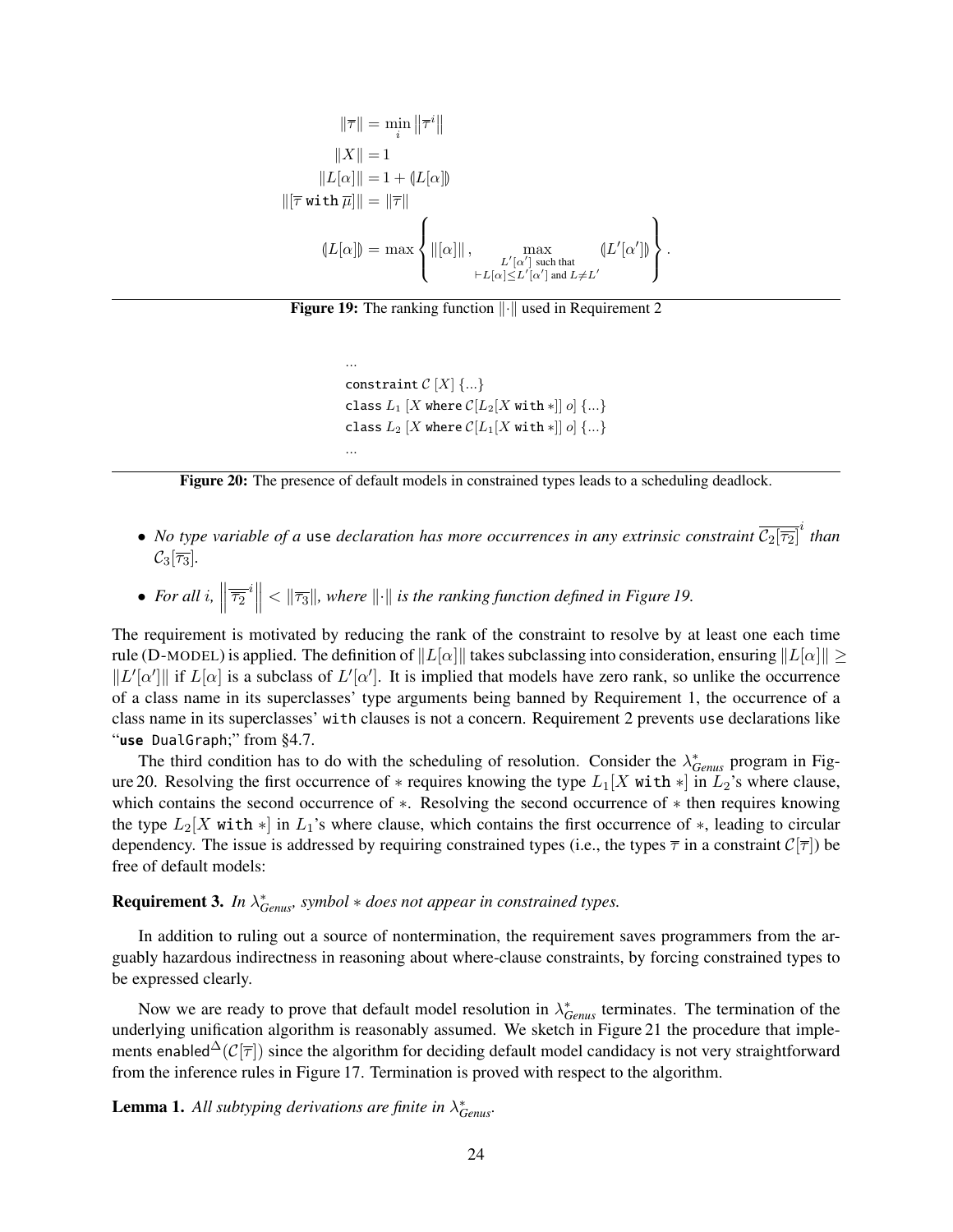<span id="page-24-0"></span>1: **procedure**  $findEnable \triangle(\Delta, \mathcal{C}, \overline{\tau})$ 2:  $enabeled = \{\}$ 3: for all  $o::\mathcal{C}'[\overline{\tau'}]$  $\triangleright$  Apply (D-MVAR) and (D-E) 4: **if**  $\mathcal{C}'[\overline{\tau'}] \preceq_{-} \mathcal{C}[\overline{\tau}]$  then 5: Add o to enabled 6: end if 7: end for 8: **for all**  $[\overline{X}]$  where  $\overline{C_1[\overline{\tau_1}] \cdot o_1}; \overline{C_2[\overline{\tau_2}] \cdot o_2}$   $\mathcal{M}[\alpha]$  ::  $\mathcal{C}[\overline{\tau_3}] \in \Delta$  **do**  $\rightarrow$  Apply (D-MODEL) and (D-E) 9:  $\langle \overline{\tau_4}, \overline{\mu_1} \rangle \leftarrow \text{unify } (\overline{X}, \overline{\overline{o_1}}, \mathcal{C}, \overline{\tau}, \mathcal{C}_3, \overline{\tau_3})$ 10: **if**  $\overline{\tau_4}$  and  $\overline{\mu_1}$  exist then 11: for all  $\overline{C_2[\overline{\tau_2}]\ o_2}^i$  do 12: enabled' ← findEnabled( $\Delta, \overline{C_2}^i, \overline{z_2}^i$  $\triangleright$  Recursive resolution 13: **if** enabled<sup>'</sup> = { $\mu_2$ } **then** 14: Add  $\mathcal{M}[\alpha]\{\overline{\mu_1}\,\overline{\mu_2}/\overline{\sigma_1}\,\overline{\sigma_2}\}\{\overline{\tau_4}/\overline{X}\}\$  to enabled 15: end if 16: end for 17: end if 18: end for 19: return enabled 20: end procedure

The call to unify at line [9](#page-24-0) solves for  $\overline{X}$  and  $\overline{o_1}$  based on the unification constraint  $C_3[\overline{\tau_3}]\{\overline{\mu_1}/\overline{o_1}\}\{\overline{\tau_4}/\overline{X}\}\preceq_{-}C[\overline{\tau}],$ where X and  $\overline{o_1}$  are free type variables and free model variables of  $\overline{\tau_3}$ .

Figure 21: Algorithm that searches the model environment  $\Delta$  for enabled models for constraint  $\mathcal{C}[\overline{\tau}]$ .

*Proof.* By the well-foundedness of class inheritance.

<span id="page-24-1"></span>**Corollary 1.** All constraint entailment derivations are finite in  $\lambda_{Genus}^*$ .

*Proof.* By Lemma [1.](#page-23-0)

**Theorem 1.** Default model resolution terminates in  $\lambda_{Genus}^*$ .

*Proof.* By Corollary [1,](#page-24-1) the use of constraint entailment in the algorithm is not a concern. The algorithm has two parts. The first part investigates the default model candidacy of model variables. This part, corresponding to (D-MVAR) and (D-E), terminates trivially. The second part of the algorithm investigates the default model candidacy of possibly universally quantified models. This part, corresponding to (D-MODEL) and (D-E), obtains the substitutions (i.e.,  $\overline{\tau_4}$  and  $\overline{\mu_1}$ ) for the quantified type parameters and intrinsic constraints through procedure *unify*, and triggers default model resolution recursively for extrinsic constraints  $C_2[\overline{\tau_2}]\{\overline{\tau_4}/X\}$ . Hence, the termination of this part depends on the well-foundedness of the recursion, given the assumption that unification terminates. Define a ranking function  $|\cdot|$  on sequences of types to represent the depth of the recursion:

$$
|\overline{\tau}|=1+\max_{[\overline{X}\text{ where }\overline{\mathcal{C}_1[\overline{\tau_1}]}\text{ }o_1;\overline{\mathcal{C}_2[\overline{\tau_2}]}\text{ }o_2]}\max_{\mathcal{M}[\alpha]::\mathcal{C}_3[\overline{\tau_3}]\in\Delta} \max_i\left|\overline{\overline{\tau_2}}^i\{\overline{\tau_4}/\overline{X}\}\right|.
$$
such that  $\mathcal{C}_3[\overline{\tau_3}]\{\overline{\mu_1}/\overline{o_1}\}\{\overline{\tau_4}/\overline{X}\}\preceq_{-\mathcal{C}[\overline{\tau}]}$ 

It remains to show that the ranking function is well-defined. In fact, using the termination conditions, we can show  $\left\| \overline{\overline{\tau_2}}^i \{ \overline{\tau_4} / \overline{X} \} \right\| < \| \overline{\tau} \|$  for all i, from which the well-definedness of  $|\cdot|$  follows.

First of all, the ranking function  $\|\cdot\|$  is well-defined by structural induction and by Requirement [1.](#page-22-2)

Now, by the second part of Requirement [2,](#page-22-1) we know  $\left\|\overline{\overline{\tau_2}}^i\right\| < \left\|\overline{\overline{\tau_3}}\right\|$ . And by the first part of Requirement [2,](#page-22-1) we then have

$$
\left\|\overline{\overline{\tau_2}}^i\{\overline{\tau_4}/\overline{X}\}\right\| < \left\|\overline{\tau_3}\{\overline{\mu_1}/\overline{\sigma_1}\}\{\overline{\tau_4}/\overline{X}\}\right\|.
$$
 (1)

 $\Box$ 

<span id="page-24-2"></span> $\Box$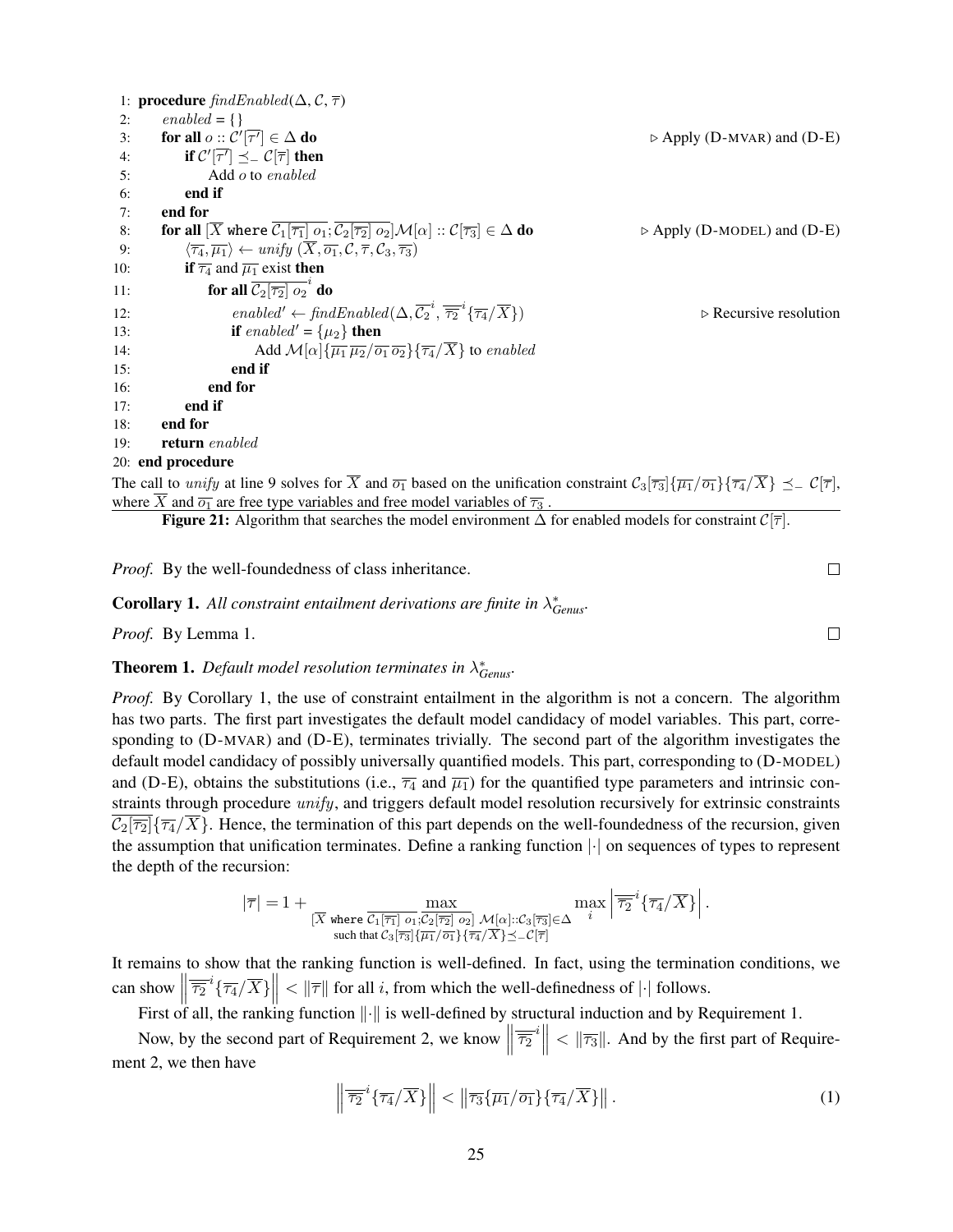| class $L_1$ $\lbrack \beta \rbrack$ extends $L_2[\alpha_2]$ $\lbrack \overline{\tau_1}$ $\overline{f_1}$ $mdec\overline{l}$ } |                                                                                                                         |                                                                                                                         |                          |
|-------------------------------------------------------------------------------------------------------------------------------|-------------------------------------------------------------------------------------------------------------------------|-------------------------------------------------------------------------------------------------------------------------|--------------------------|
| fields (Object) = $\emptyset$                                                                                                 | fields $(L_2[\alpha_2]) = \overline{\tau_2}$ $\overline{f_2}$                                                           |                                                                                                                         |                          |
| class $L$ $\lbrack \beta \rbrack$ ... $\{ \overline{fdec\overline{l} m : \tau \{ \hat{e} \} } \}$                             | $m' = \overline{m}^i$                                                                                                   | class $L_1$ $\lbrack \beta \rbrack$ extends $L_2[\alpha_2]$ $\{ \overline{fdec\overline{l} m : \tau \{ \hat{e} \} } \}$ | $m' \notin \overline{m}$ |
| antype $(m', L[\alpha]) = \overline{\tau}^i \{ \alpha/\beta \}$                                                               | class $L_1$ $\lbrack \beta \rbrack$ extends $L_2[\alpha_2]$ $\{ \overline{fdec\overline{l} m : \tau \{ \hat{e} \} } \}$ | $m' \notin \overline{m}$                                                                                                |                          |
| constraint $C$ $\lbrack \overline{X} \rbrack$ ... $\{ \overline{m : \tau \}}$                                                 | $m' = \overline{m}^i$                                                                                                   | constraint $C_1$ $\lbrack \overline{X}_1$ extends $C_2$ $\lbrack \overline{X}_2$ $\{ \overline{m : \tau \}}$            | $m' \notin \overline{m}$ |
| antype $(m', C[\overline{\tau}]) = \overline{\tau}^i \{ \overline{\tau}/\overline{X} \}$                                      | constraint $C_1$ $\lbrack \overline{X}_1$ extends $C_2$ $\lbrack \overline{X}_2$ $\{ \overline{m : \tau \}}$            |                                                                                                                         |                          |

Figure 22: Field and method lookup functions

$$
\frac{\Gamma; \Delta \vdash \dot{\tau}_{1} \leq \dot{\tau}_{2}}{\Gamma; \Delta \vdash \tau_{3} \leq \tau'_{3} \{\overline{\mu}/\overline{\sigma'_{1}}\} \{\overline{\tau_{4}}/\overline{X'_{1}}\} \text{ for some } \overline{\mu} \text{ and } \overline{\tau_{4}}}
$$
\n
$$
\Gamma, \overline{X_{1}}; \Delta \vdash \overline{\tau_{4}} \text{ ok } (\forall i) \Gamma, \overline{X_{1}}; \Delta, \overline{o_{1}} :: C_{1}[\overline{\tau_{1}}] \vdash \overline{\mu}^{i} :: C_{1}[\overline{\tau_{1}}^{i}] \{\overline{\tau_{4}}/\overline{X'_{1}}\}
$$
\n
$$
\#(\overline{o_{2}}) = \#(\overline{o_{2}}^{'}) (\forall i) \vdash \overline{C_{2}[\overline{\tau_{2}}]}^{i} \leq C_{2}[\overline{\tau_{2}}^{i}] \{\overline{X_{1}}/\overline{X'_{1}}\}
$$
\n
$$
\frac{\Gamma; \Delta \vdash [\overline{X_{1}} \text{ where } \overline{C_{1}[\overline{\tau_{1}}] o_{1}; C_{2}[\overline{\tau_{2}}] o_{2}] \tau_{3} \leq [\overline{X'_{1}} \text{ where } \overline{C'_{1}[\overline{\tau_{1}}^{'}] o'_{1}; C_{2}[\overline{\tau_{2}}^{'}] o'_{2}] \tau'_{3}}}{[\Gamma; \Delta \vdash \overline{\tau_{1}} \text{ where } \overline{C_{1}[\overline{\tau_{1}}] o_{1}}; \emptyset] \tau_{3} \leq [\overline{X'_{1}} \text{ where } \overline{C'_{1}[\overline{\tau_{1}}^{'}] o'_{1}}; \emptyset] \tau'_{3}}
$$
\n
$$
(\forall i) \Delta, \overline{o_{2} :: C_{2}[\overline{\tau_{2}}]} \vdash \overline{C'_{2}[\overline{\tau_{2}}]}^{i} \{\overline{\tau_{4}}/\overline{X'_{1}}\} \leftrightarrow \overline{\mu}^{i}
$$
\n
$$
\frac{\Gamma; \Delta \vdash \dot{\tau}_{1} \leq \dot{\tau}_{2}}{\Gamma; \Delta \vdash \dot{\tau}_{1} \leq c \tau_{2}}
$$
\n
$$
(\forall i) \Gamma, \overline{X_{1}}; \
$$

Figure 23: Subtyping and coercion

Meanwhile, by the unification constraint  $C_3[\overline{\tau_3}]\{\overline{\mu_1}/\overline{\sigma_1}\}\{\overline{\tau_4}/\overline{X}\}\preceq_{-} C[\overline{\tau}]$ , each  $\overline{\tau}^j$  must be either identical to or a subtype of  $\overline{\tau_3}^k \{\overline{\mu_1}/\overline{\sigma_1}\} \{\overline{\tau_4}/\overline{X}\}$  for some  $k$ , which gives us

$$
\left\|\overline{\tau}^{j}\right\| \ge \left\|\overline{\tau_{3}}^{k}\{\overline{\mu_{1}}/\overline{\sigma_{1}}\}\{\overline{\tau_{4}}/\overline{X}\}\right\| \ge \left\|\overline{\tau_{3}}\{\overline{\mu_{1}}/\overline{\sigma_{1}}\}\{\overline{\tau_{4}}/\overline{X}\}\right\|
$$

by the definition of  $\|\cdot\|$ . Since the above inequality holds for all j,

$$
\|\overline{\tau}\| = \min_{j} \|\overline{\tau}^{j}\| \ge \|\overline{\tau}_{3}\{\overline{\mu}_{1}/\overline{\sigma}_{1}\}\{\overline{\tau}_{4}/\overline{X}\}\|.
$$
 (2)

The result follows from [\(1\)](#page-24-2) and [\(2\)](#page-25-0).

### 9.5 Static semantics (Part II)

This section defines the rest of the static semantics in terms of  $\lambda_{Genus}$ , in which all models are explicit.

*Lookup functions.* Figure 22 defines the auxiliary lookup functions. Function fields  $(L[\alpha])$  gives all the field members defined in class  $L[\alpha]$  and its superclasses. Function mtype  $(m, L[\alpha])$  returns the signature of the most specific method with name m defined in class  $L[\alpha]$  or its superclasses, while function mtype  $(m, \mathcal{C}[\overline{\tau}])$  returns the signature of a method with name m defined in constraint  $\mathcal{C}[\overline{\tau}]$  or its prerequisite constraints.

<span id="page-25-0"></span> $\Box$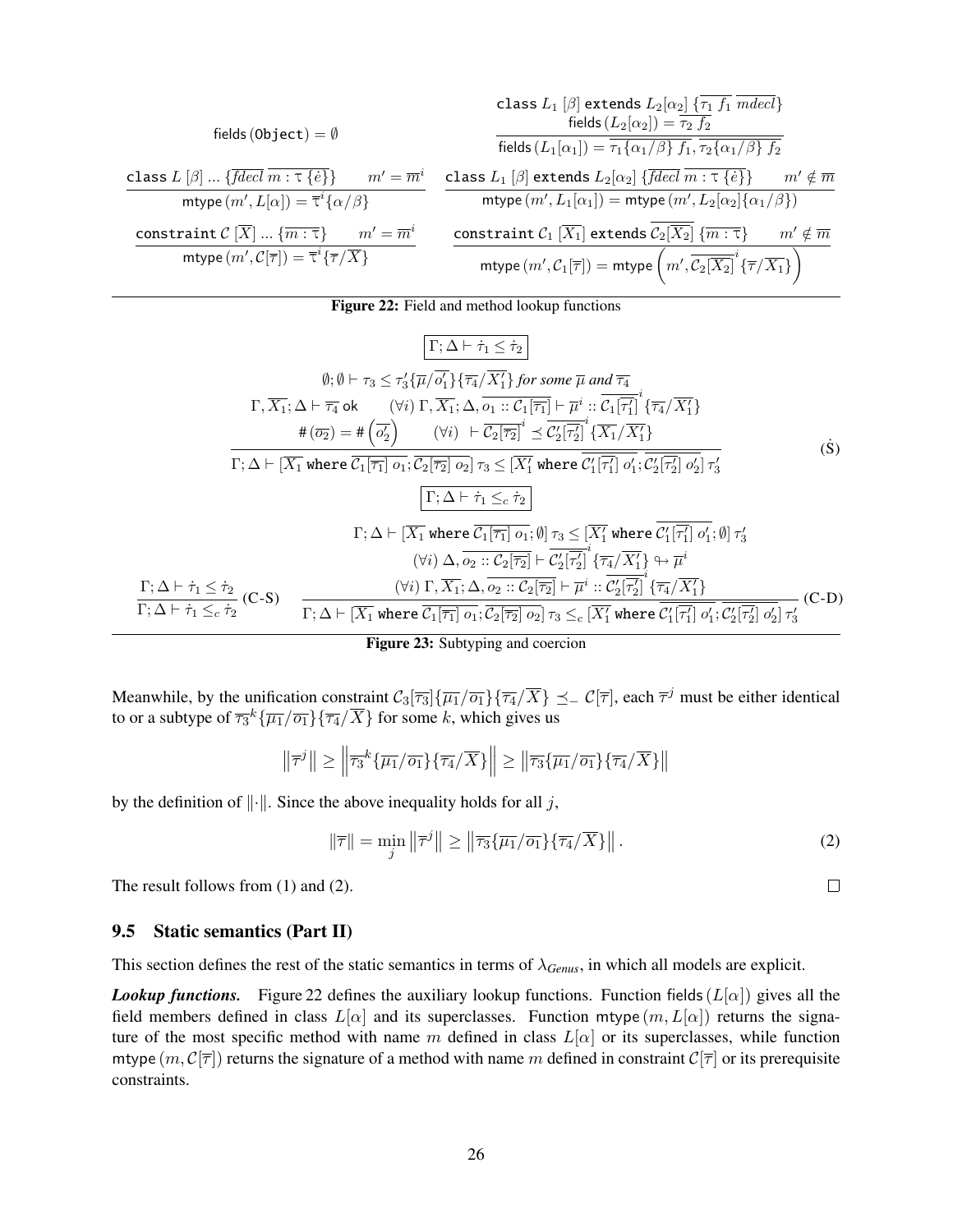$$
\frac{\Gamma; \Delta \vdash \dot{\tau} \text{ ok}}{(\forall i) \Gamma, \overline{X}; \Delta \vdash \overline{C_{1}[\overline{\tau_{1}}]^{i}} \text{ ok} \quad (\forall i) \overline{\sigma_{1}}^{i} \in FMV(\tau_{3}) \quad (\forall i) \overline{\sigma_{2}}^{i} \notin FMV(\tau_{3})
$$
\n
$$
\frac{(\forall i) \Gamma, \overline{X}; \Delta \vdash \overline{C_{1}[\overline{\tau_{1}}]^{i}} \text{ ok} \quad (\forall i) \Gamma, \overline{X}; \Delta \vdash \overline{C_{2}[\overline{\tau_{2}}]}^{i} \text{ ok} \quad \Gamma, \overline{X}; \Delta, \overline{o_{1} :: C_{1}[\overline{\tau_{1}}]} \vdash \tau_{3} \text{ ok}} \quad (\text{W-EXT})
$$
\n
$$
\Gamma; \Delta \vdash \overline{C[\overline{\tau_{2}}]} \text{ol} \dots \{\ldots\}
$$
\n
$$
\frac{(\forall i) \Gamma; \Delta \vdash \overline{\tau_{1}}^{i} \text{ ok} \quad (\forall i) \Gamma; \Delta \vdash \mu^{i} :: \overline{C[\overline{\tau_{2}}]}^{i} \{\overline{\tau_{1}}/\overline{X}\}}{(\text{W-CT})} (\text{W-CT}) \quad \overline{\tau_{1}} \Delta \vdash X \text{ ok}}
$$
\n
$$
\frac{\Gamma; \Delta \vdash C[\overline{\tau_{1}} \text{ with } \overline{\mu} \text{ ok}}{\Gamma; \Delta \vdash C[\overline{\tau_{1}}] \text{ ok}}
$$
\n
$$
\frac{\Gamma; \Delta \vdash C[\overline{\tau_{1}}] \text{ ok}}{\Gamma; \Delta \vdash \overline{C}[\overline{\tau_{1}}] \text{ ok}}
$$
\n
$$
\frac{\Gamma; \Delta \vdash \overline{C[\tau_{1}} \text{ ok}}{\Gamma; \Delta \vdash \mu : C[\overline{\tau_{1}}]} \text{ok}}
$$
\n
$$
\frac{\Gamma; \Delta \vdash \mu :: \overline{C[\tau_{1}}]}{\Gamma; \Delta \vdash \mu :: \overline{C}[\overline{\tau_{1}}]} \text{mod } \overline{\tau_{1}} \text{ for } C_{2}[\overline{\tau_{2}}]} \{\ldots\}
$$
\n
$$
\frac{(\forall i) \Gamma; \Delta \vdash \overline{\tau_{3}}^{i
$$

Figure 25: The witnessing relation

*Subtyping.* The subtyping rules defined in Figure 23 enriches those in Figure 13 to handle existential types.

In (S),  $\overline{\mu}$  and  $\overline{\tau_4}$  are considered to be generated via unification to replace  $\overline{X'_1}$  and  $\overline{o'_1}$ , with the unification constraint being  $\emptyset$ ;  $\emptyset \vdash \tau_3 \leq \tau'_3 \{\overline{\mu}/\overline{o'_1}\}\{\overline{\tau_4}/\overline{X'_1}\}$ .  $\overline{X'_1}$  and  $\overline{o'_1}$  denote the existentially quantified type parameters and intrinsic constraints of the supertype. We assume the unification algorithm to be complete but not necessarily sound, meaning that it produces the correct solution whenever the unification constraints are solvable, although it may produce a bogus one when the constraints are unsolvable. Invalid solutions are rejected by well-formedness checks imposed on  $\overline{\mu}$  and  $\overline{\tau_4}$ .

Rule  $(S)$  also requires that any extrinsic constraints of the supertype be entailed by its positionally corresponding extrinsic constraint in the subtype. Positional correspondence eases reasoning about subtyping and joins of types, and agrees with the semantics of non-coercive subtyping—an existential value is not repacked when assigned via subtyping to another existential type.

Subtyping transitivity and reflexivity in the presence of existential types are results of  $(S)$ .

*Coercion.* Coercion admits subtyping. Coercion may also induce extra context-dependent computation (i.e., default model resolution). Rule (C-D) shows that default models should be resolved for the extrinsic constraints of the existential type on the right-hand side of  $\leq_c$ , and that well-formedness of the resolved models is required. Notice that well-formedness of unification results is already entailed by the subtyping relationship in the premise.

*Well-formedness.* Well-formedness rules are decomposed into rules for type well-formedness, constraint well-formedness (Figure 24), model well-formedness (Figure 25), expression well-formedness (Figure 26), and program well-formedness (Figure 29).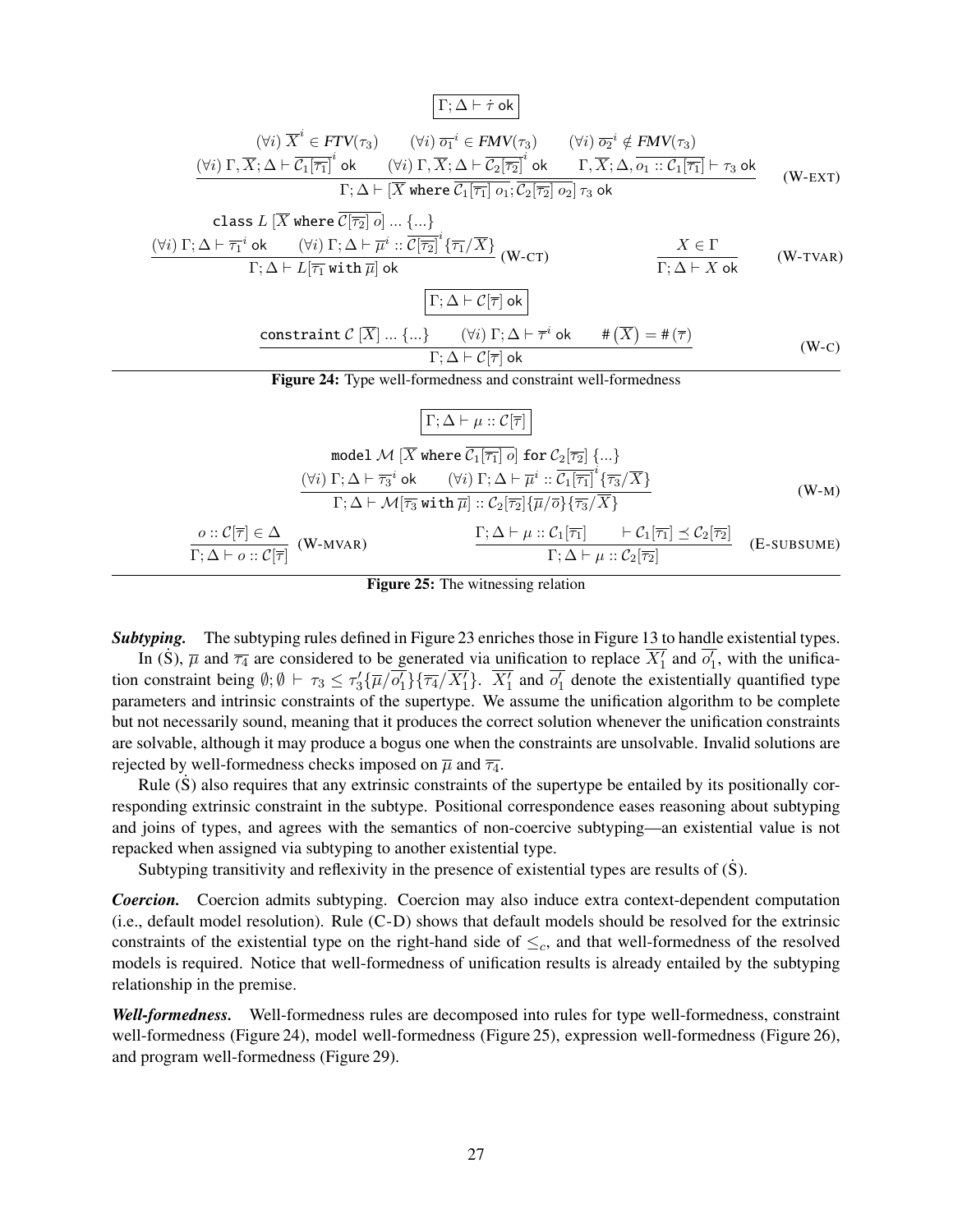$\Gamma; \Delta; E \vdash \dot{e} : \dot{\tau}$ 



Figure 27: Helper relations for checking well-formedness of class and constraint declarations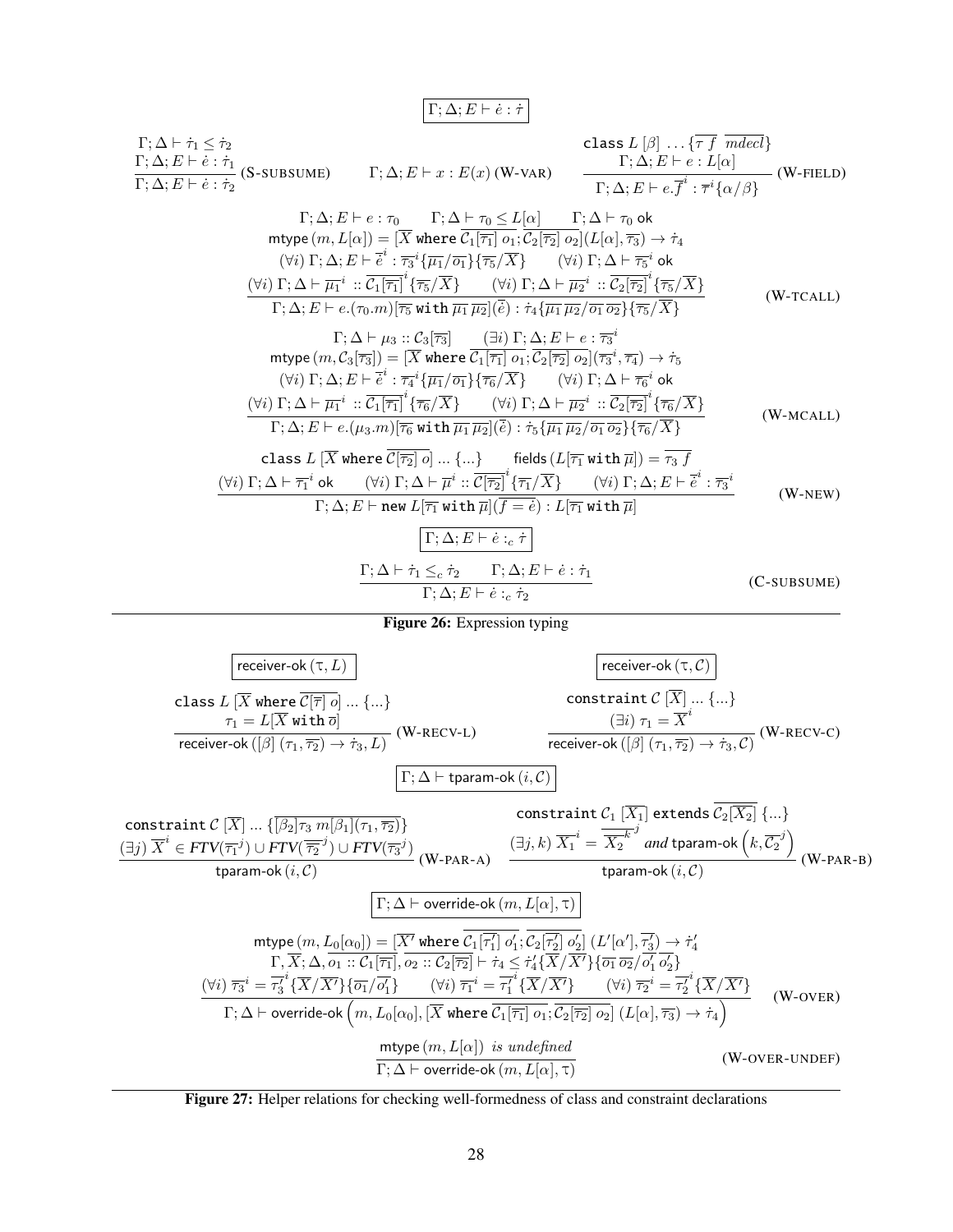Γ; ∆ ` specialize-ok (m, C[τ ], τ) constraint C [X] ... {...} mtype m, C[X] = [X<sup>0</sup> 1 where C1[τ 0 1 ] o 0 1 ; C2[τ 0 2 ] o 0 2 ] (τ 0 3 , τ 0 4 ) → τ˙ 0 5 Γ, X1; ∆, o<sup>1</sup> :: C1[τ1], o<sup>2</sup> :: C2[τ2] ` τ˙<sup>5</sup> ≤ τ˙ 0 5{τ /X}{X1/X<sup>0</sup> 1 }{o<sup>1</sup> o2/o 0 1 o 0 2 } Γ; ∆ ` τ<sup>3</sup> ≤ τ 0 <sup>3</sup>{τ /X} (∀i) τ 0 4 i *is* X j *for some* j ⇒ Γ, X1; ∆, o<sup>1</sup> :: C1[τ1] ` τ<sup>4</sup> <sup>i</sup> ≤ τ 0 4 i {τ /X}{X1/X<sup>0</sup> 1 }{o1/o 0 1 } (∀i) τ 0 4 i *is not* X j *for any* j ⇒ τ<sup>4</sup> <sup>i</sup> = τ 0 4 i {τ /X}{X1/X<sup>0</sup> 1 }{o1/o 0 1 } (∀i) τ<sup>1</sup> <sup>i</sup> = τ 0 1 i {τ /X}{X1/X<sup>0</sup> 1 } (∀i) τ<sup>2</sup> <sup>i</sup> = τ 0 2 i {τ /X}{X1/X<sup>0</sup> 1 } Γ; ∆ ` specialize-ok m, C[τ ], [X<sup>1</sup> where C1[τ1] o1; C2[τ2] o2] (τ3, τ4) → τ˙<sup>5</sup> (W-SPEC) Γ; ∆ ` model-ok msig, C[τ ] constraint C [X] ... {m : τ} (∀i) m<sup>i</sup> : τ<sup>i</sup> , m0 : τ <sup>0</sup> ∈ msig <sup>m</sup><sup>0</sup> <sup>=</sup> <sup>m</sup><sup>i</sup> (∀i, ∀L1[α1], ∀L2[α2]) applicableΓ;∆ τ i {τ /X}, L1[α1],L2[α2] ⇒ Γ; ∆ ` mostSpecific j, τ<sup>i</sup> , L1[α1],L2[α2] *for some* j Γ; ∆ ` model-ok msig, C[τ ] (W-MODEL) applicableΓ;∆ τ, L1[α1],L2[α2] noLessSpecific (τ1, τ2) Γ; ∆ ` L1[α1],L2[α2] ok Γ; ∆ ` L1[α1] ≤ τ<sup>1</sup> (∀i) Γ; ∆ ` L2[α2] ≤ τ<sup>2</sup> i {α/β} *for some* α applicableΓ;∆ [β](τ1, τ2) → τ˙3, L1[α1],L2[α2] (A) τ = [X where C[τ1] o](τ2, τ3) → τ˙<sup>4</sup> τ <sup>0</sup> = [X<sup>0</sup> where C[τ 0 1 ] o 0 ](τ 0 2 , τ 0 3 ) → τ˙ 0 4 ∅; ∅ ` τ<sup>2</sup> ≤ τ 0 <sup>2</sup>{X/X<sup>0</sup>}{o/o 0} (∀i) ∅; ∅ ` τ<sup>3</sup> <sup>i</sup> ≤ τ 0 3 i {X/X<sup>0</sup>}{o/o 0} noLessSpecific (τ, τ 0 ) (NLS) Γ; ∆ ` subordinate τ1, τ2, L1[α1],L2[α2] ¬applicableΓ;∆ τ1, L1[α1],L2[α2] Γ; ∆ ` subordinate τ1, τ2, L1[α1],L2[α2] (SUB-NA) applicableΓ;∆ τ1, L1[α1],L2[α2] noLessSpecific (τ2, τ1) ¬noLessSpecific (τ1, τ2) Γ; ∆ ` subordinate τ1, τ2, L1[α1],L2[α2] (SUB-LS) Γ; ∆ ` mostSpecific j, τ, L1[α1],L2[α2] applicableΓ;∆ τ j , L1[α1],L2[α2] (∀k 6= j) Γ; ∆ ` subordinate τ k , τ j , L1[α1],L2[α2] Γ; ∆ ` mostSpecific j, τ, L1[α1],L2[α2] (MS)

┑

 $\Gamma$ 

Figure 28: Helper relations for checking well-formedness of model declarations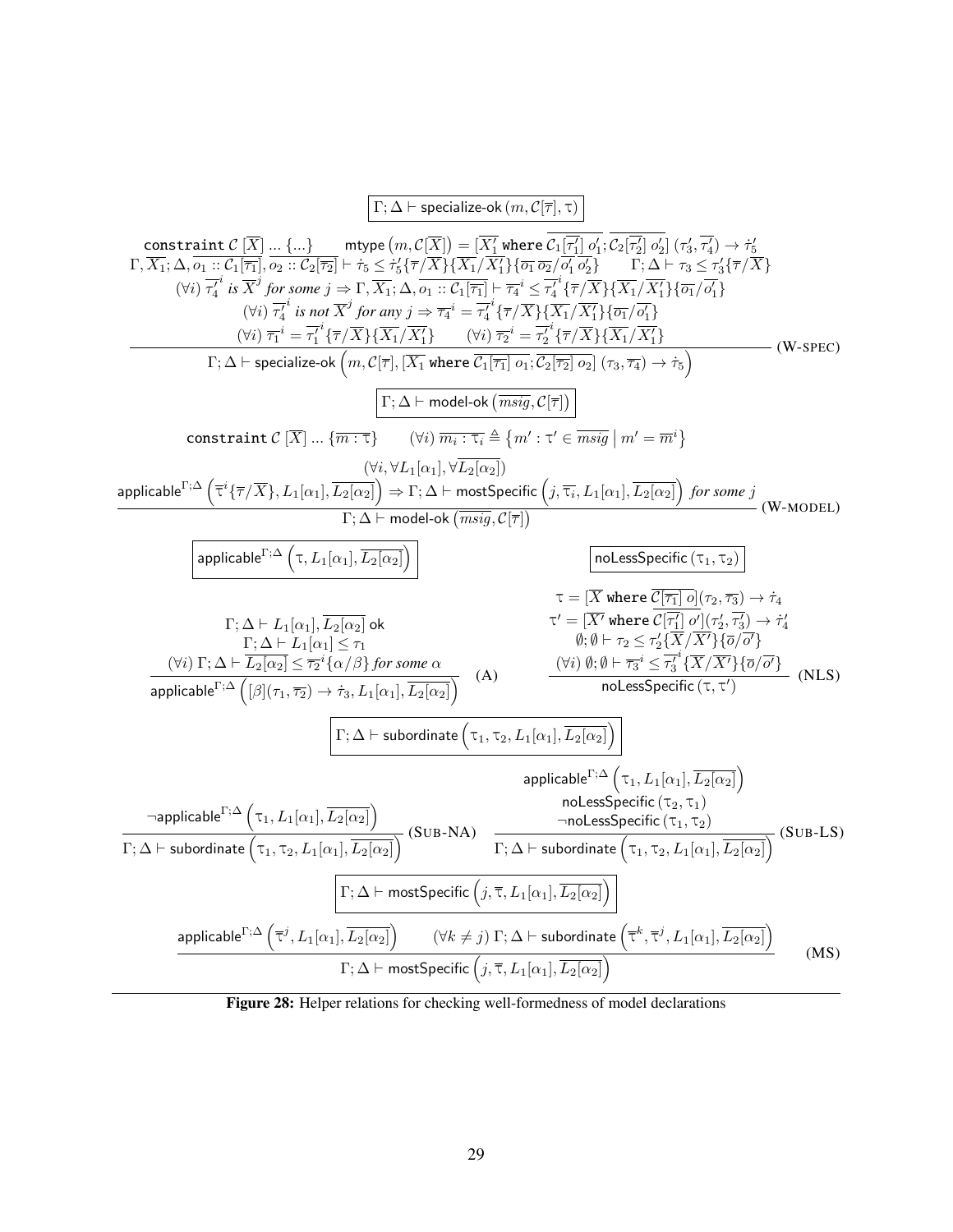$$
\frac{[\Gamma; \Delta+msig\phi k]}{\Gamma, \overline{X}; \Delta, \overline{o_1} : C_1[\overline{\pi_1}], o_{\overline{X}} \quad (\forall i) \overline{o_2}^i \notin FMV(\overline{\pi_5})
$$
\n
$$
\Gamma, \overline{X}; \Delta, \overline{o_1} : C_1[\overline{\pi_1}], o_2 : C_2[\overline{\pi_2}] \vdash \tau_3 \text{ ok } \Gamma; \Delta \vdash \tau_4 \text{ ok } \Gamma, \overline{X}; \Delta, \overline{o_1} : C_1[\overline{\pi_1}] \vdash \overline{\pi_5} \text{ ok } (\text{W-MSTG})
$$
\n
$$
\Gamma, \Delta \vdash \tau_3 \tau_4.m[\overline{X} \text{ where } \overline{C_1}[\overline{\pi_1}] o_1; C_2[\overline{\pi_2}] o_2](\overline{\tau_3} \vdash \text{ ok } (\text{W-MSTG})
$$
\n
$$
\frac{[\Gamma; \Delta \vdash \pi_3 \tau_4.m[\overline{X} \text{ where } \overline{C_1}[\overline{\pi_3}] o_2](\overline{\tau_3} \urash \text{ok } (\text{W-MDFC})]
$$
\n
$$
\frac{[\Gamma; \Delta \vdash \pi_4 \tau_2.m[\overline{X} \text{ where } \overline{C_1}[\overline{\pi_3}] o_2](\overline{\tau_4} \urash \text{ok } (\text{W-MDFC})]
$$
\n
$$
\frac{[\Gamma; \Delta \vdash \pi_4 \tau_2.m[\overline{X} \text{ where } \overline{C_1}[\overline{\pi_3}] o_2](\overline{\tau_4} \urash \text{ck } \overline{\text{N}}] \vdash \overline{\tau'_1} \leq_{\text{c}} \overline{\tau_1}
$$
\n
$$
\frac{[\Gamma; \Delta \vdash \pi_4 \tau_2.m[\overline{X} \text{ where } \overline{C_1}[\overline{\pi_3}] o_2](\overline{\tau_4} \urash \text{ck } \overline{\text{N}}] \vdash \overline{\tau'_1} \leq_{\text{c}} \overline{\text{N}}]
$$
\n
$$
\frac{[\Gamma; \Delta \vdash \pi_4 \tau_2.m[\overline{X} \text{ where } \overline{C_1}[\over
$$

Figure 29: Program well-formedness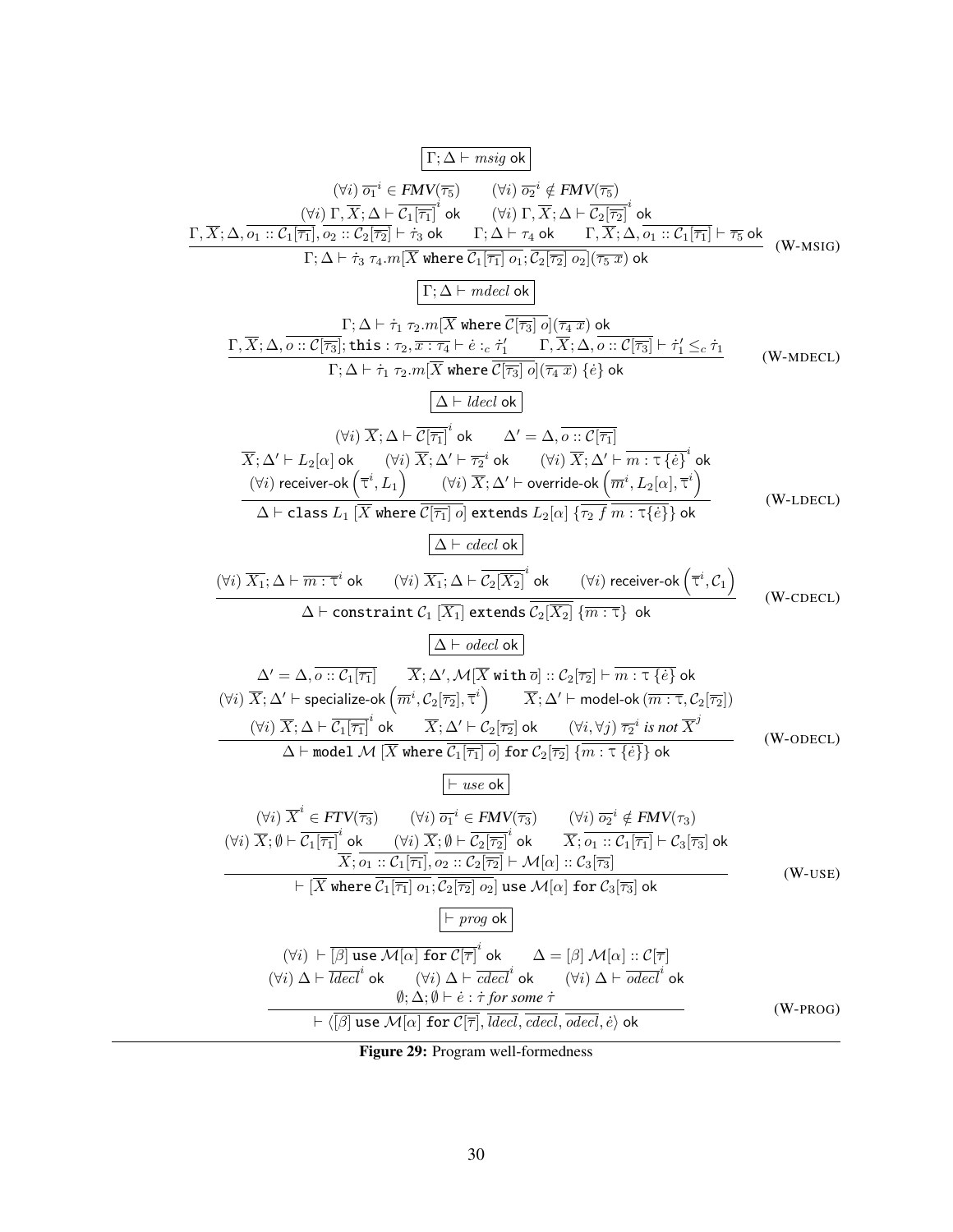Similarly to expression well-formedness being formalized into the typing relation  $\Gamma$ ;  $\Delta$ ;  $E \vdash e : \tau$ , model well-formedness is formalized using the *witnessing* relation  $\Gamma$ ;  $\Delta \vdash \mu :: \mathcal{C}[\overline{\tau}]$  indicating that the model  $\mu$  witnesses the constraint  $\mathcal{C}[\overline{\tau}]$  in the given context.

Expression typing rules (Figure 26) are mostly standard except that expanders and with clauses play a part in method calls. Rules (W-TCALL) and (W-MCALL) are for type-checking method calls whose expanders are types and models respectively.

The helper relations in Figure 27 are for checking well-formedness of class declarations and constraint declarations: relations receiver-ok  $(\tau, L)$  and receiver-ok  $(\tau, C)$  ensures that method receiver types in class declarations and constraint declarations are as expected, and relation  $\Gamma$ ;  $\Delta \vdash$  override-ok  $(m, L[\alpha], \tau)$  indicates that class method  $m : \tau$  has a signature that appropriately overrides the method with the same name available in the superclass  $L[\alpha]$ .

Figure 28 defines the vocabulary to be used in checking model–constraint conformance. Relation  $\Gamma; \Delta \vdash$ specialize-ok  $(m, \mathcal{C}[\overline{\tau}], \tau)$  indicates that method  $m : \tau$  (coming from some model) has a signature that appropriately *specializes* the method with name m required by constraint  $\mathcal{C}[\overline{\tau}]$ . The model method can only specialize the receiver type and those argument types whose counterparts in the constraint method are a type parameter of the constraint declaration. Relation  $\Gamma; \Delta \vdash$  model-ok  $(\overline{msig}, \mathcal{C}[\overline{\tau}])$  indicates that  $\overline{msig}$ , the methods of some model, *models* constraint  $C[\overline{\tau}]$ . Specifically, it demands that for all methods required by the constraint there be a unique most specific method in  $\overline{msig}$  for every possible combination of dynamic types of the method arguments and the receiver allowed by the required method. Therefore, four other relations are needed:

- Relation applicable<sup>Γ; $\Delta$ </sup>  $(\tau, L_1[\alpha_1], \overline{L_2[\alpha_2]})$  indicates that  $L_1[\alpha_1]$  and  $\overline{L_2[\alpha_2]}$ , representing the types of the receiver and the arguments at run time, are applicable to the method signature τ.
- Relation noLessSpecific ( $\tau_1, \tau_2$ ) indicates that  $\tau_1$  is a method signature that is at least as specific as  $\tau_2$ .
- Relation  $\Gamma; \Delta \vdash$  subordinate  $(\tau_1, \tau_2, L_1[\alpha_1], \overline{L_2[\alpha_2]})$  indicates that method signature  $\tau_1$  is *subordinate* to  $\tau_2$  with respect to the set of dynamic types, meaning either  $\tau_1$  is not applicable to the dynamic types, or it is applicable but is less specific than  $\tau_2$ .
- Relation  $\Gamma; \Delta \vdash$  mostSpecific  $(j, \overline{\tau}, L_1[\alpha_1], \overline{L_2[\alpha_2]})$  indicates that  $\overline{\tau}^j$  is the most specific method signature among  $\bar{\tau}$  for the set of dynamic types.

Rule (W-ODECL) shows that checking well-formedness of model declarations uses both specialize-ok and model-ok.

### 9.6 Operational semantics

Figure 30 presents the values and evaluation contexts in λ*Genus*. The auxiliary lookup functions defined in Figure 31 find the most specific method definition for method calls: function mdecl(m,  $L[\alpha]$ ) finds the most specific method definition with name m defined by class  $L[\alpha]$  and its superclasses, and function mdecl  $(m, \mathcal{M}[\alpha_0], L_1[\alpha_1], \overline{L_2[\alpha_2]})$  finds for a receiver object of type  $L_1[\alpha_1]$  and arguments of types  $\overline{L_2[\alpha_2]}$  the most specific method definition with name m defined by model  $\mathcal{M}[\alpha_0]$ . Figure 32 presents the reduction rules.

### 10 Related Work

Much prior work on parametric genericity mechanisms (e.g., [\[Liskov et al.](#page-35-0) [1984;](#page-35-0) [Schaffert et al.](#page-35-15) [1986;](#page-35-15) [Chambers](#page-34-2) [1992;](#page-34-2) [Myers et al.](#page-35-6) [1997;](#page-35-6) [Agesen et al.](#page-33-4) [1997;](#page-33-4) [Cartwright and Steele Jr.](#page-34-12) [1998;](#page-34-12) [Bracha et al.](#page-33-0) [1998;](#page-33-0) [Kennedy and Syme](#page-34-3) [2001\]](#page-34-3)) relies on constraint mechanisms that do not support retroactive modeling. We focus here on more recent work that follows Haskell's type classes in supporting retroactive modeling, complementing the discussion in previous sections.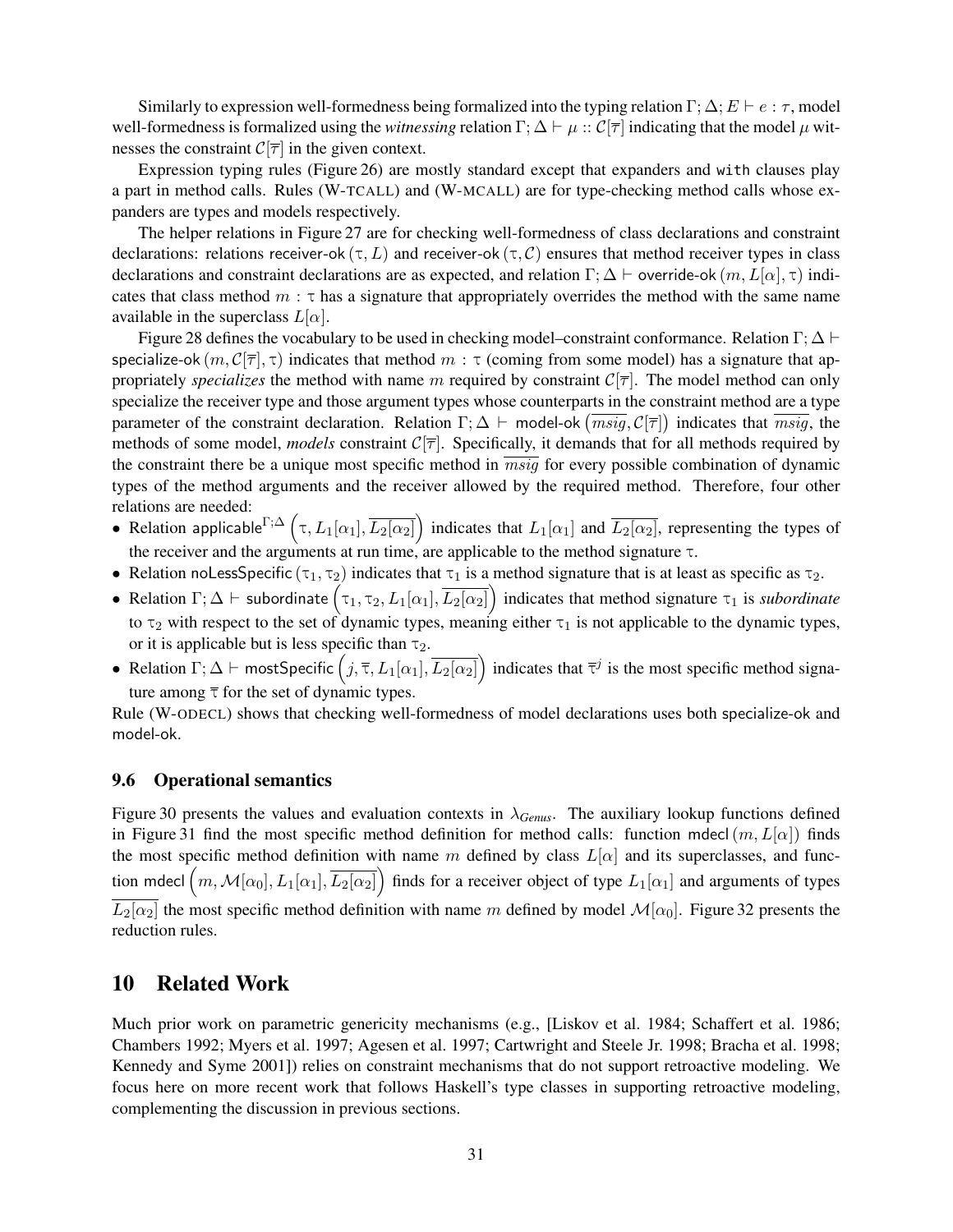values  
\n
$$
v ::= \text{new } L[\alpha] (\overline{f} = v)
$$
\n
$$
\text{evaluation contexts} \quad \mathcal{E} ::= [\cdot] \mid \text{new } L[\alpha] (\overline{f_1 = v}, f_2 = \mathcal{E}, \overline{f_3 = \dot{e}})]
$$
\n
$$
\mathcal{E}.f \mid \mathcal{E}.(\tau.m) [\alpha] (\overline{\dot{e}}) \mid \mathcal{E}.(\mu.m) [\alpha] (\overline{\dot{e}})]
$$
\n
$$
v_0.(\tau.m) [\alpha] (\overline{v_1}, \mathcal{E}, \overline{\dot{e}}) \mid v_0.(\mu.m) [\alpha] (\overline{v_1}, \mathcal{E}, \overline{\dot{e}})
$$
\n
$$
\text{context rule}
$$
\n
$$
\frac{\dot{e}_1 \longrightarrow \dot{e}_2}{\mathcal{E}[\dot{e}_1] \longrightarrow \mathcal{E}[\dot{e}_2]}
$$



| class $L[\beta] \dots \{\overline{\text{fdecl}}\, m : \tau {\hat e} \}$                                                                                                         | class $L_1 [\beta]$ extends $L_2[\alpha'] \ \{\overline{fdecl} \ \overline{m : \tau \{e\}}\}$<br>$m_0 \notin \overline{m}$ |  |  |  |  |  |
|---------------------------------------------------------------------------------------------------------------------------------------------------------------------------------|----------------------------------------------------------------------------------------------------------------------------|--|--|--|--|--|
| mdecl $(\overline{m}^i, L[\alpha]) = \overline{m : \tau \{\dot{e}\}}^i \{\alpha/\beta\}$                                                                                        | mdecl $(m_0, L_1[\alpha])$ = mdecl $(m_0, L_2[\alpha']\{\alpha/\beta\})$                                                   |  |  |  |  |  |
| model M [ $\beta$ ] for $C_2[\overline{\tau}]$ $\{\overline{m : \tau \{e\}}\}$ $\overline{m' : \tau' \{e'\}} \triangleq \{\overline{m : \tau \{e\}}^i   \overline{m}^i = m_0\}$ |                                                                                                                            |  |  |  |  |  |
| $\emptyset; \emptyset \vdash \mathsf{mostSpecific}\left(j, \overline{m': \tau'}\{\alpha_0/\beta\}, L_1[\alpha_1], \overline{L_2[\alpha_2]}\right)$                              |                                                                                                                            |  |  |  |  |  |
| mdecl $(m_0, M[\alpha_0], L_1[\alpha_1], \overline{L_2[\alpha_2]}) = \overline{m' : \tau' \{\dot{e}'\}}^j \{\alpha_0/\beta\}$                                                   |                                                                                                                            |  |  |  |  |  |

Figure 31: Dynamic method lookup

The C++ community developed the Concept design pattern, based on templates, as a way to achieve retroactive modeling [\[Austern](#page-33-5) [1998\]](#page-33-5). This pattern is used extensively in the STL and Boost libraries. Templates are not checked until instantiation, so developers see confusing error messages, and the lack of separate compilation makes compilation time depend on the amount of generic library code. The OO language G [\[Siek and Lumsdaine](#page-35-16) [2011\]](#page-35-2), based on System  $F^G$  [Siek and Lumsdaine [2005\]](#page-35-16), supports separate compilation but limits the power of concept-based overloading. By contrast, C++ Concepts [\[Gregor et al.](#page-34-13) [2006\]](#page-34-13) abandon separate compilation to fully support concept-based overloading. It was not adopted by the C++11 standard [\[Siek](#page-35-17) [2011\]](#page-35-17), however. Concept-based overloading is orthogonal to the other Genus features; it is not currently implemented but could be fully supported by Genus along with separate compilation, because models are chosen modularly at compile time.

In Scala, genericity is achieved with the Concept design pattern and *implicits* [\[Oliveira et al.](#page-35-5) [2010\]](#page-35-5). This approach is expressive enough to encode advanced features including associated types [\[Chakravarty et al.](#page-34-14) [2005\]](#page-34-14) and generalized constraints [\[Emir et al.](#page-34-4) [2006\]](#page-34-4). Implicits make using generics less heavyweight, but add complexity. Importantly, Scala does not address the problems with the Concept pattern (§2). In particular, it lacks model-dependent types and also precludes the dynamic dispatch that contributes significantly to the success of object-oriented programming [\[Aldrich](#page-33-2) [2013\]](#page-33-2).

$$
\boxed{\dot{e}_1 \longrightarrow \dot{e}_2}
$$
\n
$$
v_0 = \text{new } L[\alpha'] \ (\overline{f} = v_2)
$$
\n
$$
\text{new } L[\alpha](\overline{f} = v) \cdot \overline{f}^i \longrightarrow \overline{v}^i
$$
\n
$$
\frac{\text{mdet}(m, L[\alpha']) = \tau_1 \tau_2.m [\beta] \ (\overline{\tau_3} \ x) \ \{\dot{e}\}}{v_0.(\tau.m) [\alpha] \ (\overline{v_1}) \longrightarrow \dot{e}\{v_0/\text{this}\} \{\overline{v_1}/\overline{x}\}\{\alpha/\beta\}}
$$
\n
$$
v_1 = \text{new } L_1[\alpha_1] \ (\overline{f_1} = v_1') \qquad \overline{v_2} = \text{new } L_2[\alpha_2] \ (\overline{f_2} = v_2')
$$
\n
$$
\frac{\text{mdet}(m, M[\alpha_0], L_1[\alpha_1], \overline{L_2[\alpha_2]}) = \dot{\tau}_1 \ \tau_2.m [\beta] \ (\overline{\tau_3} \ x) \ \{\dot{e}\}}{v_1.(\mathcal{M}[\alpha_0].m) [\alpha_3] \ (\overline{v_2}) \longrightarrow \dot{e}\{v_1/\text{this}\} \{\overline{v_2}/\overline{x}\}\{\alpha_3/\beta\}
$$

Figure 32: Reduction rules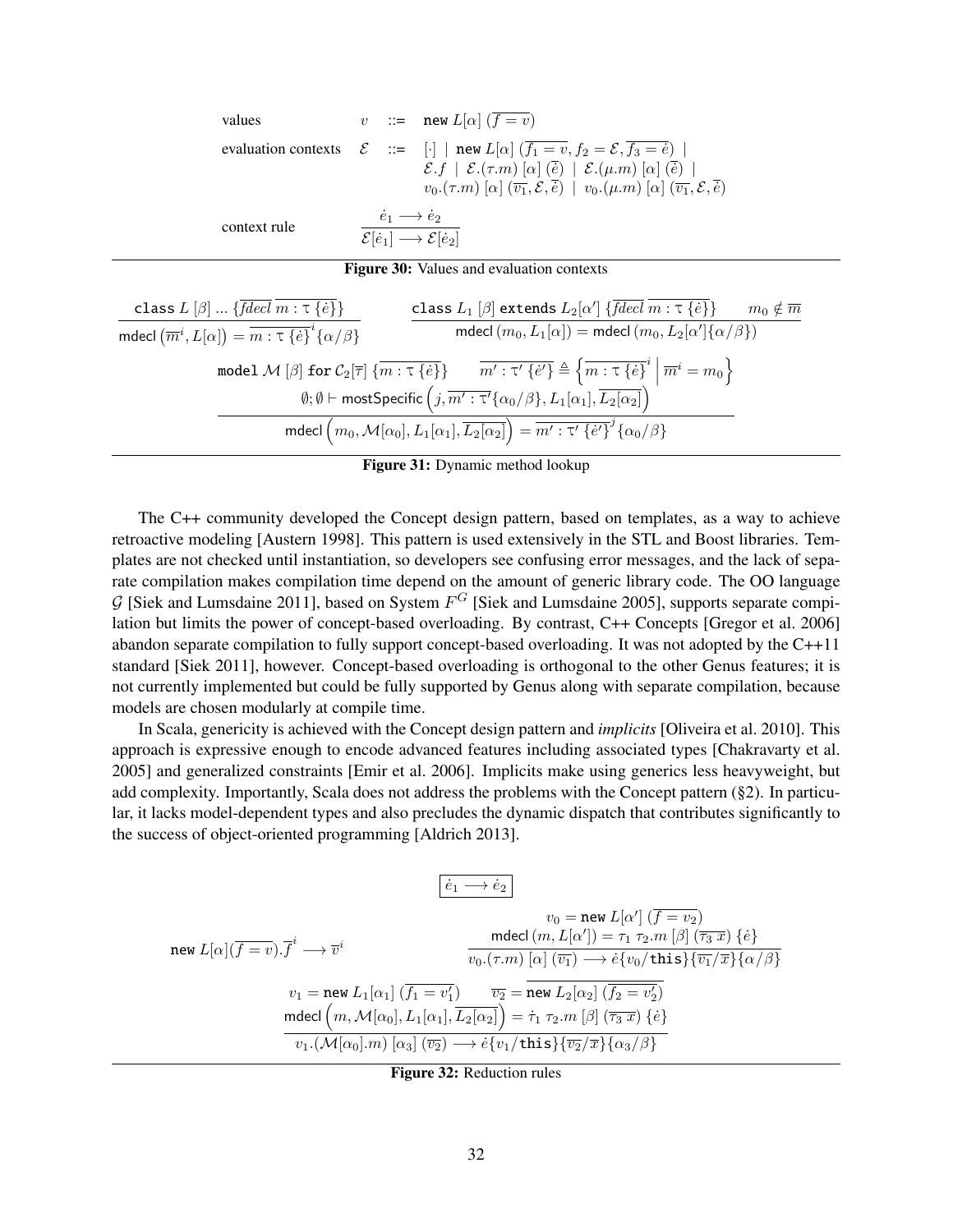JavaGI [\[Wehr and Thiemann](#page-36-0) [2011\]](#page-36-0) generalizes Java interfaces by reusing them as type classes. Like a type class instance, a JavaGI implementation is globally scoped, must uniquely witness its interface, and may only contain methods for the type(s) it is declared with. Unlike in Haskell, a call to an interface method is dynamically dispatched across all implementations. Although dispatch is not based entirely on the receiver type, within an implementation all occurrences of an implementing type for T must coincide, preventing multiply dispatching intersect across the Shape class hierarchy (cf. §5.1).

Approaches to generic programming in recent languages including Rust [\[Rust\]](#page-35-3) and Swift [\[Swift\]](#page-35-4) are also influenced by Haskell type classes, but do not escape their limitations.

Type classes call for a mechanism for implicitly and recursively resolving evidence of constraint satisfaction. The implicit calculus [\[Oliveira et al.](#page-35-18) [2012\]](#page-35-18) formalizes this idea and extends it to work for all types. However, the calculus does not have subtyping. Factoring subtyping into resolution is not trivial, as evidenced by the reported stack overflow of the JavaGI compiler [\[Greenman et al.](#page-34-7) [2014\]](#page-34-7).

No prior work brings type constraints to use sites. The use of type constraints as types [\[Wehr and](#page-36-0) [Thiemann](#page-36-0) [2011;](#page-36-0) [Swift\]](#page-35-4) is realized as existentials in Genus. "Material–Shape Separation" [\[Greenman et al.](#page-34-7) [2014\]](#page-34-7) prohibits types such as List<Comparable>, which do find some usage in practice. Existentials in Genus help express such types in a type-safe way.

Associated types [\[Myers](#page-35-7) [1995;](#page-35-7) [Chakravarty et al.](#page-34-14) [2005\]](#page-34-14) are type definitions required by type constraints. Encoding functionally dependent type parameters as associated types helps make certain type class headers less verbose [\[Garcia et al.](#page-34-15) [2003\]](#page-34-15). Genus does not support associated types because they do not arise naturally as in other languages with traits [\[Oliveira et al.](#page-35-5) [2010;](#page-35-5) [Rust\]](#page-35-3) or module systems [\[Dreyer et al.](#page-34-16) [2007\]](#page-34-16) and because Genus code does not tend to need as many type parameters as in generic C++ code.

<span id="page-32-2"></span>

|                                     |            |            |                |                 |                 |            | C++11 SML/OCaml Haskell Java C# Cecil C++ Concepts Rust Swift Scala G JavaGI Genus |            |            |            |            |            |            |
|-------------------------------------|------------|------------|----------------|-----------------|-----------------|------------|------------------------------------------------------------------------------------|------------|------------|------------|------------|------------|------------|
| Multiparameter constraints (§3.1)   | $\circ$    |            | $\bullet^a$    | ∩               | ∩               | $\bullet$  |                                                                                    | ∩          | ∩          |            |            |            |            |
| Multiple constraints $(\S3.2)$      | O          | $\bullet$  |                |                 |                 |            |                                                                                    |            |            |            |            |            |            |
| Associated types access (§10)       |            |            |                | $\circ$         | $\circ$         | $\bullet$  |                                                                                    |            |            |            |            | $\bigcirc$ | $\bigcirc$ |
| Retroactive modeling (§4)           | 0          |            |                | ⊖               |                 |            |                                                                                    |            |            |            |            |            |            |
| Modular compilation (§5.1)          | $\circ$    |            |                |                 |                 | $\bullet$  | $\bigcirc$                                                                         | ∩          |            |            |            |            |            |
| Implicit argument deduction (§6.2)  |            |            |                |                 |                 | $\bullet$  |                                                                                    |            |            |            |            |            |            |
| Modular type checking $(\S 5.1)$    | O          |            |                |                 |                 | $\bullet$  | $\bullet$                                                                          |            |            |            |            | $\bullet$  | $\bullet$  |
| Lexically scoped models (§4)        | $\bigcirc$ |            | $\bigcirc$     | $\bigcirc$      | $\bigcirc$      | $\bigcirc$ |                                                                                    | ∩          | $\bigcirc$ |            |            | $\bigcirc$ |            |
| Concept-based overloading (§10)     | $\bigcirc$ | ∩          | $\bigcirc$     | $\bigcirc$      | $\circ$         |            |                                                                                    | $\bigcirc$ |            | $\bullet$  | $\bullet$  | $\bigcirc$ | $\bigcirc$ |
| Model generics (§3.2)               | $\bigcirc$ | $\bigcirc$ | $\bigcirc$     | $\bigcirc$      | $\bigcirc$      | $\bigcirc$ | $\bigcirc$                                                                         | $\bigcirc$ | $\bigcirc$ | ●          | $\bigcirc$ | $\bigcirc$ |            |
| Natural models (§3.3, §4.4)         |            | Ω          | 0              | $\bigcirc$      | $\bigcirc$      |            |                                                                                    | 0          | $\bullet$  | $\circ$    | $\bigcirc$ | $\bullet$  |            |
| Non-unique modeling (§4.3)          | $\bigcirc$ | Ω          | 0              | $\bigcirc$      | $\bigcirc$      | $\bigcirc$ | $\bigcirc$                                                                         | 0          | $\bigcirc$ |            | ∩          | $\bigcirc$ |            |
| Model-dependent types (§3.3, §4.5)  | $\bigcirc$ | $\bigcirc$ | $\bigcirc$     | $\bigcirc$      | $\bigcirc$      | $\bigcirc$ | $\bigcirc$                                                                         | ∩          | $\bigcirc$ | $\bigcirc$ | $\bigcap$  | $\bigcirc$ |            |
| Run-time type/model info (§4.6, §7) |            | $\bigcirc$ | Ω              | $\left(\right)$ |                 |            |                                                                                    |            |            | ∩          |            | $\bigcirc$ |            |
| Model enrichment (§5.1)             | 0          | Ω          | $\bigcirc$     | $\bigcirc$      | $\bigcirc$      | $\bigcirc$ | $\bigcirc$                                                                         | 0          | $\bigcirc$ | 0          | $\bigcirc$ | ●          |            |
| Multiple dispatch $(\S 5.1)$        | $\bigcirc$ | Ω          | ∩              | $\bigcirc$      | $\bigcirc$      |            | $\bigcirc$                                                                         | ∩          | $\bigcirc$ | $\bigcirc$ | $\bigcirc$ | $\bullet$  |            |
| Constraint variance (§5.2)          | O          | $\circ$    | $\circ$        | $\circ$         | $\circ$         | $\circ$    | $\circ$                                                                            | $\circ$    | $\bullet$  | ●          | $\bigcirc$ | $\bullet$  |            |
| Model inheritance (§5.3)            | $\bigcirc$ | $\bigcirc$ | 0              | $\circ$         | $\circ$         | $\bigcirc$ | $\bigcirc$                                                                         | $\bigcirc$ | $\circ$    | $\bigcirc$ | $\bigcirc$ | $\bigcirc$ |            |
| Use-site generics $(\S6)$           | 0          | ∩          | $\mathbf{O}^b$ | $\bullet$       | $\left(\right)$ | ∩          | ∩                                                                                  | ∩          | ∩          | ∩          |            | $\bullet$  |            |

Table 2: Comparing various generics approaches

<span id="page-32-0"></span>*<sup>a</sup>*Using MultiParamTypeClasses

<span id="page-32-1"></span>*<sup>b</sup>*Using ExistentialQuantification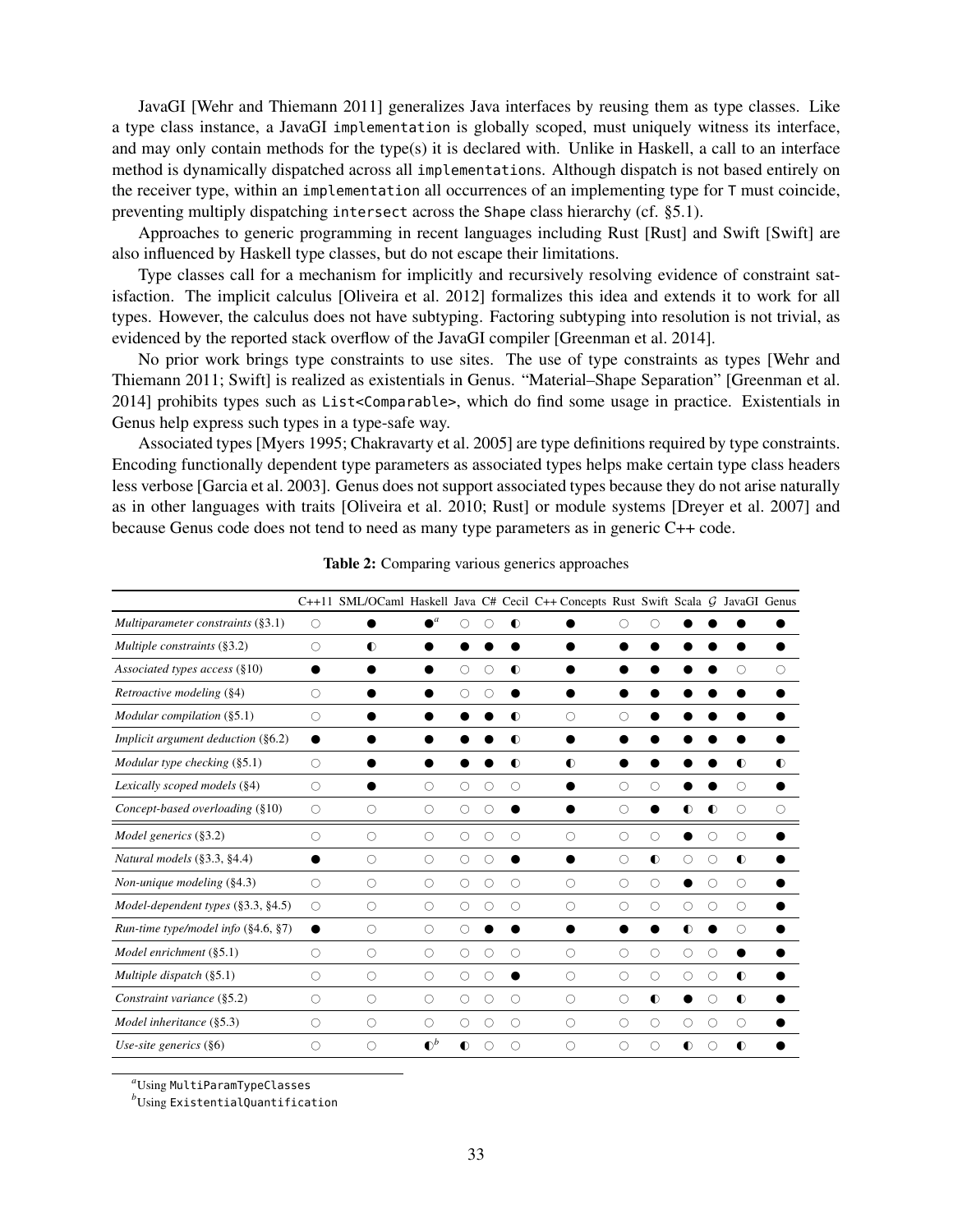Finally, in Table [2,](#page-32-2) we compare how Genus and other languages perform with respect to the desiderata identified by prior work [\[Garcia et al.](#page-34-17) [2007;](#page-34-17) [Siek and Lumsdaine](#page-35-2) [2011;](#page-35-2) [Oliveira et al.](#page-35-5) [2010\]](#page-35-5) and us. Not all prior desiderata are reflected in the table. Since we consider support for associated types to be an orthogonal issue, our desiderata do not include *associated type access*, *constraints on associated types*, and *equality constraints* (of which the latter are primarily used to express constraints on associated types). Also due to orthogonality, we omit *type aliases* and *first-class functions*.

## 11 Conclusion

The Genus design is a novel and harmonious combination of language ideas that achieves a high degree of expressive power for generic programming while handling common usage patterns simply. Our experiments with using Genus to reimplement real software suggests that it offers an effective way to integrate generics into object-oriented languages, decreasing annotation burden while increasing type safety. Our benchmarks suggest the mechanism can be implemented with good performance. Future work includes proving type safety of Genus and exploring more efficient implementations.

# Acknowledgments

We thank Owen Arden and Chinawat Isradisaikul for their help with implementation problems, Ross Tate, Doug Lea, and Sophia Drossopolou for their suggestions about the design, and Tom Magrino for suggesting the name Genus.

This work was supported by grant N00014-13-1-0089 from the Office of Naval Research, by MURI grant FA9550-12-1-0400, by a grant from the National Science Foundation (CCF-0964409), by the German Federal Ministry of Education and Research (BMBF), grant 01IC12S01V, by the European Research Council, grant 321217, and by Quanta. The views and conclusions contained herein are those of the authors and should not be interpreted as necessarily representing the official policies or endorsement, either expressed or implied, of any sponsor.

# References

- <span id="page-33-4"></span>O. Agesen, S. N. Freund, and J. C. Mitchell. Adding type parameterization to the Java language. In *Proc. 12th OOPSLA*, pages 49–65, 1997.
- <span id="page-33-1"></span>A. V. Aho, J. E. Hopcroft, and J. Ullman. *Data Structures and Algorithms*. Addison-Wesley Longman Publishing Co., Inc., Boston, MA, USA, 1st edition, 1983.
- <span id="page-33-2"></span>J. Aldrich. The power of interoperability: Why objects are inevitable. In *Proc. ACM Int'l Symp. on New Ideas, New Paradigms, and Reflections on Programming & Software (Onward!)*, pages 101–116, 2013.
- <span id="page-33-5"></span>M. H. Austern. *Generic Programming and the STL: Using and Extending the C++ Standard Template Library*. Addison-Wesley Longman Publishing Co., Inc., Boston, MA, USA, 1998.
- <span id="page-33-0"></span>G. Bracha, M. Odersky, D. Stoutamire, and P. Wadler. Making the future safe for the past: Adding genericity to the Java programming language. In *Proc. 13th OOPSLA*, Oct. 1998.
- <span id="page-33-3"></span>K. B. Bruce, M. Odersky, and P. Wadler. A statically safe alternative to virtual types. In *Proc. 12th European Conf. on Object-Oriented Programming*, number 1445 in Lecture Notes in Computer Science, pages 523– 549, July 1998.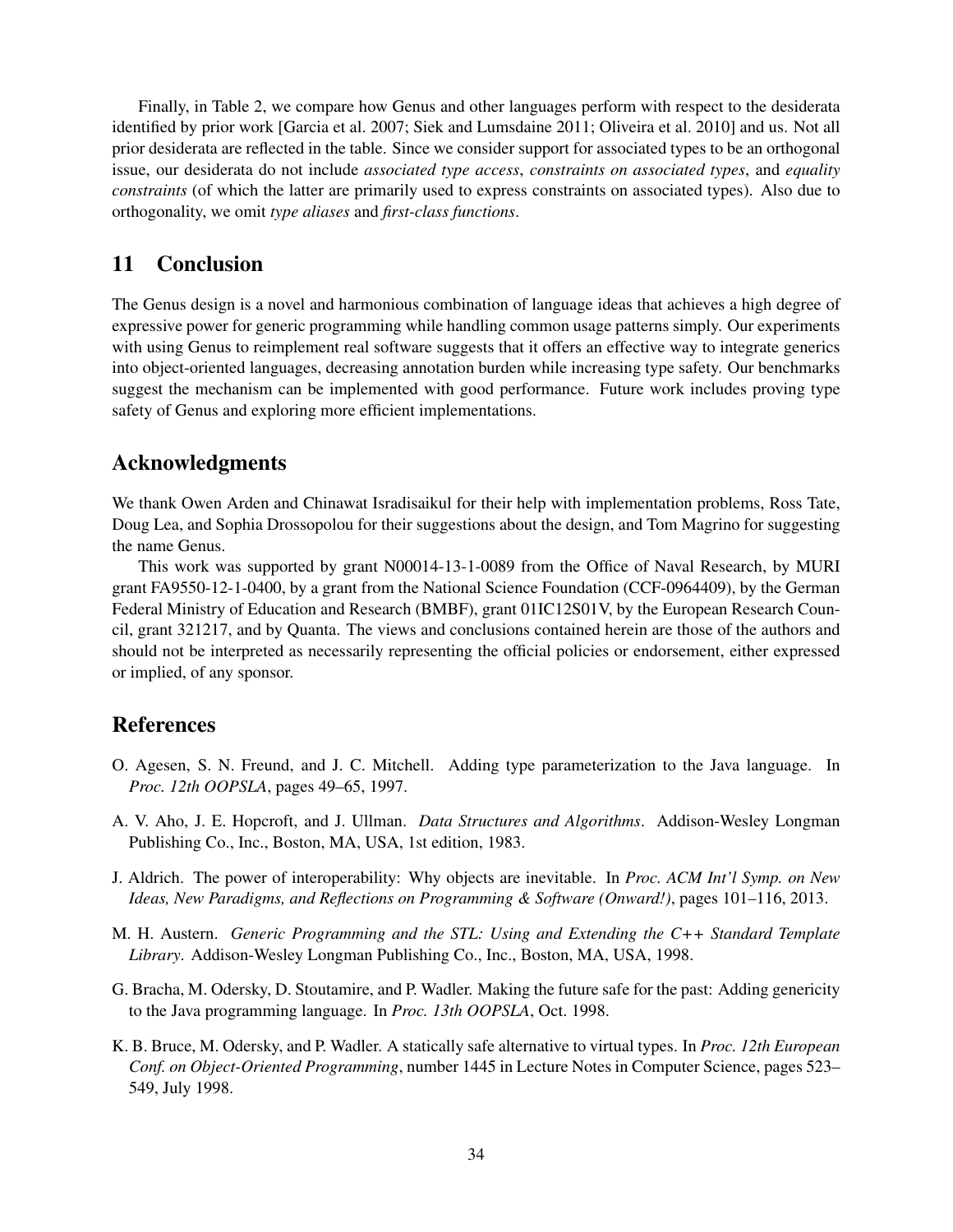- <span id="page-34-11"></span>N. Cameron, S. Drossopoulou, and E. Ernst. A model for Java with wildcards. In *Proc. 22nd European Conf. on Object-Oriented Programming*, pages 2–26. Springer, 2008.
- <span id="page-34-5"></span>P. Canning, W. Cook, W. Hill, J. Mitchell, and W. Olthoff. F-bounded polymorphism for object-oriented programming. In *Proc. Conf. on Functional Programming Languages and Computer Architecture*, pages 273–280, 1989.
- <span id="page-34-12"></span>R. Cartwright and G. L. Steele Jr. Compatible genericity with run-time types for the Java programming language. In *Proc. 13th OOPSLA*, pages 201–215, Oct. 1998.
- <span id="page-34-14"></span>M. M. T. Chakravarty, G. Keller, S. Peyton-Jones, and S. Marlow. Associated types with class. In *Proc. 32nd POPL*, pages 1–13, 2005.
- <span id="page-34-2"></span>C. Chambers. Object-oriented multi-methods in Cecil. In O. L. Madsen, editor, *Proc. 20th European Conf. on Object-Oriented Programming*, volume 615, pages 33–56, 1992.
- <span id="page-34-8"></span>C. Clifton, G. T. Leavens, C. Chambers, and T. Millstein. MultiJava: Modular open classes and symmetric multiple dispatch for Java. In *Proc. 15th OOPSLA*, pages 130–145, 2000.
- <span id="page-34-1"></span>M. Day, R. Gruber, B. Liskov, and A. C. Myers. Subtypes vs. where clauses: Constraining parametric polymorphism. In *Proc. 10th OOPSLA*, pages 156–168, Oct. 1995. ACM SIGPLAN Notices 30(10).
- <span id="page-34-16"></span>D. Dreyer, R. Harper, M. M. T. Chakravarty, and G. Keller. Modular type classes. In *Proc. 34th POPL*, pages 63–70, 2007.
- <span id="page-34-4"></span>B. Emir, A. Kennedy, C. Russo, and D. Yu. Variance and generalized constraints for C# generics. In *Proc. 20th European Conf. on Object-Oriented Programming*, pages 279–303, 2006.
- <span id="page-34-6"></span>findbugs-release. Findbugs. <http://findbugs.sourceforge.net/>.
- <span id="page-34-15"></span>R. Garcia, J. Jarvi, A. Lumsdaine, J. G. Siek, and J. Willcock. A comparative study of language support for generic programming. In *Proc. 18th OOPSLA*, pages 115–134, 2003.
- <span id="page-34-17"></span>R. Garcia, J. Jarvi, A. Lumsdaine, J. Siek, and J. Willcock. An extended comparative study of language support for generic programming. *J. Funct. Program.*, 17(2):145–205, Mar. 2007.
- <span id="page-34-9"></span>J. Gosling, B. Joy, G. Steele, and G. Bracha. *The Java Language Specification*. Addison Wesley, 3rd edition, 2005. ISBN 0321246780.
- <span id="page-34-7"></span>B. Greenman, F. Muehlboeck, and R. Tate. Getting F-bounded polymorphism into shape. In *PLDI*, pages 89–99, 2014.
- <span id="page-34-13"></span>D. Gregor, J. Järvi, J. Siek, B. Stroustrup, G. Dos Reis, and A. Lumsdaine. Concepts: Linguistic support for generic programming in C++. In *Proc. 21st OOPSLA*, pages 291–310, 2006.
- <span id="page-34-10"></span>A. Igarashi, B. Pierce, and P. Wadler. Featherweight Java: A minimal core calculus for Java and GJ. *ACM Transactions on Programming Languages and Systems*, 23(3):396–450, 2001.
- <span id="page-34-3"></span>A. Kennedy and D. Syme. Design and implementation of generics for the .NET Common Language Runtime. In *PLDI*, pages 1–12, 2001.
- <span id="page-34-0"></span>B. Liskov, A. Snyder, R. Atkinson, and J. C. Schaffert. Abstraction mechanisms in CLU. *Comm. of the ACM*, 20(8):564–576, Aug. 1977. Also in S. Zdonik and D. Maier, eds., *Readings in Object-Oriented Database Systems*.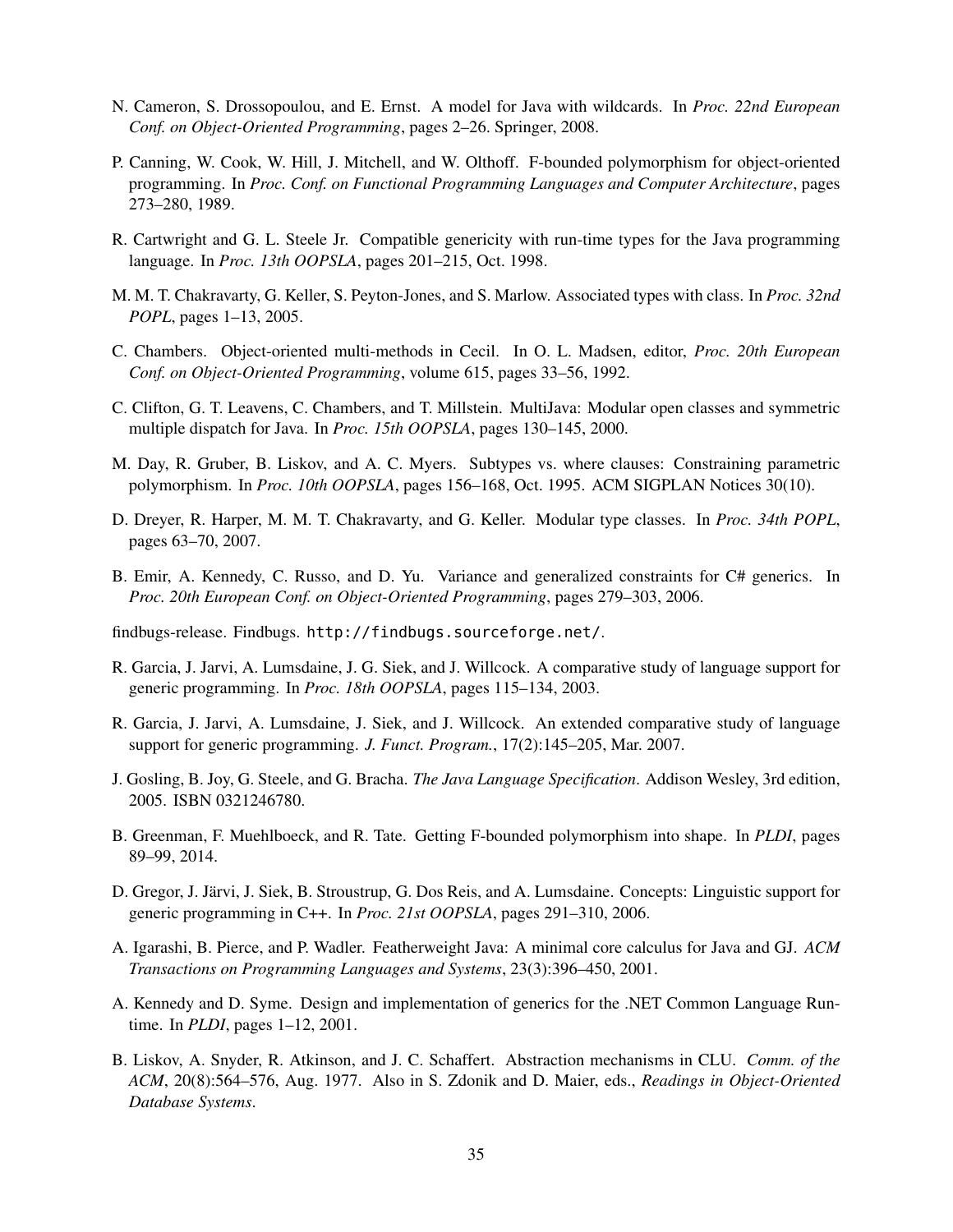- <span id="page-35-0"></span>B. Liskov, R. Atkinson, T. Bloom, J. E. Moss, J. C. Schaffert, R. Scheifler, and A. Snyder. *CLU Reference Manual*. Springer-Verlag, 1984. Also published as Lecture Notes in Computer Science 114, G. Goos and J. Hartmanis, Eds., Springer-Verlag, 1981.
- <span id="page-35-11"></span>T. Millstein, M. Reay, and C. Chambers. Relaxed MultiJava: Balancing extensibility and modular typechecking. In *Proc. 18th OOPSLA*, pages 224–240, 2003.
- <span id="page-35-8"></span>D. R. Musser, G. J. Derge, and A. Saini. *The STL Tutorial and Reference Guide*. Addison-Wesley, 2nd edition, 2001. ISBN 0-201-37923-6.
- <span id="page-35-6"></span>A. C. Myers, J. A. Bank, and B. Liskov. Parameterized types for Java. In *Proc. 24th POPL*, pages 132–145, Jan. 1997.
- <span id="page-35-7"></span>N. C. Myers. Traits: a new and useful template technique. *C++ Report*, 7(5), June 1995.
- <span id="page-35-13"></span>N. Nystrom, M. R. Clarkson, and A. C. Myers. Polyglot: an extensible compiler framework for Java. In *Proc. 12th Int'l Conf. on Compiler Construction (CC'03)*, volume 2622 of *Lecture Notes in Computer Science*, pages 138–152, 2003.
- <span id="page-35-10"></span>M. Odersky. *The Scala Language Specification*. EPFL, 2014. Version 2.9.
- <span id="page-35-5"></span>B. C. Oliveira, A. Moors, and M. Odersky. Type classes as objects and implicits. In *Proc. 25th OOPSLA*, pages 341–360, 2010.
- <span id="page-35-18"></span>B. C. Oliveira, T. Schrijvers, W. Choi, W. Lee, and K. Yi. The implicit calculus: A new foundation for generic programming. In *PLDI*, pages 35–44, 2012.
- <span id="page-35-9"></span>S. Peyton-Jones, M. Jones, and E. Meijer. Type classes: an exploration of the design space. In *Haskell Workshop*, 1997.
- <span id="page-35-3"></span>Rust. Rust programming language. http://doc.rust-lang.org/1.0.0-beta, 2015.
- <span id="page-35-15"></span>C. Schaffert, T. Cooper, B. Bullis, M. Kilian, and C. Wilpolt. An introduction to Trellis/Owl. In *Proc. 1st OOPSLA*, Sept. 1986.
- <span id="page-35-17"></span>J. G. Siek. The C++0x concepts effort. Arxiv preprint arXiv:1201.0027, Dec. 2011.
- <span id="page-35-16"></span>J. G. Siek and A. Lumsdaine. Essential language support for generic programming. In *PLDI*, pages 73–84, 2005.
- <span id="page-35-2"></span>J. G. Siek and A. Lumsdaine. A language for generic programming in the large. *Science of Computer Programming*, 76(5):423–465, 2011.
- <span id="page-35-14"></span>M. Sulzmann, G. J. Duck, S. Peyton-Jones, and P. J. Stuckey. Understanding functional dependencies via constraint handling rules. *J. Funct. Program.*, 17(1):83–129, Jan. 2007.
- <span id="page-35-4"></span>Swift. Swift programming language. https://developer.apple.com/swift/resources/, 2014.
- <span id="page-35-12"></span>M. Torgersen, C. P. Hansen, E. Ernst, P. von der Ahé, G. Bracha, and N. Gafter. Adding wildcards to the Java programming language. In *Proc. 2004 ACM Symposium on Applied Computing*, SAC '04, pages 1289–1296, 2004.
- <span id="page-35-1"></span>P. Wadler and S. Blott. How to make ad-hoc polymorphism less ad hoc. In *Proc. 16th POPL*, pages 60–76, 1989.